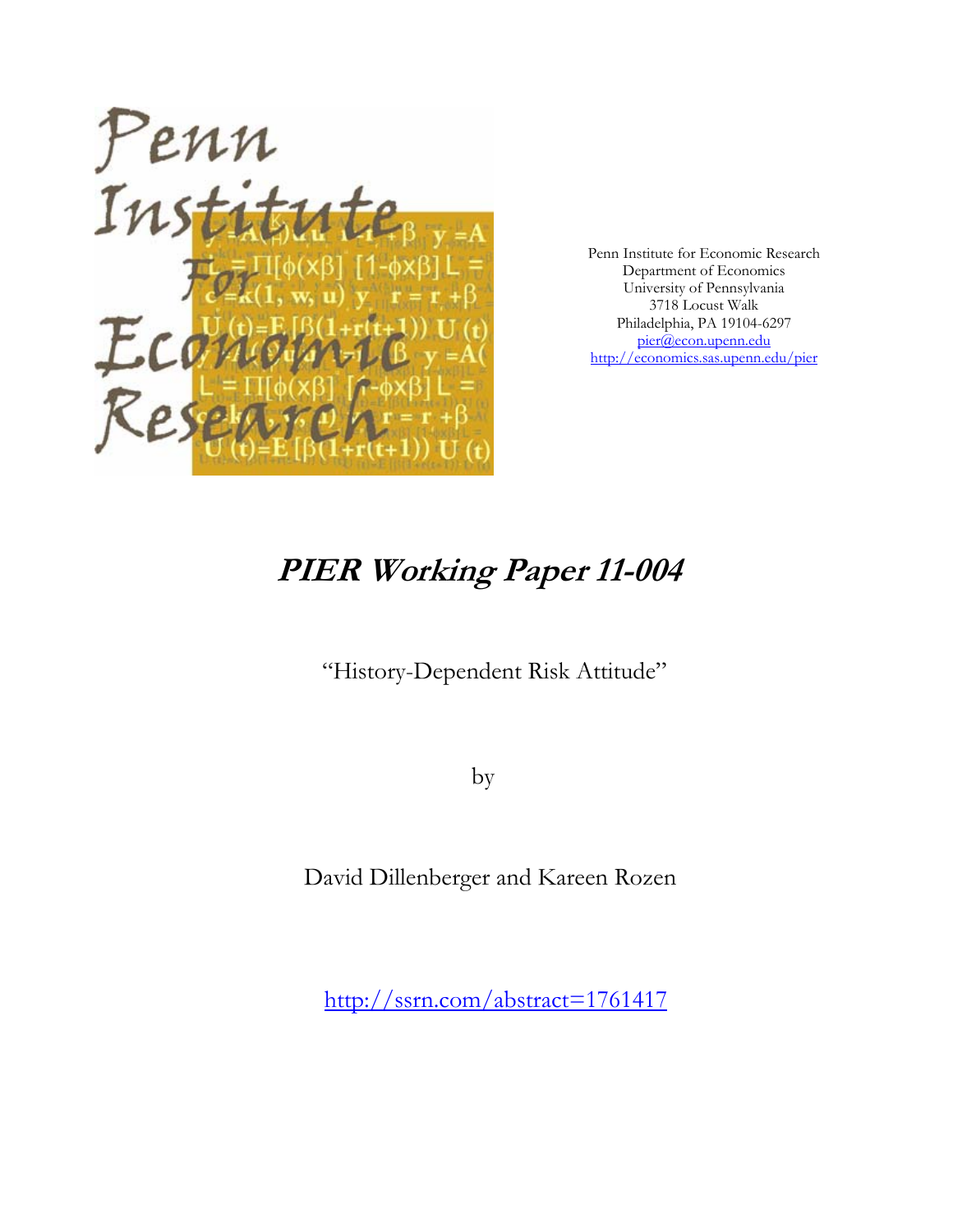# History-Dependent Risk Attitude<sup>∗</sup>

David Dillenberger† University of Pennsylvania

Kareen Rozen‡ Yale University

February 2011

#### Abstract

We propose a model of history-dependent risk attitude (HDRA), allowing the attitude of a decision-maker (DM) towards risk at each stage of a *T*-stage lottery to evolve as a function of his history of disappointments and elations in prior stages. We establish an equivalence between the existence of an HDRA representation and two documented cognitive biases. First, the DM's risk attitudes are reinforced by prior experiences: he becomes more risk averse after suffering a disappointment and less risk averse after being elated. Second, the DM displays a primacy effect: early outcomes have the strongest effect on risk attitude. Furthermore, the DM lowers his threshold for elation after a disappointing outcome and raises it after an elating outcome; this makes disappointment more likely after elation and vice-versa, leading to statistically reversing risk attitudes. "Gray areas" in the elation-disappointment assignment are connected to optimism and pessimism in determining endogenous reference points.

Keywords: history-dependent risk attitude, statistically reversing risk attitudes, reinforcement effect, primacy effect, endogenous reference dependence, betweenness, optimism, pessimism JEL Codes: D03, D81, D91

<sup>∗</sup>First version June 2010. This paper generalizes a previous version that circulated under the title "Disappointment Cycles." We are grateful to Simone Cerreia-Vioglio for helpful conversations. We also benefitted from comments and suggestions by Ben Polak, Wolfgang Pesendorfer, Larry Samuelson, and seminar participants at Boston University, Johns Hopkins University, Northwestern University, University of British Columbia, University of Pennsylvania, and Yale University.

<sup>†</sup>Department of Economics, 160 McNeil Building, 3718 Locust Walk, Philadelphia, Pennsylvania 19104-6297. E-mail: ddill@sas.upenn.edu

<sup>‡</sup>Department of Economics and the Cowles Foundation for Research in Economics, 30 Hillhouse Avenue, New Haven, Connecticut 06511. E-mail: kareen.rozen@yale.edu. I thank the NSF for generous financial support through grant SES-0919955, and the economics departments of Columbia and NYU for their hospitality.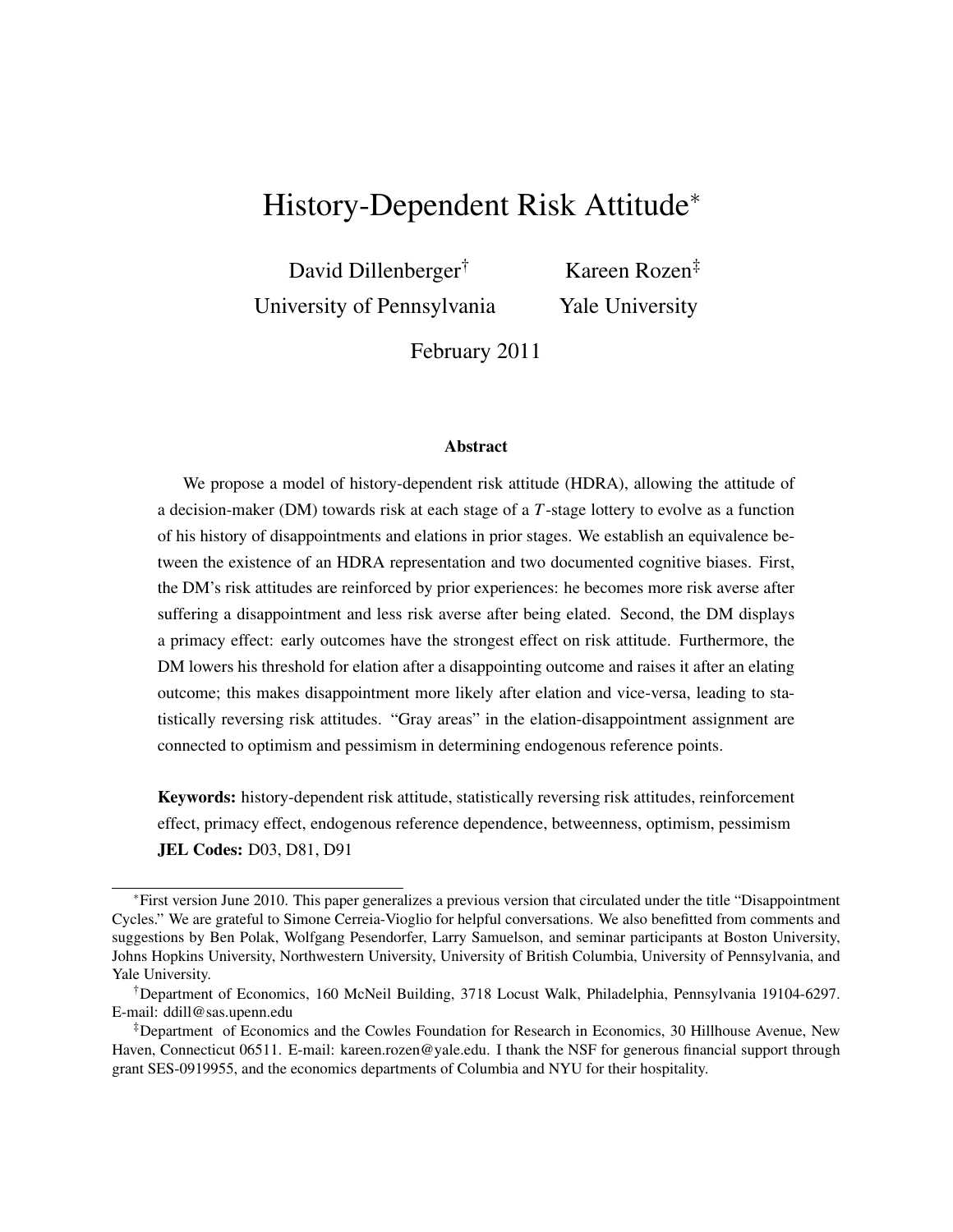# 1. Introduction

Consider two people in a casino, Alice and Bob, who have the same total wealth and the same utility function over monetary prizes. Alice has already won several games at the roulette wheel, while Bob lost at those games. Will Alice's and Bob's attitudes toward further risk be the same, or might they depend on whether they had previously won or lost? Consider now a third person, Carol, who has just won \$100 in an even-chance lottery between \$100 and \$x. Could Carol's attitude to future risk depend on whether *x*, the alternate outcome, corresponded to winning or losing a thousand dollars?

There is experimental evidence that the way in which risk unfolds over time affects risk attitudes; and moreover, that individuals are affected by unrealized outcomes, a phenomenon known as *counterfactual thinking*. <sup>1</sup> Thaler and Johnson (1990) suggest that individuals become more risk averse after negative experiences and less risk averse after positive ones. Post, van den Assem, Baltussen, and Thaler (2008) suggest that individuals are more willing to take risks after extreme realizations. The latter two studies consider settings of pure chance—suggesting that the effects therein are not the result of learning about oneself or one's environment. In a more general context, Malmendier and Nagel (2010) study how personal experiences of macroeconomic shocks affect financial risk-taking. Controlling for wealth, income, age, and year effects, they find that for up to three decades later, "households with higher experienced stock market returns express a higher willingness to take financial risk, participate more in the stock market, and conditional on participating, invest more of their liquid assets in stocks." In the context of professional sports, Rao (2009) shows that "a majority of the [NBA basketball] players...significantly change their behavior in response to hit streaks by taking more difficult shots" but that "controlling for shot conditions, players show no evidence of ability changing as a function of past outcomes."

In this paper, we propose a model of history-dependent risk attitude (HDRA) over multi-stage lotteries that permits risk attitudes to be shaped by prior experiences. To ease exposition, we begin by describing our HDRA model in the simple setting of *T*-stage temporal lotteries (the model is later extended to stochastic decision trees, in which intermediate actions can be taken). A realization of a temporal lottery is another temporal lottery, which is one stage shorter. In the HDRA model, the DM categorizes each realization of a temporal lottery as an elating or disappointing outcome. At each stage, the DM's history is the preceding sequence of elations and disappoint-

<sup>&</sup>lt;sup>1</sup>The collection Roese and Olson (1995) offers a comprehensive overview of the counterfactual thinking literature.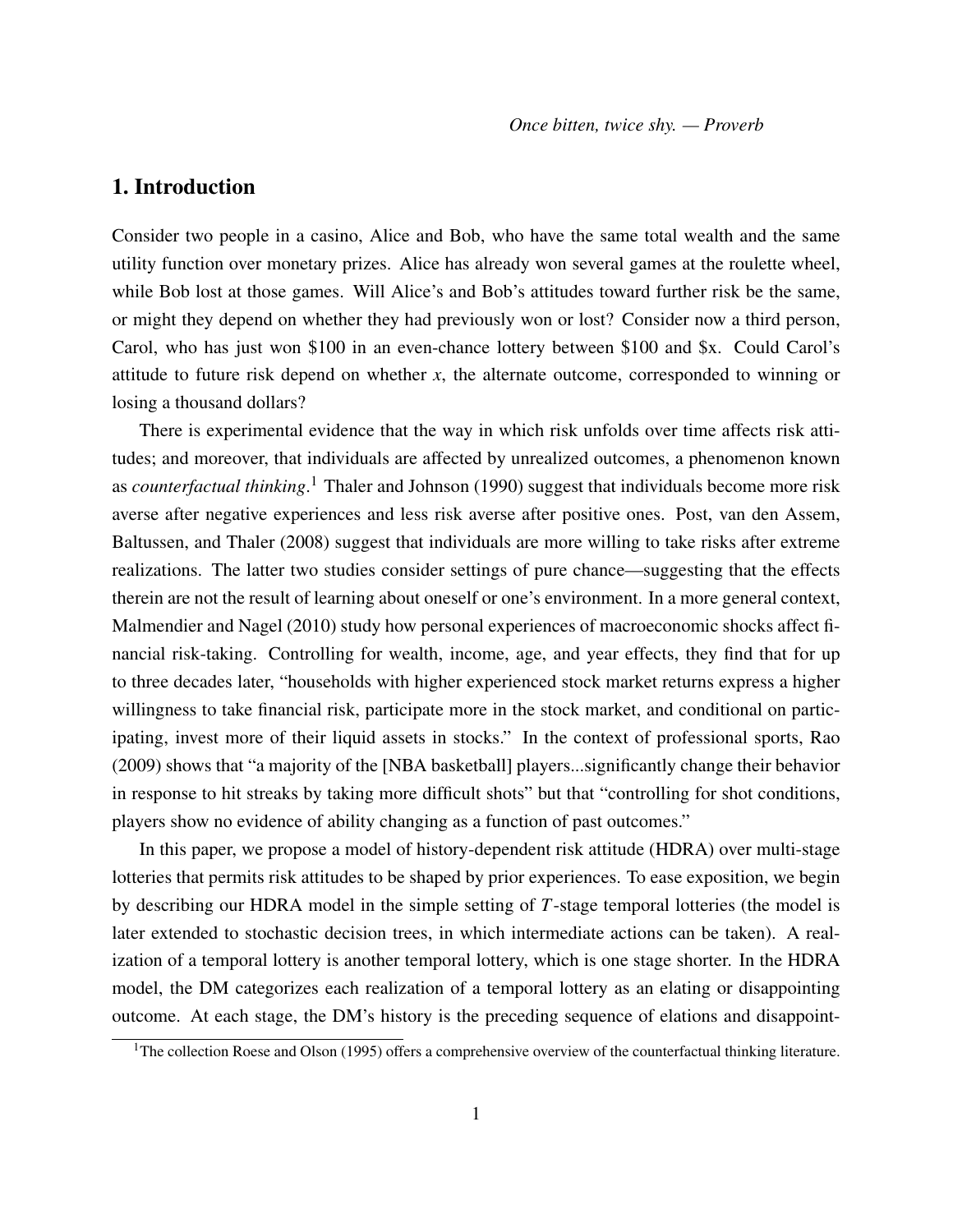ments. Each possible history *h* corresponds to a preference relation over one-stage lotteries, which comes from an admissible set of preferences. These one-stage preferences are rankable in terms of their risk aversion. For example, an admissible collection could be a class of expected utility preferences with a Bernoulli function  $u(x) = \frac{x^{1-\rho_h}}{1-\rho_h}$  $\frac{x^{1} - \mu_{h}}{1 - \rho_{h}}$ , where the coefficient of relative risk aversion  $\rho_{h}$ is history dependent. More generally, we require each of the one-stage preferences to be members of the betweenness class (Chew (1989), Dekel (1986)), a broad class of preferences that includes expected utility and Gul (1991)'s model of disappointment aversion.

Given the history assignment for each realization, the DM calculates the value of a *T*-stage lottery recursively; that is, starting at the *T*-th stage and proceeding backwards, each one-stage lottery is replaced with its appropriate, history-dependent certainty equivalent. The key assumption of the HDRA model is that the history assignment for all sublotteries is *internally consistent*: if a sublottery is considered *elating* (*disappointing*), then its value should indeed be weakly larger than (strictly smaller than) the value of the sublottery from which it emanates. In a multistage setting, this imposes a fixed point requirement on the assignment of histories. Internal consistency builds on a related notion of elation and disappointment for one-stage lotteries: a DM is elated if the prizes he receives from a lottery is at least as good as the lottery itself, while he is disappointed if the prize he receives is worse than the lottery itself (see, for example, Chew (1989) or Gul (1991)).

We do not place further restrictions on how risk aversion should depend on the history. Nonetheless, we show that the HDRA model (in particular, the internal consistency requirement) predicts two well-documented cognitive biases; and that these biases are sufficient conditions for an HDRA representation to exist. First, in accordance with the experimental evidence cited above, the DM's risk attitudes are *reinforced* by prior experiences: he becomes less risk averse after positive experiences and more risk averse after negative ones. Second, and perhaps more surprisingly, the DM displays *primacy effects*: his risk attitudes are disproportionately affected by early realizations. In particular, the earlier the DM is disappointed, the more risk averse he becomes. Sequencing biases, especially the primacy effect, are robust and long-standing experimental phenomena (early literature includes Anderson (1965)); and several empirical studies argue that early experiences may shape financial or cultural attitudes (e.g. Guiso, Sapienza and Zingales (2004) or Alesina and Fuchs-Schündeln (2007)). The primacy effect also has implications for the optimal sequencing of information to manipulate behavior. For example, we study how a financial advisor trying to convince a DM to invest in a risky asset should deliver mixed news.

HDRA also has predictions for the DM's endogenous reference levels. In particular, the model predicts *statistically reversing risk attitudes*. The DM increases the threshold for elation after positive experiences and lowers it after negative experiences. This makes disappointment more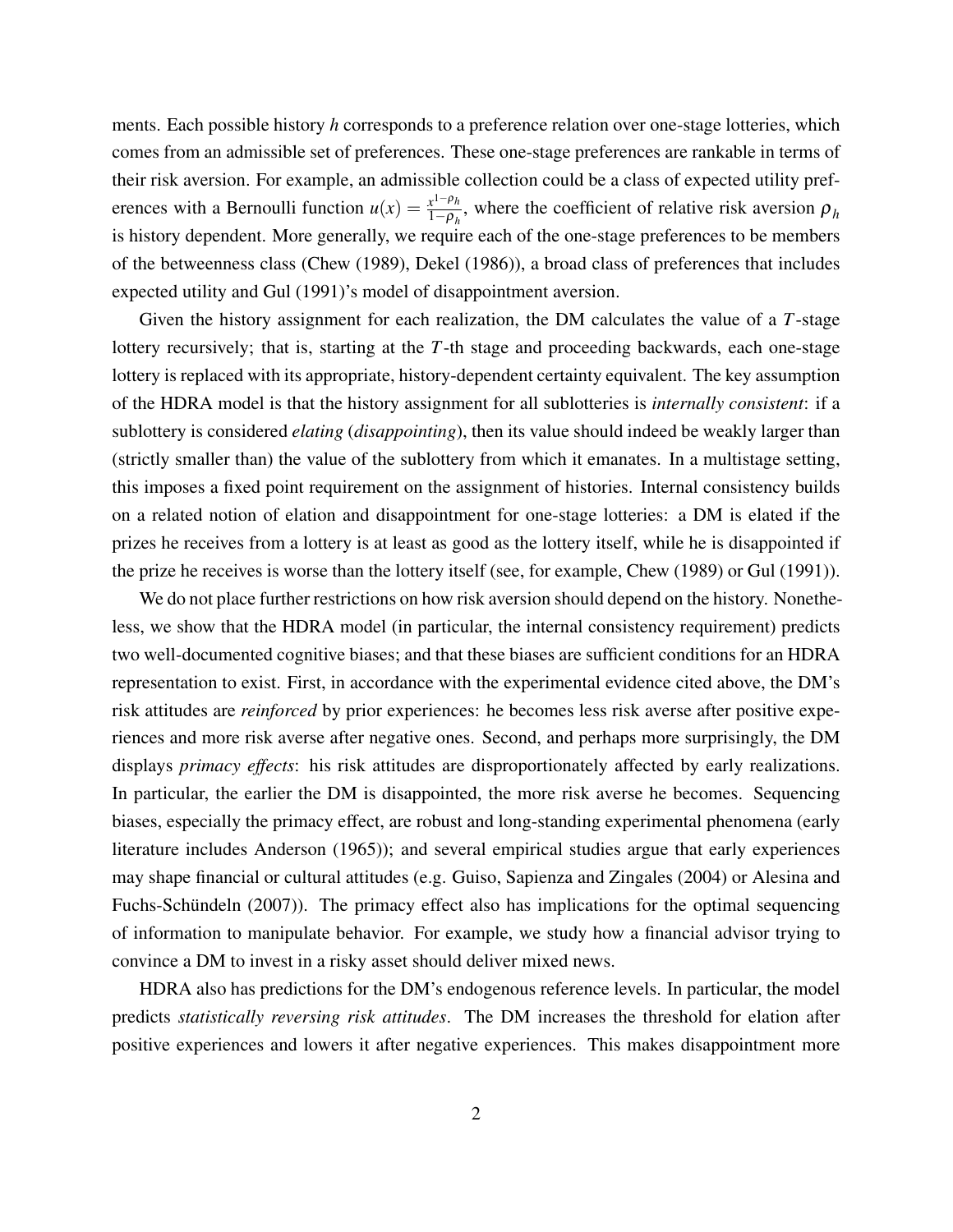likely after elation, and vice-versa. The psychological literature, in particular Parducci (1995) and Smith, Diener, and Wedell (1989), provides support for the prediction that elation thresholds increase (decrease) after positive (negative) experiences.<sup>2</sup>

For some lotteries, there may be more than one internally consistent assignment of histories given an admissible set of preferences. The DM's history assignment is revealed by his choice behavior over temporal lotteries, as seen in the axiomatic foundations we provide. Because the DM's assignment may affect his utility from a temporal lottery, we view an *optimist* as a DM who always selects the "most favorable" interpretation (when more than one assignment is possible) and a *pessimist* as a DM who always selects the "least favorable" interpretation. This notion of optimism and pessimism is distinct from previous notions which identify optimism and pessimism with the choice of (distorted) beliefs; for example, see Bénabou and Tirole (2002), Chateauneuf, Eichberger, and Grant (2007), or Epstein and Kopylov (2007).

Applied work suggests that changing risk aversion helps explain several empirical phenomena. Barberis, Huang, and Santos (2001) allow risk aversion to depend on prior stock market gains and losses à la the experimental evidence of Thaler and Johnson (1990), and show that their model is consistent with the well-documented equity premium and excess volatility puzzles. Gordon and St-Amour (2000) study bull and bear markets, allowing risk attitudes to vary stochastically by introducing a state-dependent CRRA parameter in a discounted utility model. They show that countercyclical risk aversion best explains the cyclical nature of equity prices, suggesting that "future work should address the issue of determining the factors that underline the movements in risk preferences" which they identified. In this work, we lay theoretical foundations for a a class of models under which such shifts in risk attitude may arise. In particular, we find that the simple requirement of internal consistency provides sufficient structure to make predictions on how risk aversion changes with prior experiences.

In many theories of choice over temporal lotteries, risk aversion could depend on the passage of time, wealth effects or habit formation in consumption; see Kreps and Porteus (1978), Chew and Epstein (1989), Segal (1990), and Rozen (2010), among others. We study how risk attitudes are affected by the past, independently of such effects. In the HDRA model, risk attitudes are affected by "what might have been." This means that our model relaxes consequentialism (see Machina (1989)), an assumption that is maintained by all the papers above. Our type of history dependence is conceptually distinct from models where contemporaneous and future beliefs affect

<sup>&</sup>lt;sup>2</sup>Summarizing these works, Schwarz and Strack (1998) observe that "an extreme negative (positive) event increased (decreased) satisfaction with subsequent modest events....Thus, the occasional experience of extreme negative events facilitates the enjoyment of the modest events that make up the bulk of our lives, whereas the occasional experience of extreme positive events reduces this enjoyment."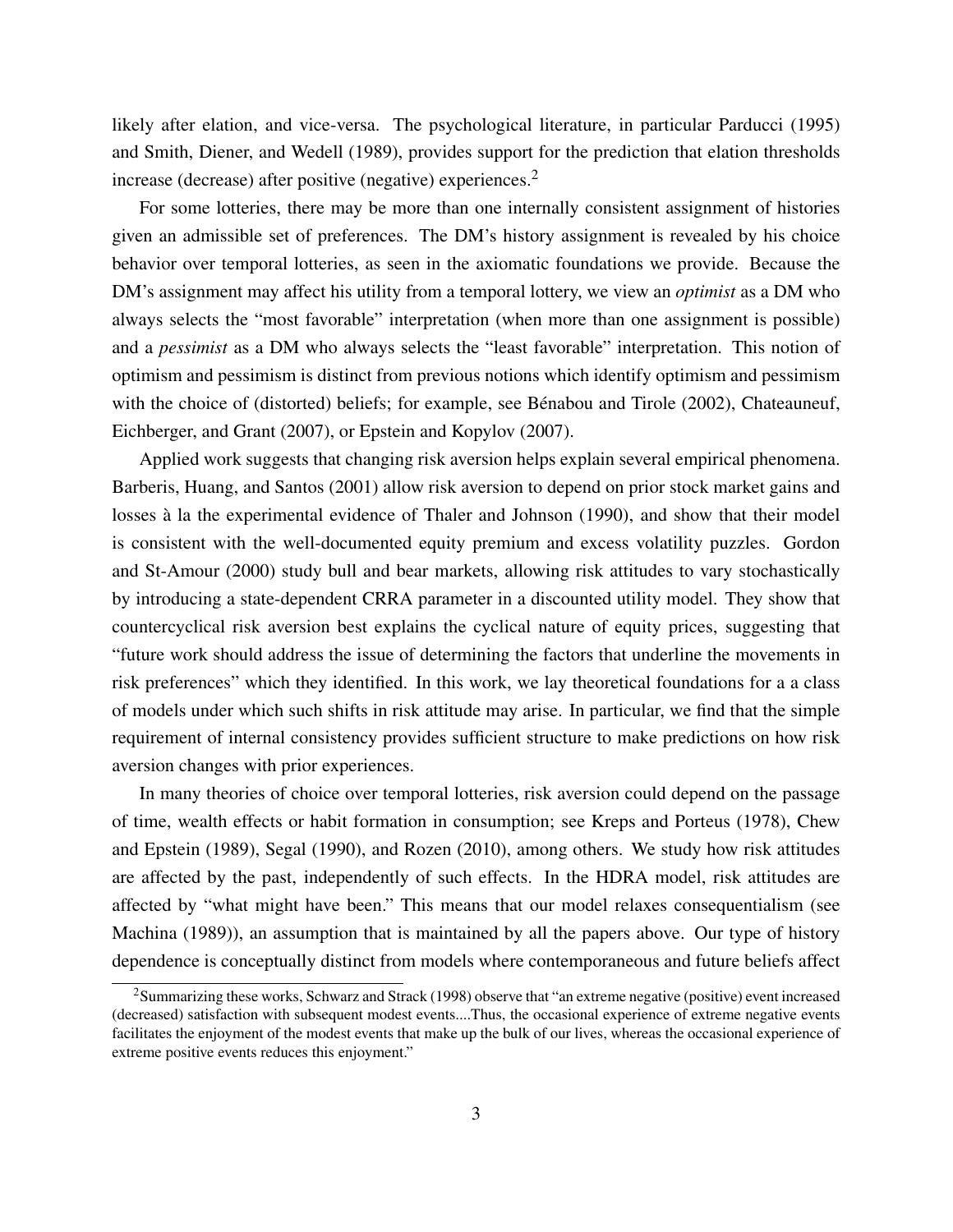

Figure 1: The three stage lottery  $P^3$  is seen in (a), and in (b) all the terminal one-stage lotteries in  $P<sup>3</sup>$  are replaced with their appropriate certainty equivalents under the history assignment. Figure (c) corresponds to the specification in the numerical example.

contemporaneous utility (that is, dependence of utility on "what might be" in the future). This literature includes Caplin and Leahy (2001), Epstein (2008), and Köszegi and Rabin (2009).<sup>3</sup>

#### 1.1. Illustration

Consider the three stage lottery  $P^3$  visualized (informally) in Figure 1(a), where  $p, q, r$ , and *s* are one-stage lotteries. In the first stage of  $P<sup>3</sup>$ , there is an even chance that the DM faces the lottery *s* (the right branch) or faces an additional stage of risk before learning which lottery governs his winnings (the left branch). Under the two-stage lottery  $P^2$  in the left branch, the DM faces each of the lotteries  $p$  and  $r$  with probability 1/4, and faces lottery  $q$  with probability 1/2.

The DM evaluates  $P<sup>3</sup>$  using the class of CRRA expected utility preferences. That is, the DM's Bernoulli function is given by  $\frac{x^{1-\rho_h}}{1-\rho_h}$  $\frac{x^1 - p_h}{1 - \rho_h}$  under history *h*. The set of possible histories is *H* = {0, *e*,*d*, *ee*, *ed*,*de*,*dd*}. For example, 0 is the initial history (before resolution of risk), *e* corresponds to having been elated once, and *de* corresponds to having first been disappointed and then elated. By the reinforcement effect, the DM's history-dependent coefficient of relative risk aversion  $\rho_h$  satisfies  $\rho_e < \rho_d$  in stage one and both  $\rho_{ee} < \rho_{ed}$  and  $\rho_{de} < \rho_{dd}$  in stage two (the DM is more risk averse after a disappointment than after an elation). By the primacy effect,  $\rho_{ed} < \rho_{de}$  (the DM is more risk averse the earlier he is disappointed). As we will later show, the reinforcement and primacy effects arise endogenously as a result of our internal consistency condition.

Suppose that the DM considers the right branch disappointing  $(d)$ , the left branch  $P^2$  elating (*e*), and, within  $P^2$ , considers *r* elating (*ee*) but *p* and *q* disappointing (*ed*). To verify that this is

<sup>&</sup>lt;sup>3</sup>In Köszegi and Rabin (2009), given any fixed current belief over consumption, utility is not affected by prior history (how that belief was formed). Their model, which presumes the DM is loss averse over changes in successive beliefs, could be generalized to include historical differences in beliefs, which would then affect utility values but not actual risk aversion due to their assumption of additive separability; we conjecture that one could relax additive separability to find choices of parameters and functional forms for their model that replicate the primacy effect and the reinforcement effect predicted by HDRA.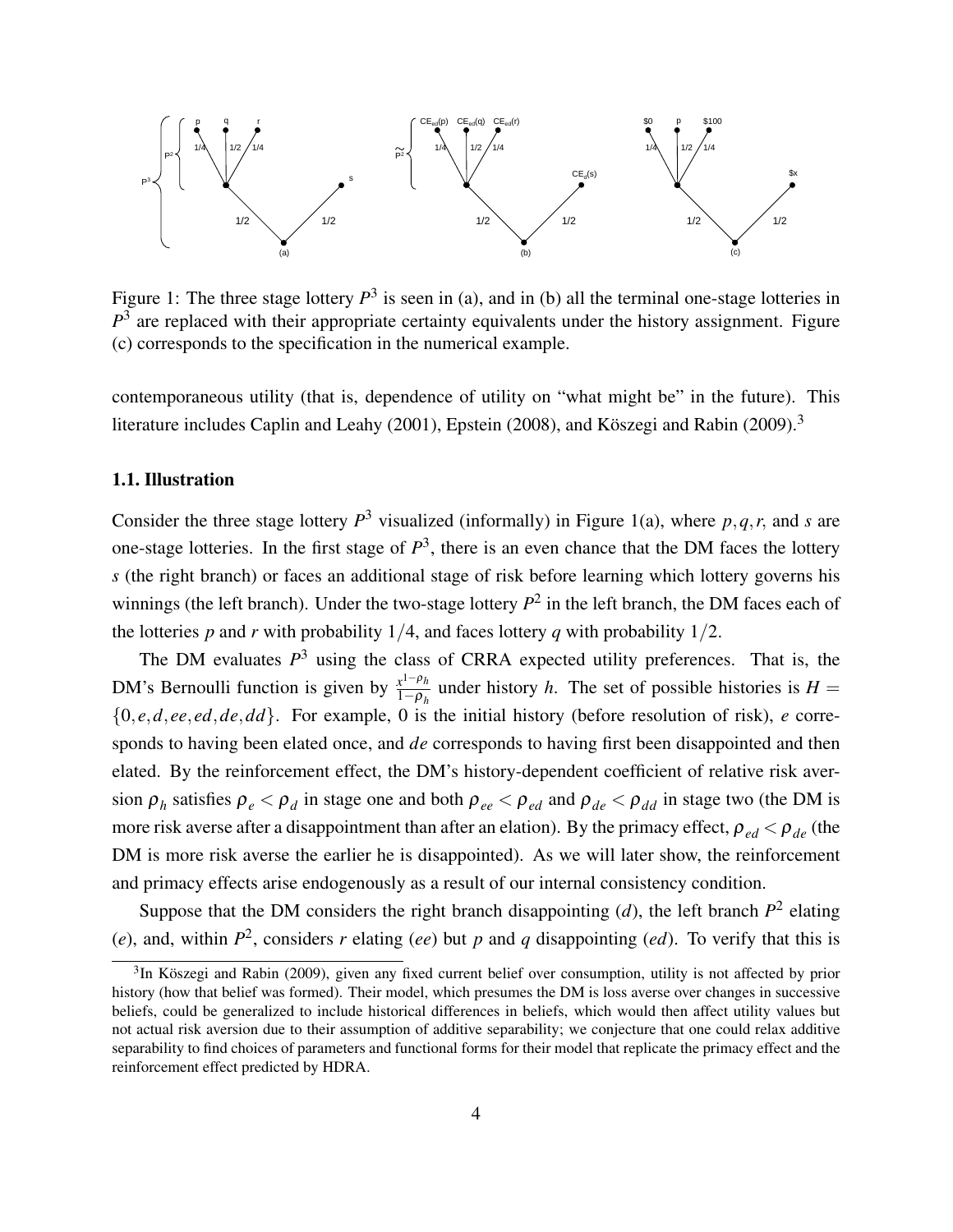an internally consistent history assignment, we must check that the conditions below are satisfied. For any one-stage lottery  $\ell$  and history *h*, denote by  $CE_h(\ell)$  the certainty equivalent of  $\ell$  using the CRRA coefficient  $\rho_h$ . Proceeding backwards, we begin by replacing each of the one-stage lotteries *p*,*q*,*r*, and *s* with their history-dependent certainty equivalent, as seen in Figure 1(b). Then, conditional on the left branch  $P^2$  being elating, verifying that  $p, q$ , and  $r$  have internally consistent assignments requires checking that

$$
CE_{ed}(p), CE_{ed}(q) < CE_e\left(\widetilde{P^2}\right) \leq CE_{ee}(r),
$$

where  $P^2$  is the one-stage lottery seen in Figure 1(b) where p, q, and r in the two-stage lottery  $P^2$ are replaced with their respective certainty equivalents.

Second, checking that *s* and *P* <sup>2</sup> have internally consistent assignments requires checking that

$$
CE_d(s) < CE_0\left(\widetilde{P^3}\right) \le CE_e\left(\widetilde{P^2}\right),
$$

where  $P^3$  is the recursively-constructed one-stage lottery where  $CE_d(s)$  and  $CE_e(P^2)$  are each received with probability 1/2.

As a simple example, consider the following specification of  $P^3$ . Suppose  $0 = \rho_e < \rho_0 < \rho_d =$  $1/2$  (only these coefficients are relevant for this example). As pictured in Figure 1(c), let  $p, r$ , and *s* be degenerate lotteries giving \$0, \$100, and \$*x*, respectively. Let *q* be a lottery whose support consists of prizes between \$25 and \$50. We demonstrate that for any  $x < 25$ , the history assignment described above is the unique internally consistent assignment for this specification of  $P^3$ . Indeed, within  $P^2$ , receiving 0 must be disappointing and receiving 100 must be elating. Moreover, if  $P^2$ is elating, then *q*, whose certainty equivalent under any history must be between 25 and 50, must be disappointing. To see this, denote by *z* the relevant certainty equivalent of *q*. Under  $\rho_e = 0$ , the consistency condition for *q* to be disappointing is

$$
\frac{1}{4} \cdot 0 + \frac{1}{2} \cdot z + \frac{1}{4} \cdot 100 > z \text{ if and only if } z < 50.
$$

Finally, to see that  $P^2$  is indeed elating, note that  $CE_0(\tilde{P}_2)$  must be larger than 25, which is the certainty equivalent evaluated using a higher CRRA coefficient  $(\frac{1}{2})$  $\frac{1}{2}$ ) and in the worst case when *q* gives \$25 with probability one. Therefore, for  $x < 25$ , the DM is elated when he doesn't receive x and subsequently views *q* as a disappointment.

*Ceteris paribus*, it can similarly be shown that for  $x > 50$ , the DM is disappointed when he doesn't receive *x* and subsequently views *q* as an elation. In the second stage, receiving the lowest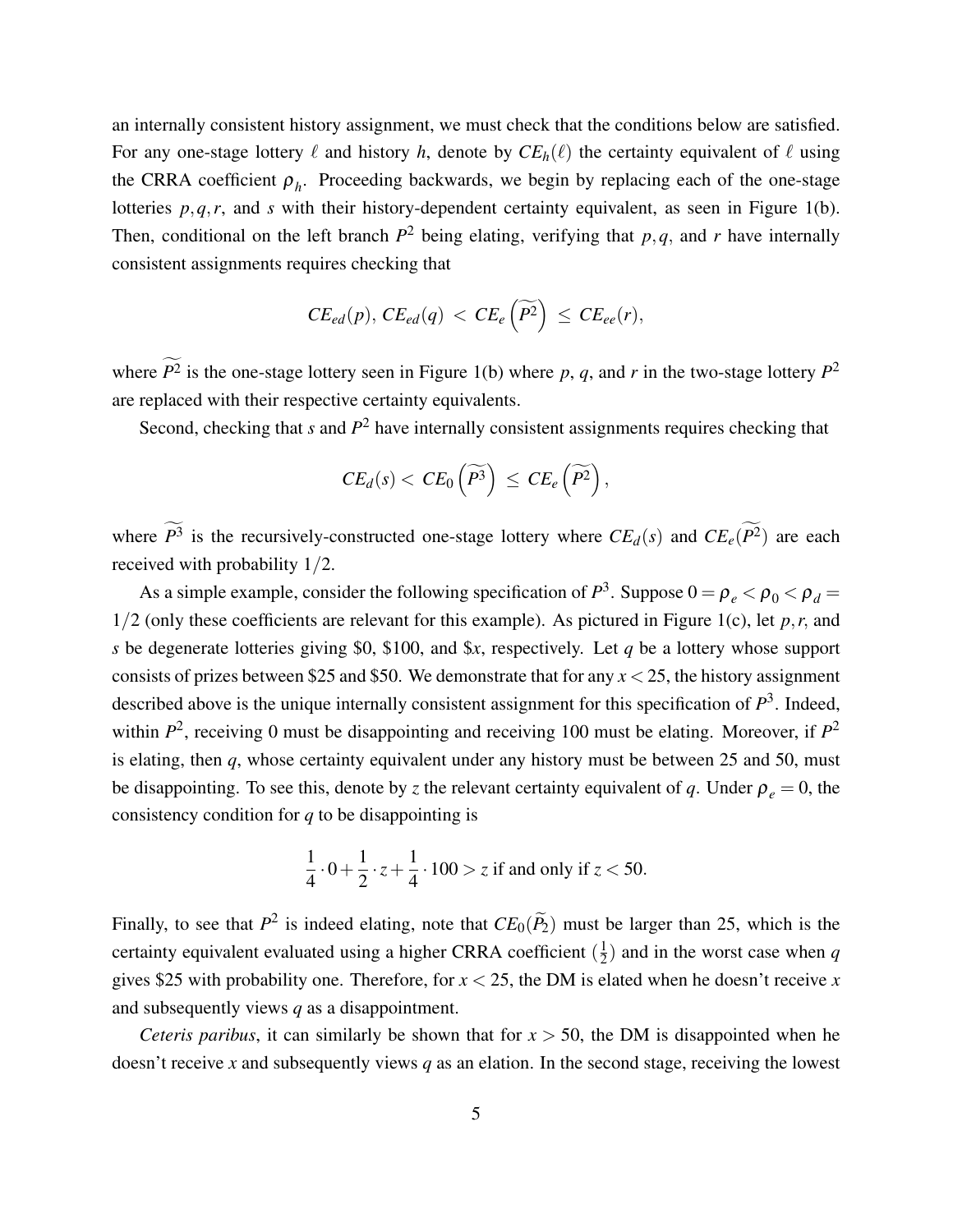prize (0) is always disappointing and receiving the highest prize (100) is always elating. Hence the probability of being elated after a disappointment is  $3/4$ ; and similarly, the probability of being disappointed after an elation is  $3/4$ . This illustrates the property of statistically reversing risk attitudes under HDRA: disappointment is more likely after elation, and vice versa.

More generally, for any given lottery *q*, there will be a cutoff  $x \ge 25$  such that for any  $x < x$ , there is a unique internally consistent assignment under which  $P^2$  is elating and  $q$  is disappointing; and there is a cutoff  $\bar{x}$  < 50 such that for  $x > \bar{x}$ , there is a unique internally consistent assignment under which  $P^2$  is disappointing and *q* is elating. For  $x \in [x, \bar{x}]$ , both history assignments are internally consistent. This means that both  $CE_e(P^2) \geq CE_0(\widetilde{P}^3) > x$  (where  $P^2$  and  $P^3$  correspond to the case where  $P^2$  is elating) and  $x \geq CE_0(\widetilde{P^3}') > CE_d(\widetilde{P^2}')$  (where  $\widetilde{P^2}'$  and  $\widetilde{P^3}'$  correspond to the case where  $P^2$  is disappointing). An optimist, who always takes the "most favorable" view of risk, would view  $P^2$  as elating as soon as possible (i.e., for all  $x > x$ ); while a pessimist, who always takes the "least favorable" view of risk, would view  $P^2$  as disappointing for as long as possible (i.e., for all  $x < \bar{x}$ ). In particular, the optimist prefers the lottery  $P^3$  to receiving \$*x* for sure, while the pessimist is more risk averse and prefers the sure prospect of  $x$  to  $P^3$ .

The remainder of this paper is organized as follows. Section 2 formalizes the domain of temporal lotteries. Section 3 provides a primer on the class of preferences over one-stage lotteries satisfying the betweenness axiom. Section 4 formalizes the HDRA model and contains our main results for temporal lotteries. Implications of HDRA are studied in Section 5. Section 6 extends our model and results to a setting where intermediate actions are possible. Axiomatic foundations for HDRA are provided in Section 7. Section 8 discusses directions for further research.

# 2. Framework: *T*-stage lotteries

We begin by studying the simple setting of *T*-stage lotteries; in Section 6 we extend the setting to stochastic decision trees.

Let  $X = [w, b] \subset R$  be a bounded interval of monetary prizes, where *w* is the worst prize and *b* is the best prize. The set of all simple lotteries (i.e., having a finite number of outcomes) over *X* is denoted  $\mathscr{L}(X)$ , or simply  $\mathscr{L}^1$ . Elements of  $\mathscr{L}^1$  are one-stage lotteries. We reserve lowercase letters for one-stage lotteries; typical elements of  $\mathscr{L}^1$  are denoted  $p, q,$  or  $r.$  The probability of a monetary outcome *x* under *p* is denoted  $p(x)$ . A typical element *p* has the form  $\langle p(x_1), x_1; \ldots, p(x_m), x_m \rangle$ . The degenerate lottery  $\delta_x \in \mathcal{L}^1$  gives the prize *x* with probability one. For  $\alpha \in (0,1)$  and any two lotteries  $p, q \in \mathcal{L}^1$ , the lottery  $\alpha p + (1 - \alpha)q \in \mathcal{L}^1$  denotes the convex combination of *p* and *q*, giving prize *x* with probability  $\alpha p(x) + (1 - \alpha)q(x)$ .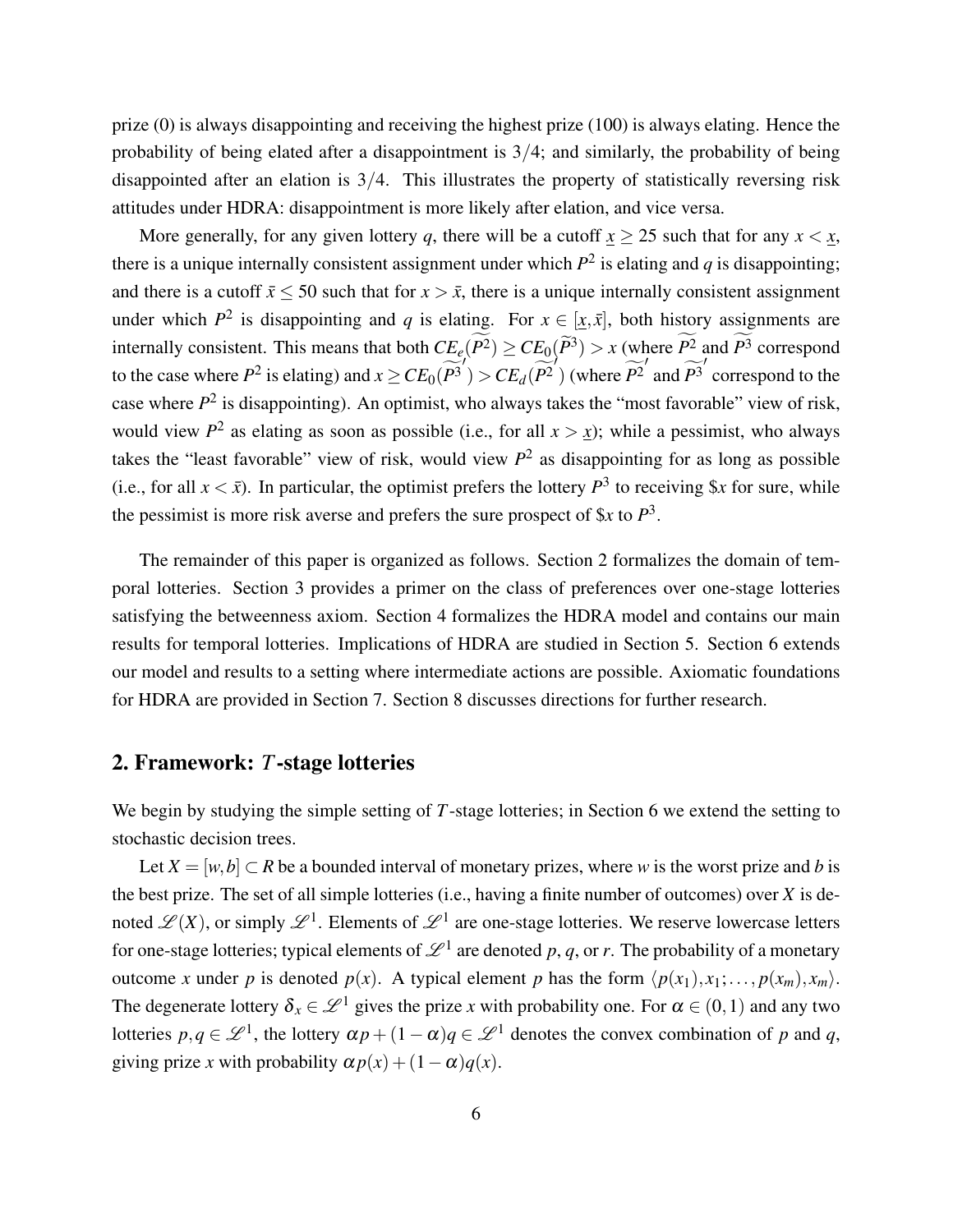For  $T \ge 2$ , the set of *T*-stage lotteries,  $\mathscr{L}^T$ , is defined by the inductive relation  $\mathscr{L}^T = \mathscr{L}(\mathscr{L}^{T-1})$ . A typical element  $P^T$  of  $\mathscr{L}^T$  has the form

$$
P^T = \langle \alpha_1, P_1^{T-1}; \ldots; \alpha_m, P_m^{T-1} \rangle,
$$

where each  $P_j^{T-1} \in \mathcal{L}^{T-1}$  is a  $(T-1)$ -stage lottery. If  $P_j^{T-1}$  $j^{T-1}$  is the outcome of  $P^T$ , then all remaining uncertainty is resolved according to  $P_i^{T-1}$  $j^{I-1}$ . To simplify notation, we use the superscript *T* only when  $T \geq 3$ . The degenerate lottery  $\delta_x^T \in \mathcal{L}^T$  gives the lottery  $\delta_x^{T-1}$  with probability one (i.e., *x* is received with probability one after *T* stages).

To avoid redundancy, our notation for any *t*-stage lottery implicitly assumes that the elements in the support are distinct.

## 3. Preliminaries: recursive preferences

The primitive in our model is a preference relation  $\succeq$  over the set of *T*-stage compound lotteries  $(\mathscr{L}^T)$  which has a recursive structure. As a preliminary step, we need to discuss the single-stage preferences ( $\succeq_1$  over  $\mathscr{L}^1$ ) that will be applied recursively.

#### 3.1. Singe-stage preferences

In this paper, we confine our attention to a class of single-stage preferences that are continuous, monotone (with respect to the relation of first-order stochastic dominance), and satisfy the following betweenness property: for all  $p, q \in \mathcal{L}^1$  and  $\alpha \in [0,1], p \succeq_1 q$  implies  $p \succeq_1 \alpha p + (1-\alpha) q \succeq_1$ *q*. The betweenness axiom is a weakened form of the vNM-independence axiom. It implies neutrality toward randomization among equally-good lotteries; this retains the linearity of indifference curves in expected utility theory but relaxes the assumption that they are parallel.

Our two leading examples of single-stage preferences in this class are:

Example 1 (Expected utility). For this class, the value of a lottery *p* is simply  $\mathbb{E}(\cdot; u) = \sum_{x} p(x) u(x)$ , where  $u: X \to \mathbb{R}$  is a utility function over monetary prizes.

Example 2 (Disappointment aversion). Gul (1991) proposes a theory of disappointment aversion. The disappointment aversion value of a lottery  $p$ ,  $V(p; \beta, u)$ , is the unique *v* that solves

$$
v = \frac{\sum_{\{x|u(x)\geq v\}} p(x)u(x) + (1+\beta)\sum_{\{x|u(x)< v\}} p(x)u(x)}{1+\beta\sum_{\{x|u(x)< v\}} p(x)},\tag{1}
$$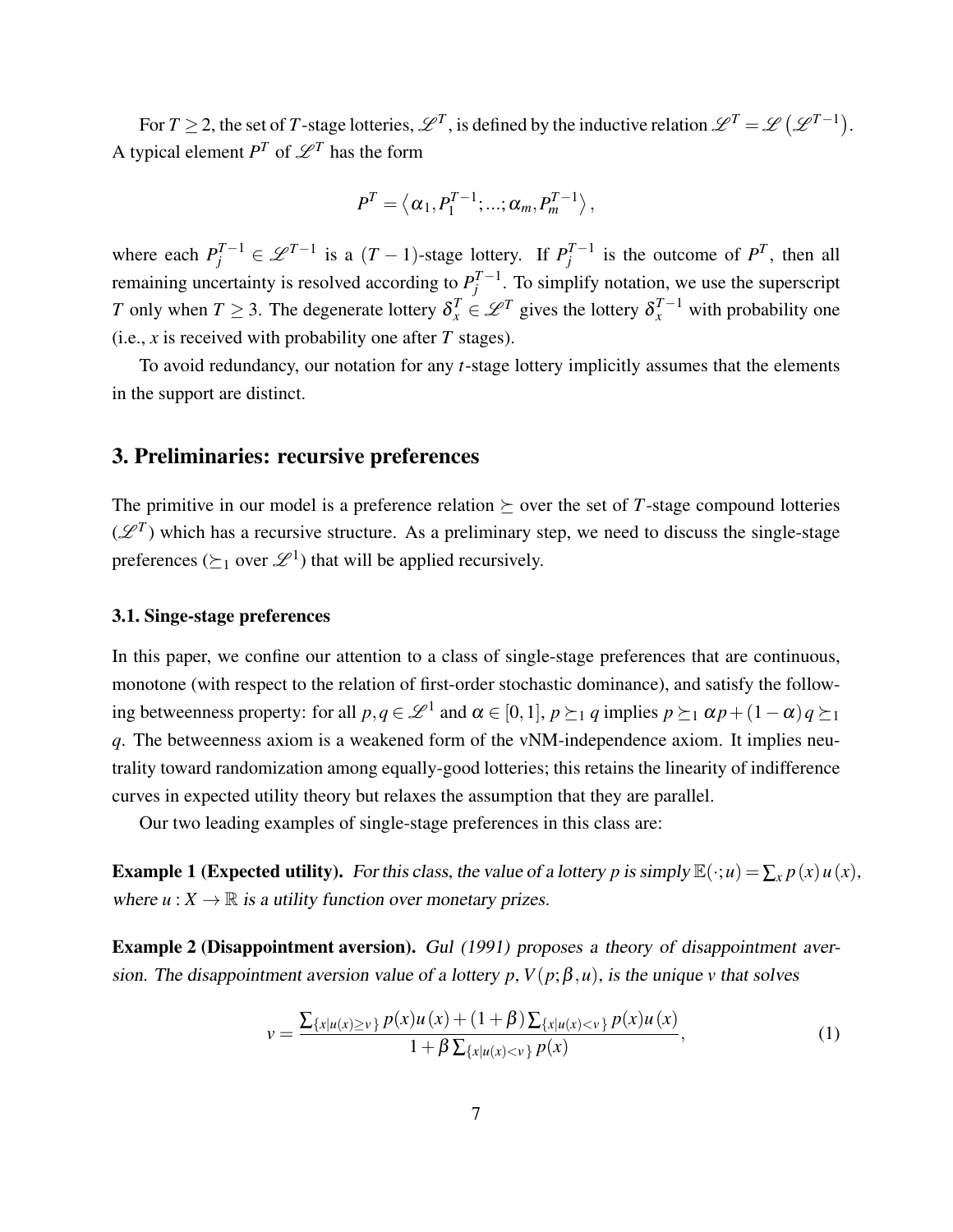where  $\beta \in (-1, \infty)$  and  $u : X \to \mathbb{R}$  is increasing. (The term in the denominator normalizes the weights on the prizes so that they sum to one.)

According to Gul's model, the support of any nondegenerate lottery is divided into two groups, the elating outcomes (for which  $u(x) \ge v$ ) and the disappointing outcomes (for which  $u(x) < v$ ), where the threshold  $v = V(p; \beta, u)$  is determined endogenously. The DM then values lotteries by taking their "expected utility," except that disappointing outcomes get a uniformly greater (or smaller) weight that depends on the value of a single parameter β, the *coefficient of disappointment aversion*. <sup>4</sup> Gul's model was first intended to explain the Allais paradox. In a dynamic setting, it proved a useful model to address the equity premium puzzle (Ang, Bekaert and Liu, 2005), a statistically significant negative correlation between volatility and private investment (Aizenman and Marion, 1999), and observed asset-pricing behavior (Routledge and Zin, 2010).

More generally, Chew (1989) and Dekel (1986) show that a preference relation  $\succeq_1$  satisfies continuity, monotonicity, and betweenness if and only if there exists a utility representation, *V*, where each  $V(p)$  is defined implicitly as the unique  $v \in [0,1]$  that solves

$$
\sum_{x} p(x) u(x, v) = v,\tag{2}
$$

where  $u: X \times [0,1] \to [0,1]$  is a (local utility) function which is continuous in both arguments, strictly increasing in the first argument, and satisfies  $u(w, v) = 0$  and  $u(b, v) = 1$  for all  $v \in [0, 1]$ . The local utility function  $u(x, y)$  can be interpreted as the value of the prize x relative to a reference utility level *v*. 5

#### 3.2. Folding back T-stage lotteries

We now discuss how these single-stage preferences can be extended recursively to the richer domain of *T*-stage lotteries using the folding back approach proposed by Segal (1990). To illustrate, consider a two-stage lottery  $P = \langle \alpha_1, p_1; \alpha_2, p_2; \alpha_3, p_3 \rangle$ . First, each lottery  $p_i$  in the support of *P* is replaced with its certainty equivalent; that is, the element  $CE(p_i) \in X$  satisfying  $V(\delta_{CE(p_i)}) =$ *V*( $p_i$ ). The value of the resulting one-stage, "folded back" lottery  $\langle \alpha_1, CE(p_1); \alpha_2, CE(p_2); \alpha_3, CE(p_3) \rangle$ is calculated using the function *V* and assigned to be the utility of the original lottery *P*. The value

<sup>&</sup>lt;sup>4</sup>When  $\beta > 0$ , disappointing outcomes are overweighted and the DM is called *disappointment averse*. When  $\beta < 0$ , disappointing outcomes are underweighted and the DM is called *elation seeking*. When  $\beta = 0$ , the model reduces to the model of expected utility.

<sup>&</sup>lt;sup>5</sup>A prize *x* is a disappointing outcome of *p* if  $u(x, V(p)) < V(p)$  (and is elating otherwise). Within the betweenness class,  $u(x, V(p)) < V(p)$  if and only if  $p \succ_1 \delta_x$  (see Dekel (1986)). Therefore, the elating outcomes of *p* are precisely those prizes that are preferred to *p*, and the disappointing outcomes are the prizes that are inferior to *p*.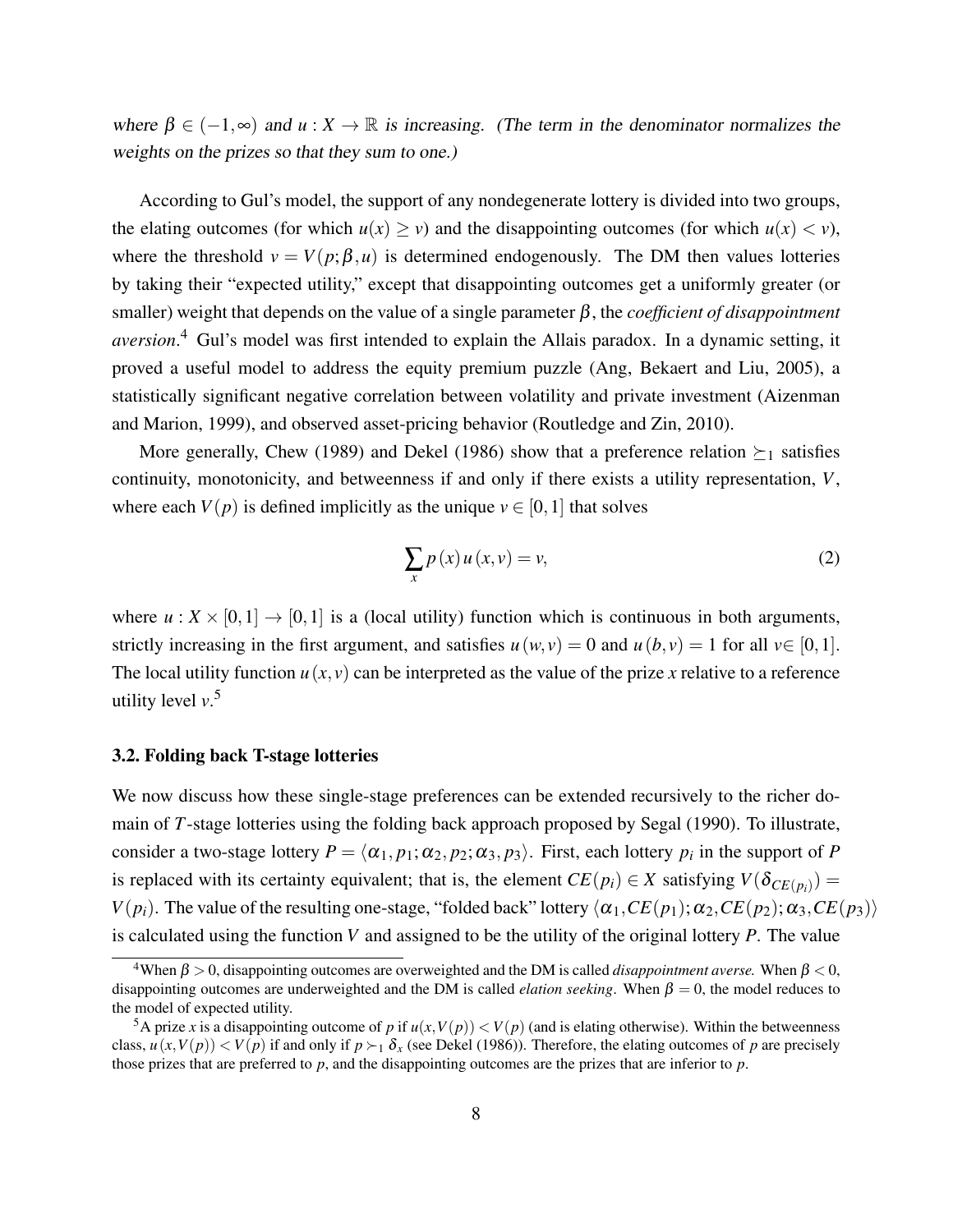of the temporal lottery is thus calculated by applying *V* recursively. For *T*-stage lotteries, the procedure is analogous. Lotteries in the last stage are replaced with their certainty equivalent, resulting in a  $(T - 1)$ -stage lottery; and this procedure is repeated until a one-stage lottery results, whose value is then calculated using *V*.

The "folding back" procedure does not require that the same *V* be used throughout. For example, *V* may vary with the passage of time. More generally, the value of a *T*-stage lottery can be calculated by folding back using a potentially different *V* at each node.

# 4. History-dependent risk attitude

We now describe our model of history-dependent risk attitude over *T*-stage lotteries. In this model, the DM endogenously categorizes, in an internally consistent manner, each sublottery as an elating or disappointing outcome of the sublottery from which it emanates. The value of a *T*-stage lottery is calculated by folding back, where the DM's valuation of a sublottery is determined by the sequence of elating or disappointing outcomes leading to it.

A *t*-stage lottery  $P^t$  is a *sublottery* of  $P^T$  if there is a sequence  $P^{t+1}, P^{t+2}, \ldots, P^T$  such that for every  $t' \in \{t, ..., T-1\}$ ,  $P^{t'} \in \text{supp } P^{t'+1}$ . By convention,  $P^T$  is a sublottery of itself. There may be more than one sequence of sublotteries within  $P<sup>T</sup>$  which leads to the *t*-stage sublottery  $P<sup>t</sup>$  when  $t < T - 1$ . To unambiguously identify a particular sublottery  $P<sup>t</sup>$  in the *T*-stage lottery  $P<sup>T</sup>$ , we use the notation  $P^{t,T}$  to denote a lottery  $P^t$  that is part of the sequence  $(P^t, P^{t+1}, \ldots, P^T)$  of sublotteries leading to it.

We now formalize the notion of histories within *T*-stage lotteries. The initial history—i.e., prior to any resolution of risk—is empty (0). If a sublottery is degenerate—i.e., it leads to some sublottery with probability one—then the DM is not exposed to risk at that stage and his history is unchanged. If a sublottery is nondegenerate, each sublottery in its support may be an elating (*e*) or disappointing (*d*) outcome. The set of all possible histories is given by

$$
H = \bigcup_{t=1}^T \{0\} \times \{e,d\}^{T-t}.
$$

For each sublottery  $P^{t,T}$ , the *history assignment a*( $\cdot$ ) assigns a history  $h \in H$ . The initial assignment (that is,  $a(P^T) = 0$ ) is always implicit; e.g., within the two-stage lottery  $P = \langle \alpha, p; 1 - \alpha, q \rangle$ , we write  $a(p) = e$  rather than  $a(p) = 0e$  if *p* is elating. If outcome  $j \in \{e, d\}$  occurs after history *h*, the updated history is  $h_i$ , implicitly assuming the resulting history is in  $H$  (i.e.,  $h$  is a nonterminal history). The length of a history *h* is the total number of *e* and *d* outcomes in *h*.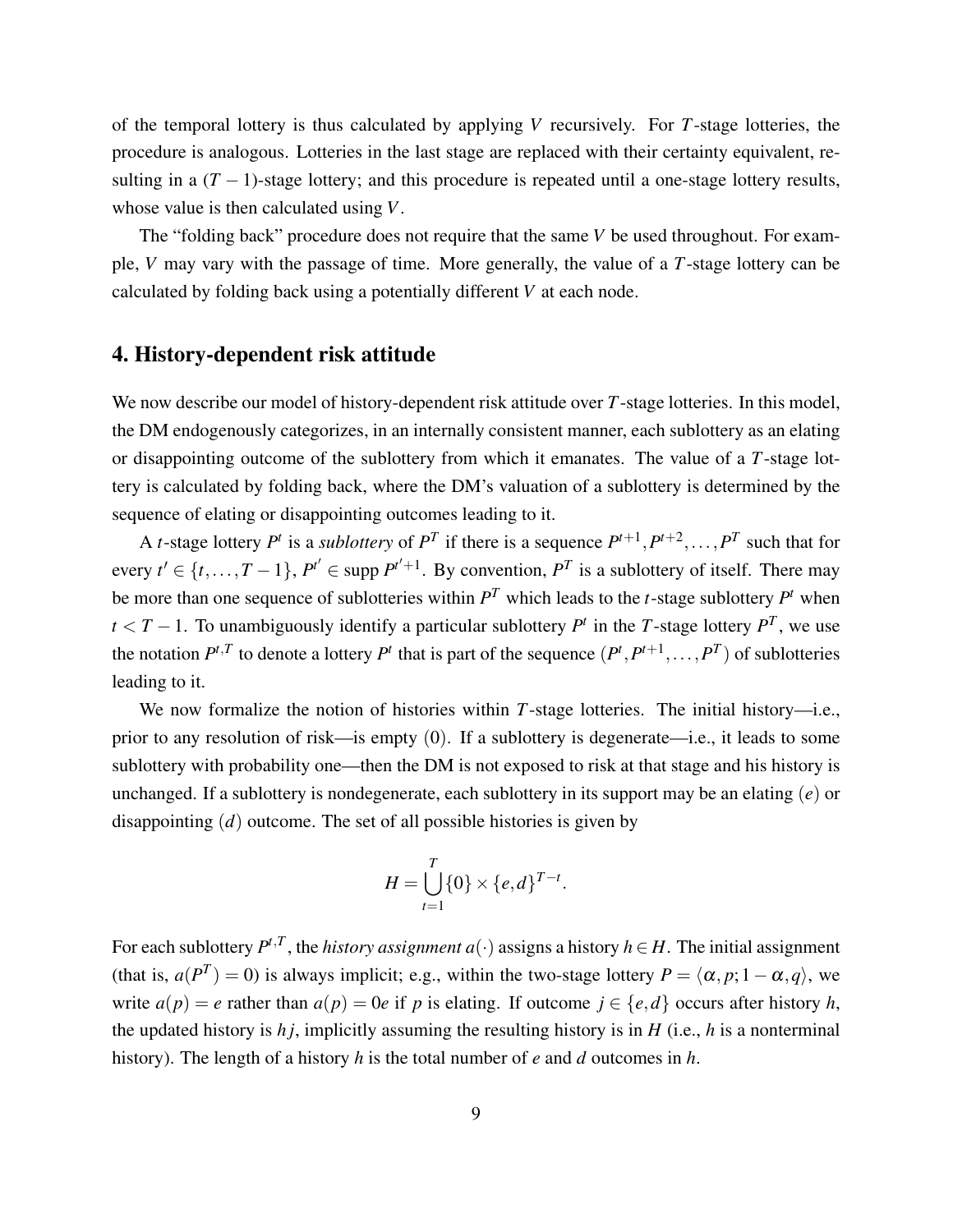Each history  $h \in H$  corresponds to a utility function  $V_h : \mathcal{L}^1 \to \mathbb{R}$  over one-stage lotteries. The DM applies  $V_h$  during the folding back procedure to value any sublottery  $P^{t,T}$  whose history assignment is *h*. <sup>6</sup> To study how risk attitudes are shaped by prior experiences, we would like the utility functions after each history to be rankable in terms of their risk aversion. We thus define the following comparative measure of risk aversion.<sup>7</sup>

**Definition 1.** We say that  $V_h$  is more risk averse than  $V_{h'}$ , denoted  $V_h >_{RA} V_{h'}$ , if for any  $x \in X$  and any nondegenerate  $p \in \mathcal{L}^1$ ,  $V_h(p) \geq V_h(\delta_x)$  implies that  $V_{h'}(p) > V_{h'}(\delta_x)$ .

Accordingly, we assume that the collection  $\mathcal{V} := \{V_h\}_{h \in H}$  satisfies the following properties.

**Definition 2.** We say that the collection  $V$  is *admissible* if (i) each  $V_h$  represents a preference relation over  $\mathscr{L}^1$  that is continuous, monotone, and satisfies betweenness; and (ii) all the elements in  $\mathcal{V}$  are rankable in terms of risk aversion: for any  $h, h' \in H$  either  $V_h >_{RA} V_{h'}$  or  $V_{h'} >_{RA} V_h$ .<sup>8</sup>

Each utility representation in an admissible collection has an equivalent representation of the betweenness form (2) in Section 3. In particular, any collection of utilities of the betweenness class that differ in only a single parameter of risk aversion would form an admissible class. One example of an admissible collection consists of expected CRRA utility with a history-dependent risk aversion parameter:  $\mathcal{V} = \{ \mathbb{E}(\cdot; \frac{x^{1-\rho_h}}{1-\rho_h}) \}$  $\left\{\frac{x^2 - \mu_h}{1 - \rho_h}\right\}$ *h*∈*H*. Another example of an admissible collection consists of disappointment aversion with a history-dependent disappointment aversion parameter and historyindependent utility over prizes:  $\mathcal{V} = \{V(\cdot;\beta_h,u)\}_{h\in H}$ , where  $V(\cdot;\beta_h,u)$  is given by (1) in Section 3. This is because Gul (1991, Proposition 5) shows that the DM becomes increasingly risk averse as the disappointment aversion coefficient increases, holding the utility over prizes constant.

Our model of history-dependent risk attitude (HDRA), defined below, places restrictions on the history assignments permitted in the folding back procedure.

<sup>&</sup>lt;sup>6</sup>Starting backwards, the DM calculates the certainty equivalent of each one-stage sublottery  $P^{1,T}$ , denoted  $CE_{a(P^{1,T})}(p)$  with  $V_{a(P^{1,T})}$ . That is,  $CE_{a(P^{1,T})}(p)$  is the value x that solves  $V_{a(P^{1,T})}(\delta_x) = V_{a(P^{1,T})}(p)$ . Next, the DM considers each two-stage sublottery  $P^{2,T}$ , denoting  $P^2 = \langle \alpha_1, P_1^{1,T}; \dots, \alpha_m, P_m^{1,T} \rangle$ . The DM uses  $V_{a(P^{2,T})}$  to calculate 1 the certainty equivalent of the "folded back" one-stage lottery in which each  $p_i$  in the support of  $P^{2,T}$  is replaced with its certainty equivalent calculated above; that is,  $\langle \alpha_1, CE_{a(P_1^{1,T})}(P_1^{1,T}), \dots, \alpha_m, CE_{a(P_m^{1,T})}(P_m^{1,T})) \rangle$ . Continuing in this manner, the *T*-stage lottery is reduced to a one-stage lottery (over the certainty equivalents of its continuation sublotteries) whose value is calculated using  $V_0$ , since  $a(P^T) = 0$ . In the text, we will use the notation  $CE(P^{t,T}; a, \mathcal{V})$ to denote the certainty equivalent of  $P^{t,T}$  as calculated above; that is,  $CE(P^{t,T}; a, \mathcal{V}) = CE_{a(P^{t,T})}(P^{t,T})$ , where  $P^{t,T}$  is the folded-back version of  $P^{t,T}$  constructed in the folding back procedure.

 $<sup>7</sup>$  For nonexpected utility theories, there are stronger notions of comparative risk aversion; see, for example, Chew</sup> and Mao (1995). The definition we provide is standard for expected utility and is also used by Gul (1991, Definition 4) for disappointment aversion preferences.

<sup>&</sup>lt;sup>8</sup>For our results, it would suffice that  $V_h$  and  $V_{h'}$  are rankable only when  $h, h'$  are histories of the same length.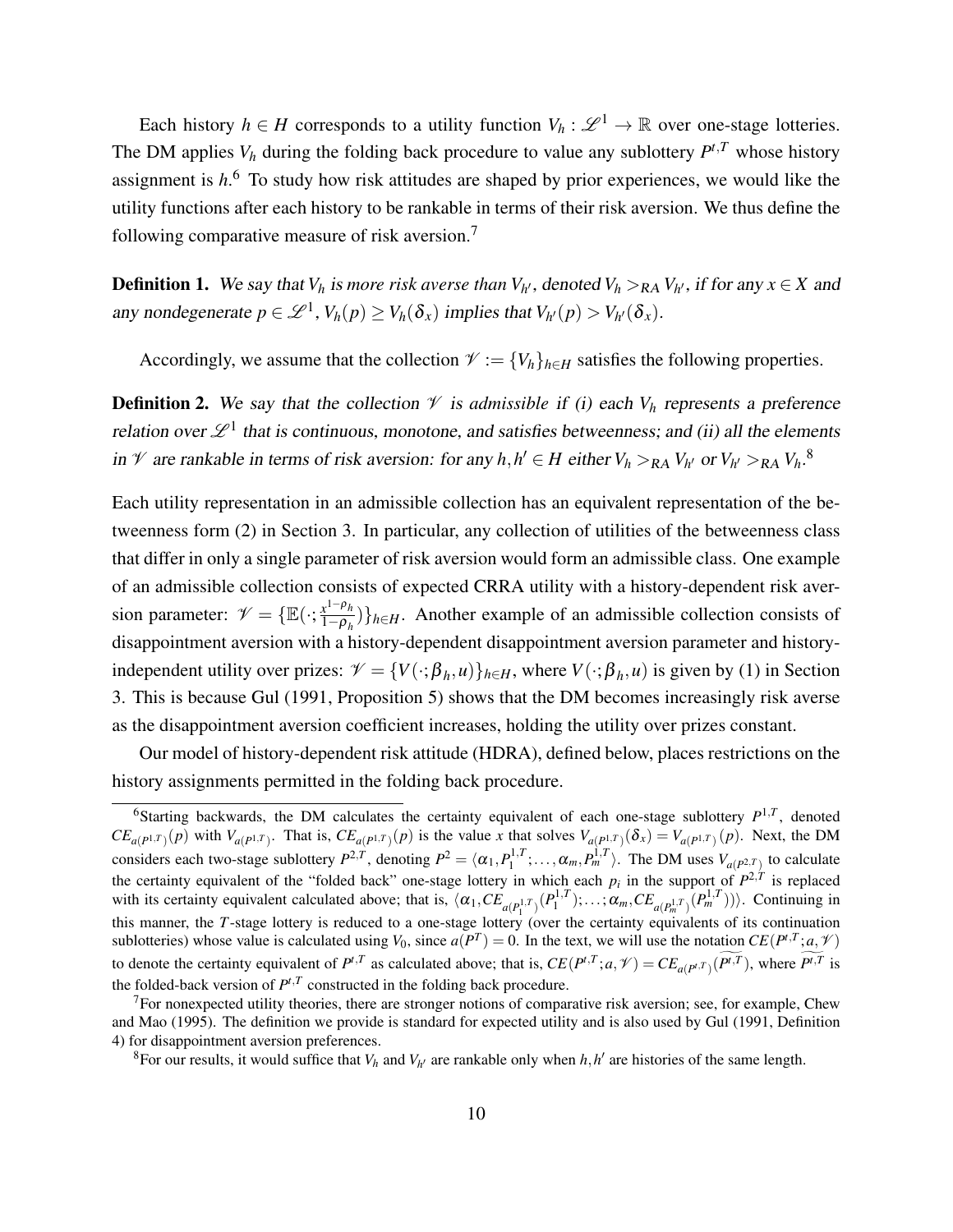Definition 3 (History-dependent risk attitude, HDRA). An HDRA utility representation over  $\mathscr{L}^T$  consists of an admissible collection  $\mathscr{V} := \{V_h\}_{h \in H}$  of utility functions over one-stage lotteries and a history assignment, *a*, satisfying for each  $P^T \in \mathcal{L}^T$ ,

- 1. Sequential assignment. The DM assigns histories to all sublotteries of  $P<sup>T</sup>$  sequentially:
	- (i) if  $P^{t+1,T}$  is nondegenerate and  $P^{t,T} \in \text{supp } P^{t+1,T}$  then  $a(P^{t,T}) \in \{a(P^{t+1,T})\} \times \{e,d\};$
	- (ii) if  $P^{t+1,T}$  is degenerate and  $P^{t,T} \in \text{supp } P^{t+1,T}$  then  $a(P^{t,T}) = a(P^{t+1,T})$ .
- 2. *Folding back*. The utility of  $P<sup>T</sup>$  is calculated by folding back using *a* and the family  $\mathcal{V} :=$  $\{V_h\}_{h \in H}$ . We denote by  $V(P^T; a, \mathcal{V})$  the value of  $P^T$  and denote by  $CE(P^{t,T}; a, \mathcal{V})$  the certainty equivalent of a sublottery  $P^{t,T}$ , as calculated in the folding back procedure.
- 3. *Internal consistency.* If  $P^{t,T} \in \text{supp } P^{t+1,T}$  is an elating (disappointing) outcome of a nondegenerate sublottery  $P^{t+1,T}$ , then the certainty equivalent of  $P^{t,T}$  must be weakly larger than (strictly smaller than) the certainty equivalent of  $P^{t+1,T}$  in  $P^{T}$ .

We identify a DM with an HDRA representation by the pair  $(\mathcal{V}, a)$  satisfying the above.

Observe that the HDRA representation is ordinal in nature: the ranking over *T*-stage lotteries induced by the HDRA model is invariant to increasing, potentially different transformations of each of the utilities in the collection  $\mathcal V$ . This is because the HDRA model takes into account only the certainty equivalents of sublotteries after each history *h*, which may be found using any increasing transformation of the utility *Vh*.

To illustrate HDRA, consider the case of expected CRRA utility,  $\mathcal{V} = \{ \mathbb{E}(\cdot; \frac{x^{1-\rho_h}}{1-\rho_h}) \}$  $\frac{x^1 - \rho_h}{1 - \rho_h}$ }<sub>*h*∈*H*</sub>, over two-stage lotteries. When  $T = 2$ , sequential history assignment is trivially satisfied. There are three risk aversion coefficients,  $\{\rho_0, \rho_e, \rho_d\}$ . For any one-stage lottery  $p \in \mathcal{L}^1$  and  $h \in \{0, e, d\}$ ,  $CE_h(p)$ satisfies  $\mathbb{E}(p; \frac{x^{1-\rho_h}}{1-\rho_h})$  $\frac{x^{1-\rho}h}{1-\rho_h}$ ) =  $\frac{CE_h(p)^{1-\rho}h}{1-\rho_h}$  $\frac{h(p)^{1-p}h}{1-\rho_h}$ . If a two-stage lottery *P* is degenerate (i.e.,  $P = \langle 1, p \rangle$ ) then  $V(P; a, V) = \mathbb{E}(p; \frac{x^{1-\rho_0}}{1-\rho_0})$  $\frac{x^{1-p_0}}{1-p_0}$ ). For any nondegenerate two-stage lottery  $P = \langle \alpha_1, p_1; \ldots; \alpha_j, p_j; \ldots; \alpha_m, p_m \rangle$ , the HDRA representation assigns to each one-stage lottery *p* in the support of *P* a history  $a(p) \in$  ${e,d}$ , and the value of *P* is given by

$$
V(P;a,\mathcal{V}) = \sum_{j=1}^{m} \alpha_j \frac{[CE_{a(p_j)}(p_j)]^{1-\rho_0}}{1-\rho_0}.
$$
 (3)

Moreover, the history assignment is internally consistent. If  $a(p_j) = e$  then  $CE(p_j; a, \mathcal{V}) \ge CE(\tilde{P}; a, \mathcal{V})$ ; and if  $a(p_j) = d$  then  $CE(p_j; a, \mathcal{V}) < CE(\tilde{P}; a, \mathcal{V})$ , where  $\tilde{P}$  in each case refers to the one stage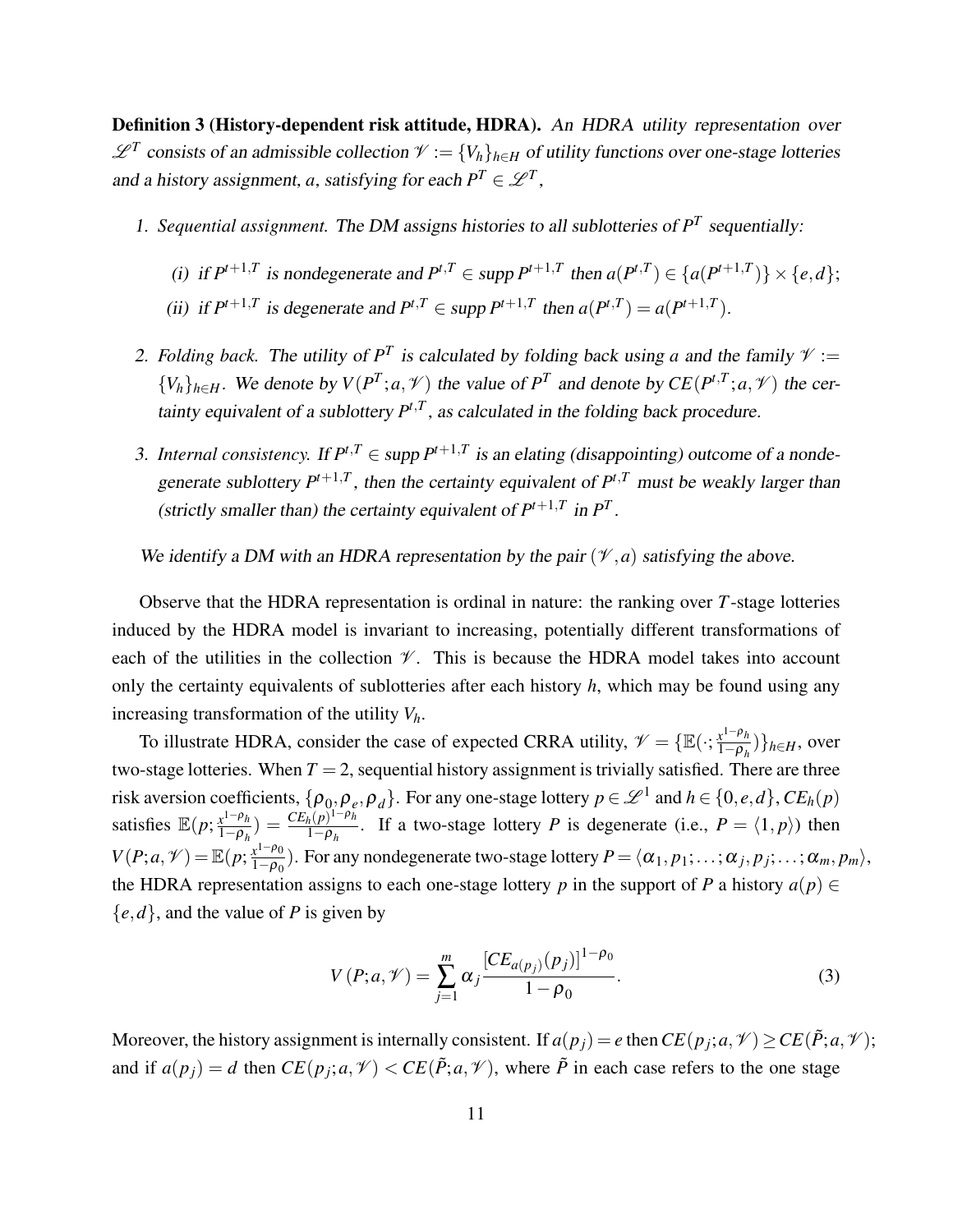lottery obtained from *P* when each  $p_j$  is replaced with its certainty equivalent  $CE(p_j; a, \mathcal{V})$  under the history assignment *a*.

In the HDRA model, the DM's risk attitudes depend on the prior sequence of disappointments and elations, but not on the "intensity" of those experiences. That is, the DM is affected only by his general impressions of past experiences. This simplification of histories can be viewed as an extension of the notions of elation and disappointment for one-stage preferences in the betweenness class (see Section 3). This specification permits us to study endogenous reference dependence under the simplest departure from history independence.

Note that in the definition of HDRA, we assumed a DM considers an outcome of a nondegenerate lottery elating if its certainty equivalent is at least as large as the certainty equivalent of the lottery from which it emanates. Alternatively, one could redefine HDRA so that an outcome is disappointing if its certainty equivalent is at least as small as that of the parent lottery; or even introduce a third assignment, neutral (*n*), which treats the case of equality differently than elation or disappointment.<sup>9</sup> How equality is treated may affect the value of a lottery; but in either case, equality is possible only in a measure zero set of lotteries. Generically, a nonempty history consists of a sequence of strict elations and disappointments.

#### 4.1. The reinforcement effect and the primacy effect

In this section we show that the existence of an HDRA representation implies regularity properties on  $\mathcal V$  that are related to well-known cognitive biases; and that in turn, these properties imply the existence of HDRA.

As discussed in the introduction, experimental evidence suggests that an individual's risk attitudes depend on how prior uncertainty resolved. In particular, the literature suggests that people's risk attitudes are reinforced by prior experiences: they become less risk averse after positive experiences and more risk averse after negative ones. This effect is captured in the following definition.

#### **Definition 4.** The collection  $\mathcal V$  displays the reinforcement effect if  $V_{hd} >_{RA} V_{he}$  for all h.

A body of evidence also suggests that individuals are affected by the position of items in a sequence. One well-documented cognitive bias is the *primacy effect*, in which early observations have a strong effect on later judgments. In our setting, the order in which elations and disappointments occur affect the DM's risk attitude. The reinforcement effect suggests that after an initial elation, a disappointment increases the DM's risk aversion; and that after an initial disappointment,

<sup>&</sup>lt;sup>9</sup>If  $a(p|P) = n$ , then for a generic perturbation of p to p' in P, resulting in a perturbed lottery P',  $a(p|P') \neq n$ . Our comparative statics on risk aversion would extend (see Lemma 4).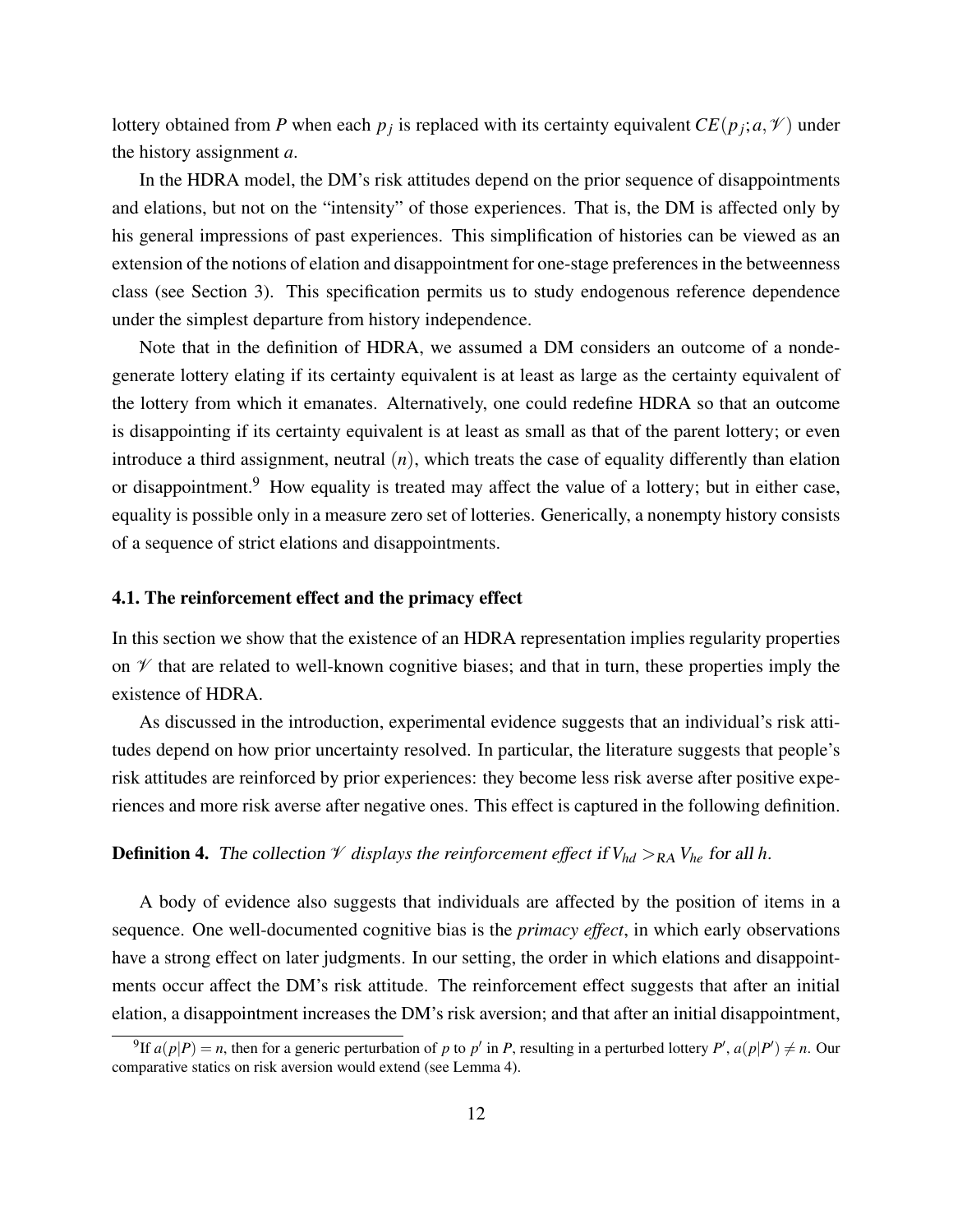an elation reduces the DM's risk aversion. A primacy effect would further suggest that the shift in attitude from the initial realization has a lasting and disproportionate effect. Future elations or disappointments can only mitigate but not overpower the first impression, as in the following definition.

For any *t*, let  $d^t$  (or  $e^t$ ) denote *t* repetitions of *d* (or *e*). The history *hed<sup>t</sup>*, for example, corresponds to experiencing one elation and *t* successive disappointments after the history *h*, under the implicit assumption that the resulting history is in *H*.

**Definition 5.** The collection  $\mathcal V$  displays the *weak primacy effect* if  $V_{hde} >_{RA} V_{hed}$  for all *h*. The collection displays the *strong primacy effect* if  $V_{hde}$   $>_{RA}$   $V_{hed}$ <sup>*t*</sup> for all *h* and  $t \ge 1$ .

The combination of the reinforcement effect and the strong primacy effect implies strong restrictions on the collection  $\mathcal{V}$ ; these are formalized in the following result and seen in Figure 2.

We refer below to the lexicographic order on histories of the same length as the ordering where  $\tilde{h}$  precedes *h* if it precedes it alphabetically. Since *d* comes before *e*, this is interpreted as "the DM is disappointed earlier in  $\tilde{h}$  than in  $h$ ."

Proposition 1. The following statements are equivalent:

- (i)  $\mathcal V$  displays the reinforcement effect and the strong primacy effect;
- (ii) For *h*, $\tilde{h}$  of the same length,  $V_{\tilde{h}} >_{RA} V_h$  if  $\tilde{h}$  precedes *h* lexicographically.

Assuming that  $V_{hd} >_{RA} V_h >_{RA} V_{he}$  for all  $h \in H$ , conditions (i) and (ii) are also equivalent to:

(iii) For any  $h, h', h''$ , we have  $V_{hdh''} >_{RA} V_{helh'}$ .

Condition (ii) of Proposition 1 says, comparing histories of the same length, that the DM's risk aversion is greater when he has been disappointed earlier. This implies that the DM's risk aversion after any continuation  $\tilde{h}$  is no greater than if he were to be consistently disappointed thereafter, and no less than if he were to be consistently elated thereafter. To show the lexicographic ordering across the rows in Figure 2, note that the first row from the bottom  $(V_d >_{RA} V_e)$  follows directly from the reinforcement effect. The reinforcement effect also implies the left and right portions of the second row  $(V_{ed} >_{RA} V_{ee}$  and  $V_{dd} >_{RA} V_{de})$  while the weak primacy effect implies that  $V_{de}$  >RA  $V_{ed}$ . Alternating the use of the reinforcement and strong primacy effects, one obtains each of the rows in Figure 2. Under the additional assumption  $V_{hd} >_{RA} V_h >_{RA} V_{he}$ , which says that an elation reduces (and a disappointment increases) the DM's risk aversion *relative to his initial*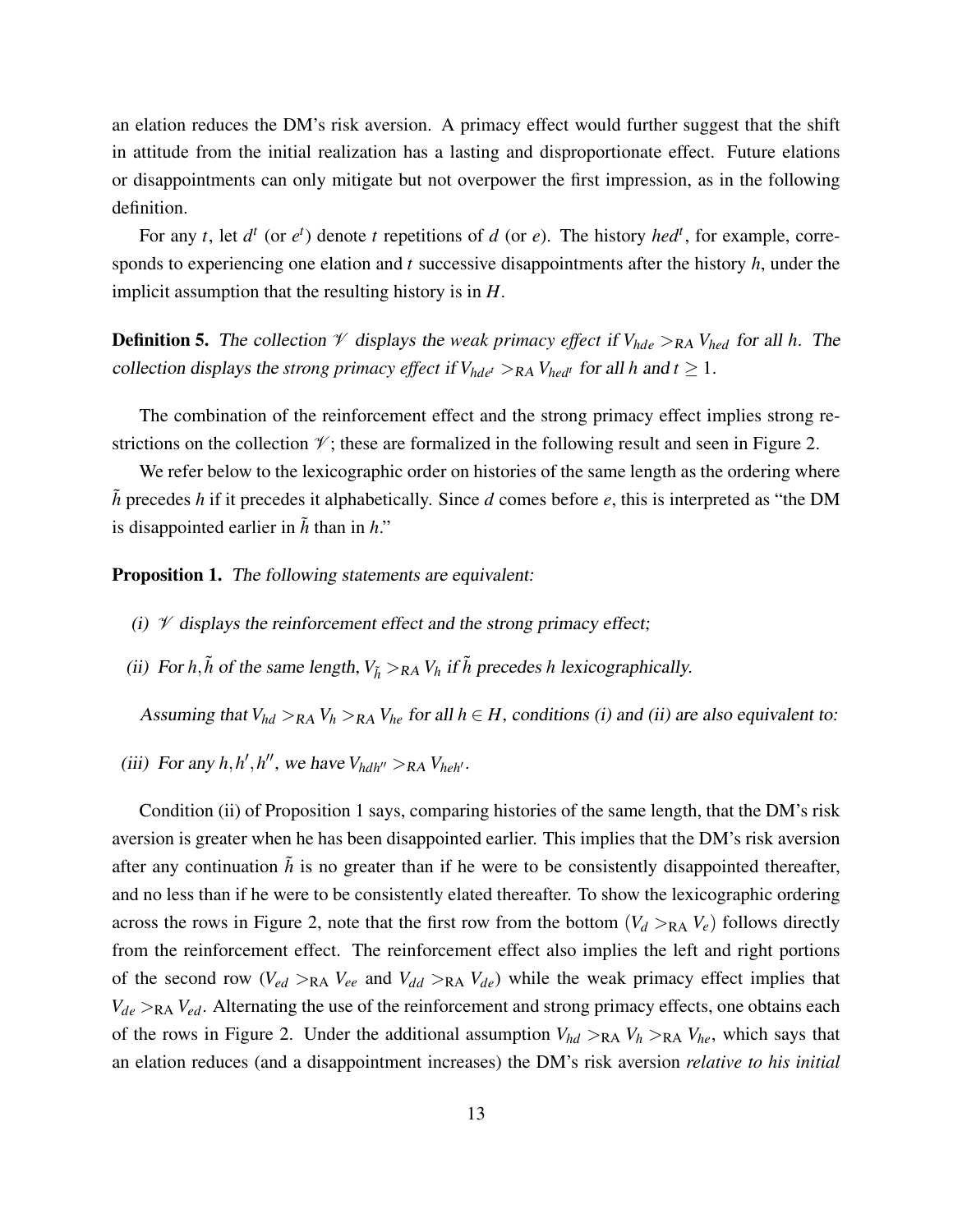

Figure 2: Starting from the bottom, each row depicts the risk aversion rankings  $>_{RA}$  of the  $V_h$  for histories of length  $t = 1, 2, 3, \ldots, T - 1$ . The reinforcement effect and the primacy effect imply the lexicographic ordering in each row (Proposition 1). The assumption  $V_{hd} >_{RA} V_h >_{RA} V_{he}$  for all  $h \in H$  implies the vertical lines and consecutive row alignment.

*level*, one obtains the condition (iii), represented graphically in the vertical lines and consecutive row alignment in Figure 2. In words, condition (iii) says that whatever happens afterwards, the DM's risk aversion is always lower after an elation than it would have been, had he instead been disappointed at that same point in time. Along a realized path, however, condition (iii) imposes no restriction on how current risk aversion compares to risk aversion two or more periods ahead *when the continuation path* consists of both elating and disappointing outcomes: e.g., one can have both  $\rho_h < \rho_{hed}$  or  $\rho_h > \rho_{hed}$ .

#### 4.1.1. Necessary and sufficient conditions for HDRA

The following results link the two cognitive biases mentioned above to necessary and sufficient conditions for the existence of an HDRA representation.

**Theorem 1 (Necessary conditions for HDRA).** In an HDRA representation  $(\mathcal{V}, a)$ , the collection  $\mathcal V$  must display the reinforcement effect and the weak primacy effect. Under the additional assumption that  $V_{hd} >_{RA} V_h >_{RA} V_{he}$ , the collection  $\mathcal V$  also displays the strong primacy effect (and is ordered as in Figure 2).

**Theorem 2 (Sufficient conditions for HDRA).** If the collection  $\mathcal V$  displays the reinforcement effect and the strong primacy effect, then an HDRA representation  $(\mathcal{V}, a)$  exists.

Observe that on the set of two-stage lotteries,  $\mathscr{L}^2$ , the reinforcement effect is by itself necessary and sufficient for an HDRA representation, as there are too few stages for the primacy effect to apply. Similarly, on  $\mathscr{L}^3$ , the reinforcement effect and the weak primacy effect are both necessary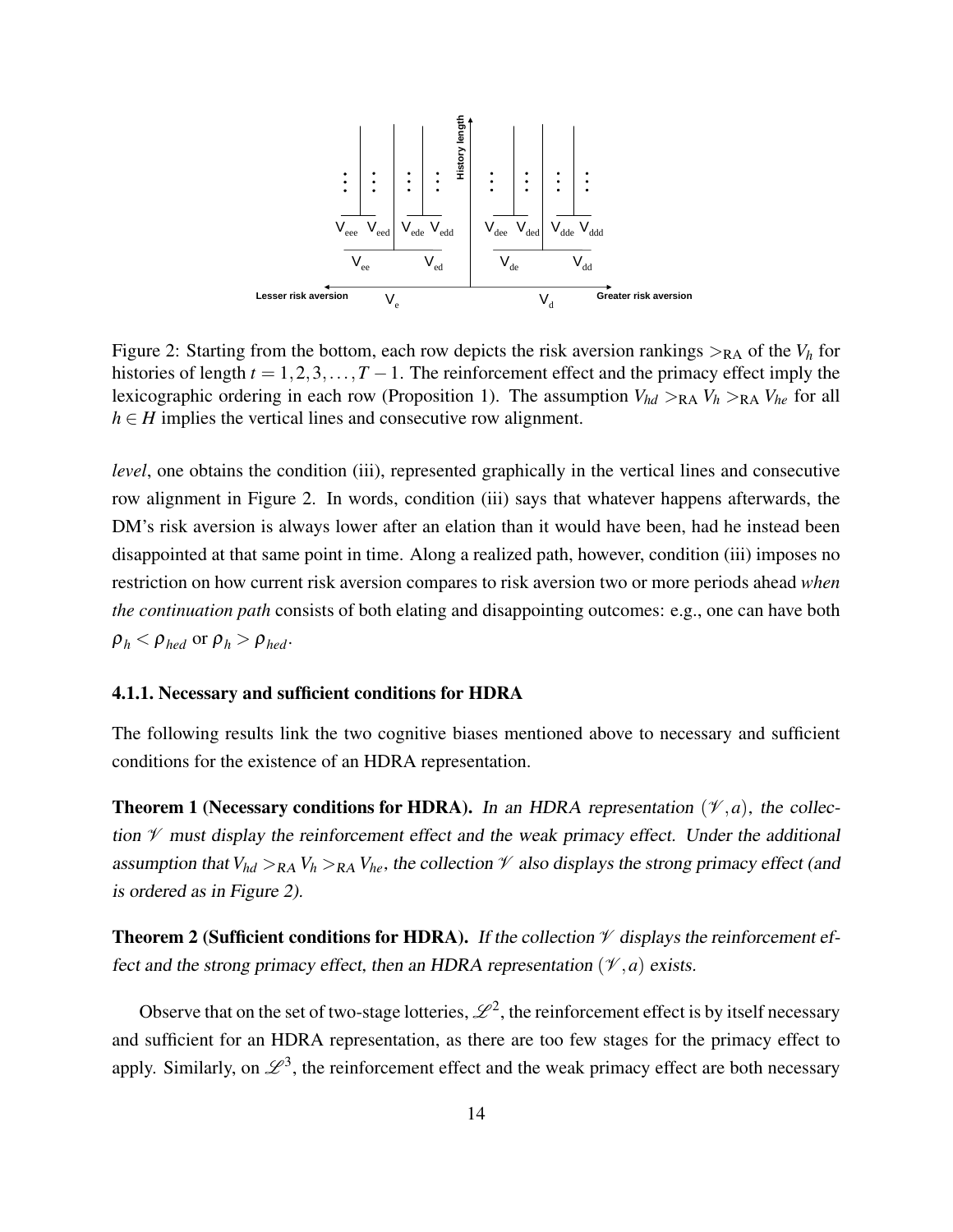and sufficient. Finally, note that to have the most concise statement of our results, the admissibility requirement rules out the standard case of history independent single-stage preferences. However, for the standard model, the existence of an internally consistent assignment is trivial; indeed, any assignment is consistent because history does not affect valuations.

Theorems 1 and 2 are proved in the appendix. There we provide an algorithm for finding an internally consistent history assignment for two-stage lotteries, which can be used recursively to prove existence of the HDRA representation for *T*-stage lotteries when the one-stage preferences satisfy betweenness. To illustrate how the algorithm works for two-stage lotteries, consider the simple example  $P = \langle \alpha_1, \delta_b; \alpha_2, p; \alpha_3, \delta_w \rangle$ . It is evident that  $\delta_b$  should be elating, and that  $\delta_w$ should be disappointing. If it is internally consistent to call *p* a disappointment, then the algorithm is complete. If it is not, then certainty equivalent of *p* under disappointment must be larger than that of *P* given the history assignment. By the reinforcement effect,  $CE_e(p) > CE_d(p)$ . But then viewing *p* as an elation would result in an internally consistent assignment of *P if* the certainty equivalent of *p* under elation is larger than that of *P* given the new assignment. We show that the latter property is implied by betweenness: if a prize is elating in a one-stage lottery, and that prize is increased (resulting in a modified lottery), then the increased prize is also elating in the modified lottery. The idea behind this algorithm can be generalized to any two-stage lottery, as well as more stages.

To see why the reinforcement effect is necessary in the case  $T = 2$ , assume by contradiction that  $V_e >_{RA} V_d$ . Then, for any nondegenerate  $p \in \mathcal{L}^1$ ,  $CE_d(p) > CE_e(p)$ . Consider the lottery  $P = \langle \alpha, p; 1-\alpha, \delta_x \rangle$ . For *p* to be an elation in *P*, internal consistency requires  $CE_e(p) > x$ ; for *p* to be a disappointment in *P*, internal consistency requires  $CE_d(p) < x$ . But then there cannot be an internally consistent assignment for any  $x \in (CE_e(p), CE_d(p))$ . Note that this particular argument depends only on the monotonicity of the certainty equivalents with respect to prizes.

We now sketch the argument for the necessity of the weak primacy effect in the case  $T = 3$ . Consider a three-stage lottery of the form  $Q^3 = \langle \alpha, Q; 1-\alpha, \delta^2_{\alpha} \rangle$  $\langle x \rangle$  and assume by contradiction that  $V_{ed} >_{RA} V_{de}$ . Hence,  $CE_{ed}(q) < CE_{de}(q)$  for any nondegenerate  $q \in \mathcal{L}^1$ . Extending the idea above, a contradiction to internal consistency would arise if *for every internally consistent assignment within Q*, the certainty equivalent of *Q* after elation is smaller than that after disappointment. By betweenness and continuity, we construct  $Q$ , with  $q$  in its support, such that: (1)  $q$  must be elating when *Q* is disappointing, (2) *q* must be disappointing when *Q* is elating, and (3) the probability of *q* is sufficiently high so that  $CE_d(\tilde{Q}) \approx CE_{de}(q) > CE_{ed}(q) \approx CE_e(\tilde{Q}')$  (where  $\tilde{Q}$  and  $\tilde{Q}'$  are the folded-back versions of *Q* given the assignments *d* and *e*, respectively) under the only possible internally consistent assignments of *Q* given each of *V<sup>d</sup>* and *Ve*. As above, no internally consistent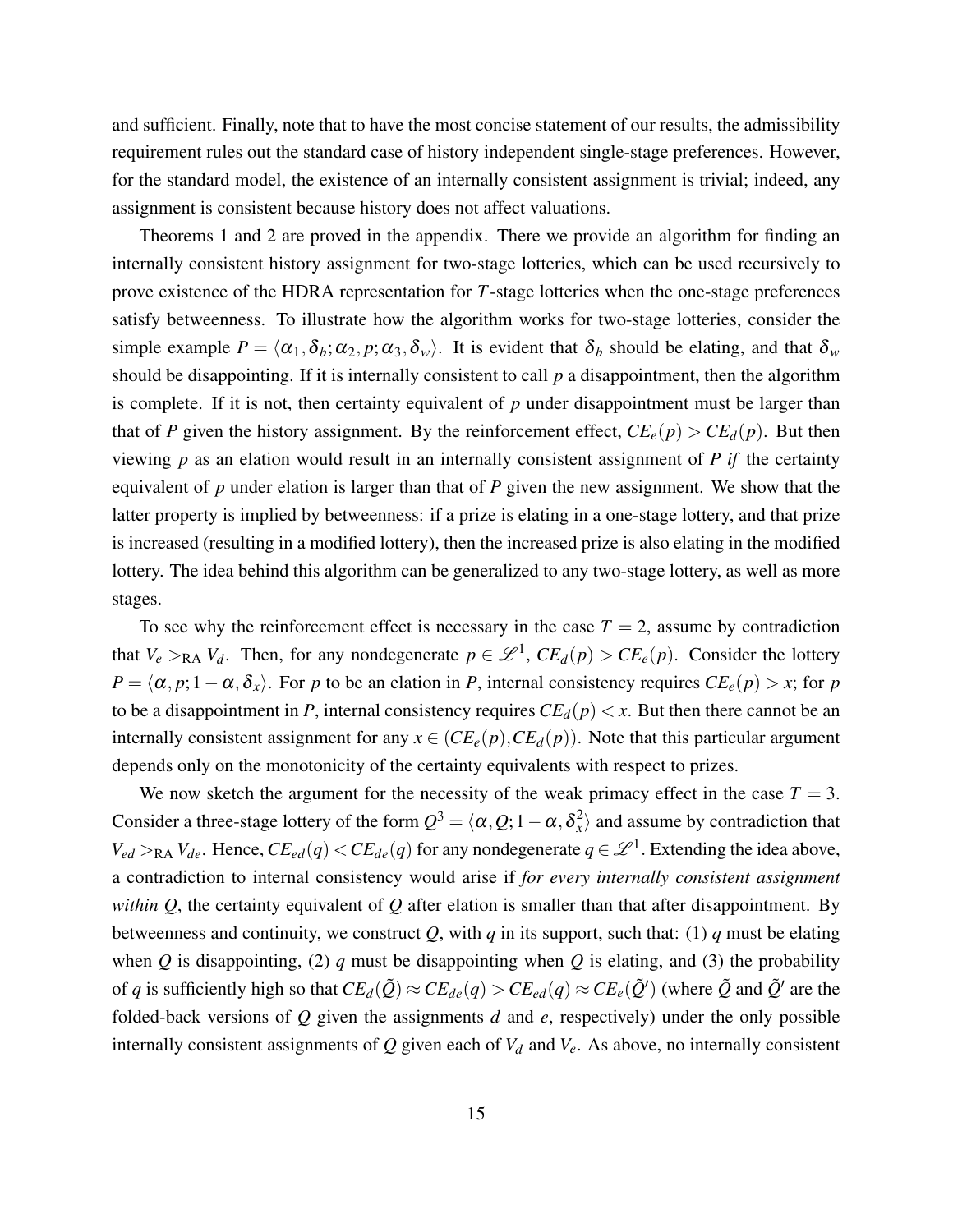assignment of  $Q^3$  would exist for  $x \in (CE_e(\tilde{Q}'), CE_d(\tilde{Q}))$ . Essentially, if it is not true that  $V_{de} >_{\text{RA}}$ *Ved* then an elating outcome received after a disappointment may overturn the assignment of the initial outcome as a disappointment. The intuition for the strong primacy effect is similar but requires a more complex construction.

# 5. Implications

In this section we discuss two phenomena that arise under HDRA, statistically reversing risk attitudes and the possibility of "gray areas" where two DM's, facing the same information and having the same  $\mathscr V$ , may disagree on which outcomes are elating or disappointing (the history assignment *a*) based on their optimistic or pessimistic tendencies. Further implications are studied in Section 6, in a richer setting where intermediate actions may be taken while uncertainty resolves.

#### 5.1. Statistically reversing risk attitudes

Theorem 1 says that a DM with an HDRA representation displays the reinforcement effect. We now discuss an implication of this in our dynamic setting.

Greater risk aversion means that a one-stage lottery has a lower certainty equivalent. Thus, using our notions of disappointment and elation, for any nondegenerate  $p \in \mathcal{L}^1$ , and  $h, h'$  such that  $V_h >_{\text{RA}} V_{h'}$ , whenever a prize *x* is (1) disappointing in *p* under  $V_h$ , then it is disappointing in *p* under  $V_{h}$ , and (2) elating in *p* under  $V_{h}$ , then it is elating in *p* under  $V_h$ . Because of this feature, the reinforcement effect means that a DM who has been elated is not only less risk averse than a DM who has been disappointed, but also has a higher elation threshold. In other words, the reinforcement effect implies that after a disappointment, the DM is more risk averse and "settles for less"; whereas after an elation, the DM is less risk averse and "raises the bar." This leads to *statistically reversing risk attitudes*: disappointment is more likely after elation, and vice versa.

A simple example of this phenomenon was discussed in Section 1.1 using CRRA preferences. We now show that, depending on the initial realization, the DM can display different paths of reversal even within the same lottery. The following example uses disappointment aversion with linear utility over prizes to abstract from wealth effects.

Example 3. Consider the three-stage lottery in Figure 3. The DM first learns whether or not he wins \$100; then, his additional winnings are determined by  $\langle \frac{1}{4} \rangle$  $\frac{1}{4}$ ,  $\delta_0$ ;  $\frac{1}{2}$  $\frac{1}{2}, p; \frac{1}{4}$  $\frac{1}{4}$ ,  $\delta_{100}$ , where *p* is a lottery whose support consists of prizes between \$25 and \$50. Suppose the DM has historydependent disappointment aversion preferences, where  $u(x) = x$ ,  $\beta_e = 0$ ,  $\beta_d = 2$ , and the other  $\beta_h$ are aligned as in Figure 2. First, note that the left sublottery (after winning \$100) must be elating,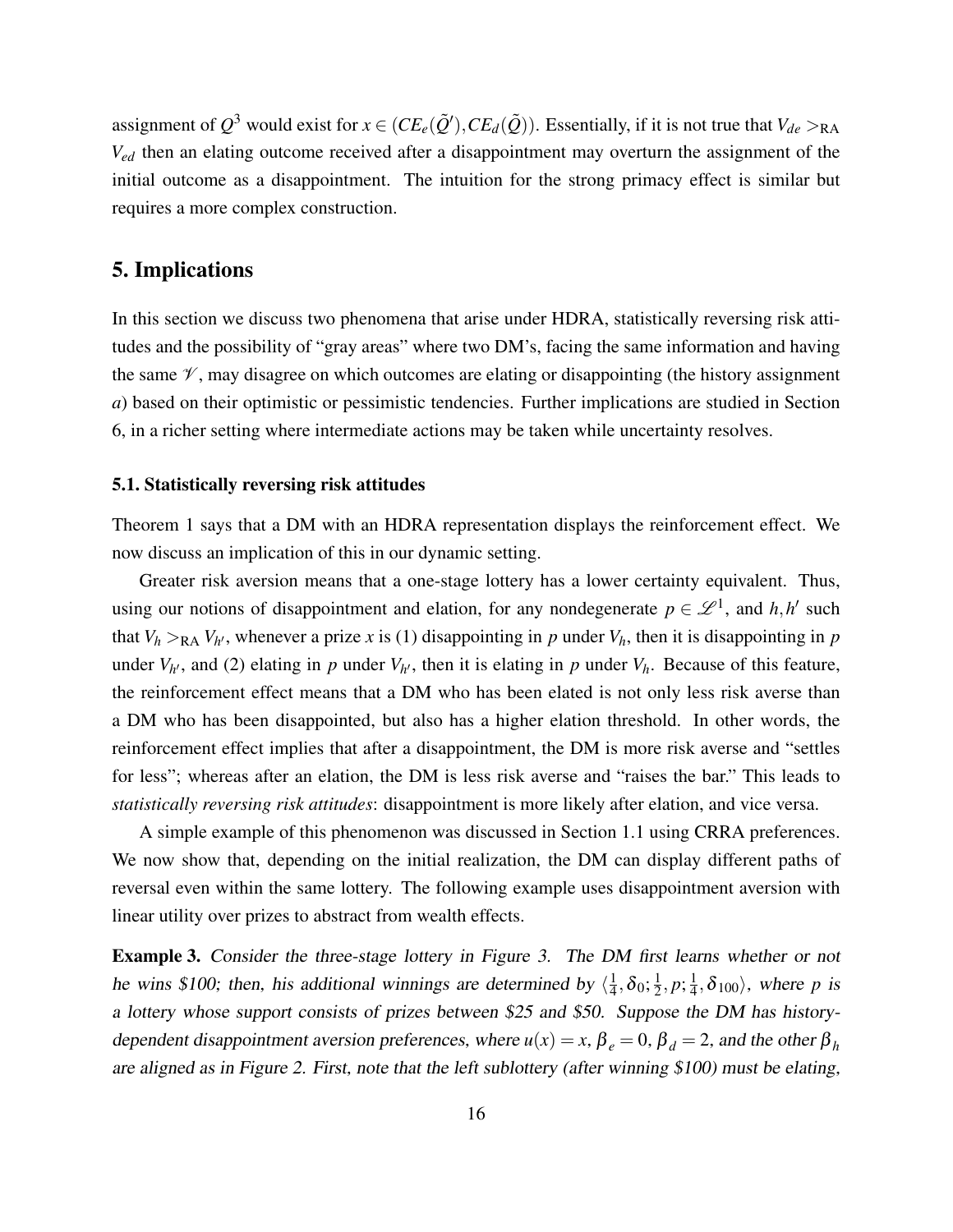

Figure 3: Let *p* be any lottery whose support consists of prizes between \$25 and \$50. Using disappointment aversion (with  $\beta_e = 1$ ,  $\beta_d = 2$ , and  $u(x) = x$ ), the figure shows the only internally consistent history assignment for the given three-stage lottery: *p* is a disappointment after first winning \$100, and an elation otherwise.

and the right sublottery (after winning \$0) must be disappointing, because the worst outcome on the left dominates the best outcome on the right. Now consider the folded-back sublottery  $\langle \frac{1}{4}$  $\frac{1}{4}$ , 0;  $\frac{1}{2}$ , x;  $\frac{1}{4}$  $\frac{1}{4}$ , 100) that results if *p* is replaced with a prize *x*. Using  $\beta_e = 0$ , any prize *x* smaller than \$50 is a disappointment; while using  $\beta_d = 2$ , any prize *x* larger than \$25 is an elation. But the certainty equivalent of *p* is always between \$25 and \$50 by monotonicity. Thus, the only consistent assignment of *p* is as a disappointment after winning \$100 and as an elation otherwise.

Under the assumption that  $V_{hd} >_{RA} V_h >_{RA} V_{he}$  for all *h*, HDRA implies condition (iii) in Proposition 1 (visualized in Figure 2). That condition says that after an elation, the DM's greatest possible degree of risk aversion in the future decreases; and conversely, after a disappointment, the DM's lowest possible degree of risk aversion in the future increases. However, in a finite horizon setting, this does not imply that the DM's mood swings moderate in intensity with experience. For example, this means that the collection of CRRA risk aversion parameters used *need not* satisfy  $|\rho_{ed} - \rho_e| \ge |\rho_{ede} - \rho_{ed}| \ge |\rho_{eded} - \rho_{ede}| \cdots$ . That is, the intensity of reversals in risk attitude may well persist.

#### 5.2. Is the glass half full or half empty?

Consider the two stage lottery  $\langle \alpha, p; 1 - \alpha, \delta_x \rangle$  and suppose that  $CE_e(p) > x > CE_d(p)$ . Under this assumption, it would be consistent for the lottery *p* to be either an elation or a disappointment. The moral of this example is that while the collection  $\mathcal V$  and history assignment *a* can be pinned down uniquely by choice behavior (as shown by the axiomatization in Section 7), one cannot fully reconstruct the DM's preference relation from only the information contained in  $\mathcal V$ . Predicting the DM's behavior in such "gray areas" as above requires a theory of how the DM assigns histories (as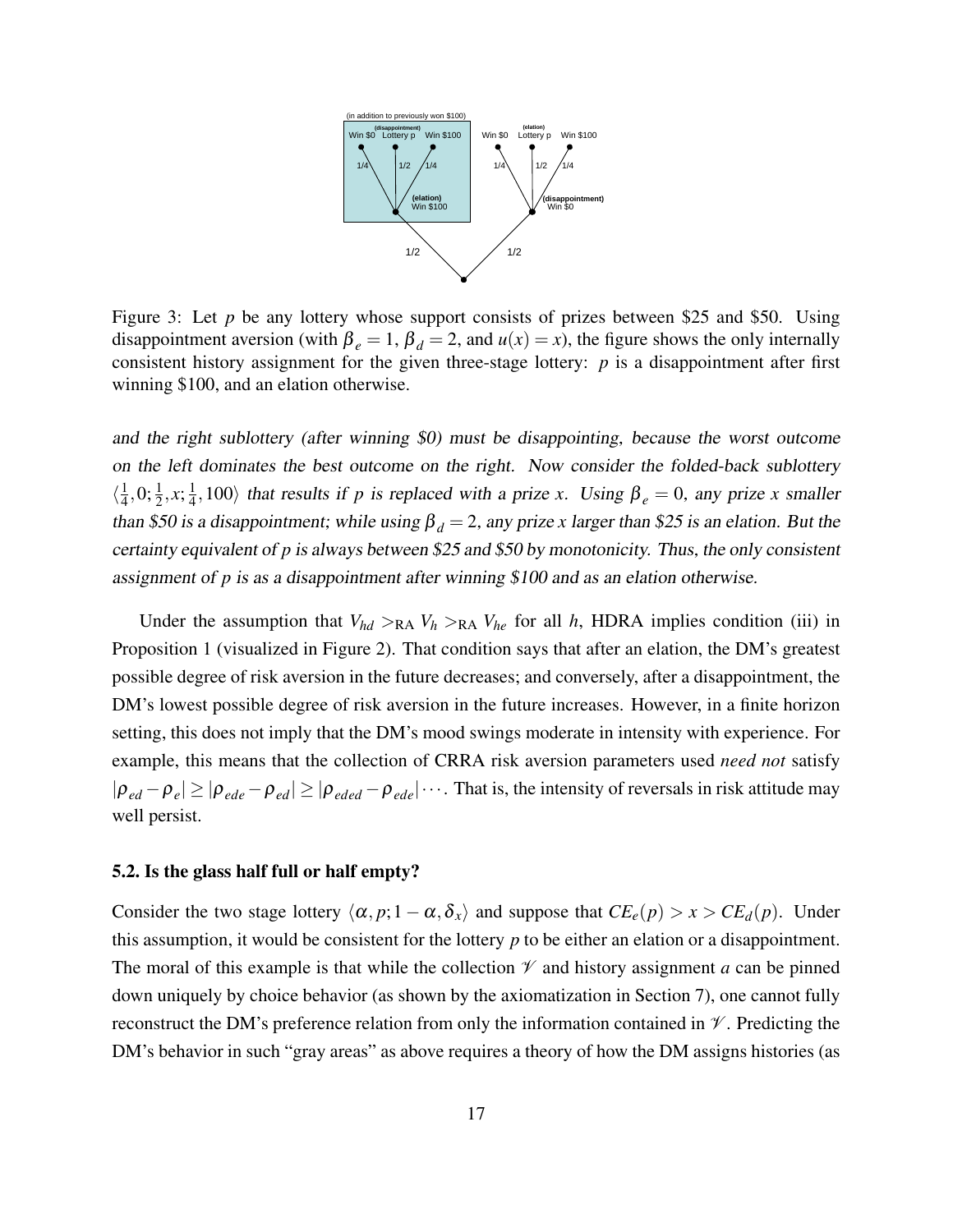

Figure 4: The set of possible HDRA utilities of  $P(\omega)$  are pictured on the vertical axis for each  $\omega \in (0,1)$  on the horizontal axis, given CRRA utilities  $V_h = \mathbb{E}(\cdot; \frac{x^{1-\rho_h}}{1-\rho_h})$  $\frac{x^1 - \rho_h}{1 - \rho_h}$ , where  $\rho_e = 0$ ,  $\rho_0 = 1/4$ ,  $\rho_d = 1/2$ . The sublottery  $p(\omega)$  can be viewed as an elation or a disappointment in the range  $[\omega, \overline{\omega}]$ .

seen later, such a theory has testable predictions for his preference relation over  $\mathscr{L}^T$ ).

A dictionary definition of optimism is "An inclination to put the most favorable construction upon actions and events or to anticipate the best possible outcome."<sup>10</sup> In our setting, optimism and pessimism may be understood in terms of this multiplicity of internally consistent history assignments, where the optimist always selects the most favorable one and the pessimist selects the least favorable one.

**Definition 6.** We say that a DM is an *optimist* if for every  $P^T \in \mathcal{L}^T$  he selects the sequential and internally consistent history assignment *a* that maximizes his HDRA utility  $V(P^T; a, \mathcal{V})$ . Similarly, we say the DM is a *pessimist* if for every  $P^T \in \mathcal{L}^T$  he selects the sequential and internally consistent assignment *a* that minimizes his HDRA utility  $V(P^T; a, \mathcal{V})$ . Given the same  $\mathcal{V}$ , we say that one DM is more optimistic than another if his HDRA utility is higher for every  $P^T \in \mathcal{L}^T$ .

The optimist and pessimist agree on fundamentals (that is, the collection  $\mathcal V$  of utilities to apply after each history), but they take a different perspective on what outcomes are disappointing and elating. This approach differs from most models of optimism and pessimism, which typically view optimism in terms of attaching higher probability to positive events. Under HDRA, probabilities are objective and unchanging, but endogenous reference dependence allows the DM to select an internally consistent view of the unfolding risk according to his optimistic or pessimistic tendency. This manifests itself in the DM's risk atittude over *T*-stage lotteries; indeed, note that given the same  $\mathcal V$ , whenever a pessimist prefers a lottery  $P^T$  to a degenerate outcome, so does the optimist.

<sup>10</sup>"optimism." Merriam-Webster Online Dictionary. 2010. http://www.merriam-webster.com (14 June 2010).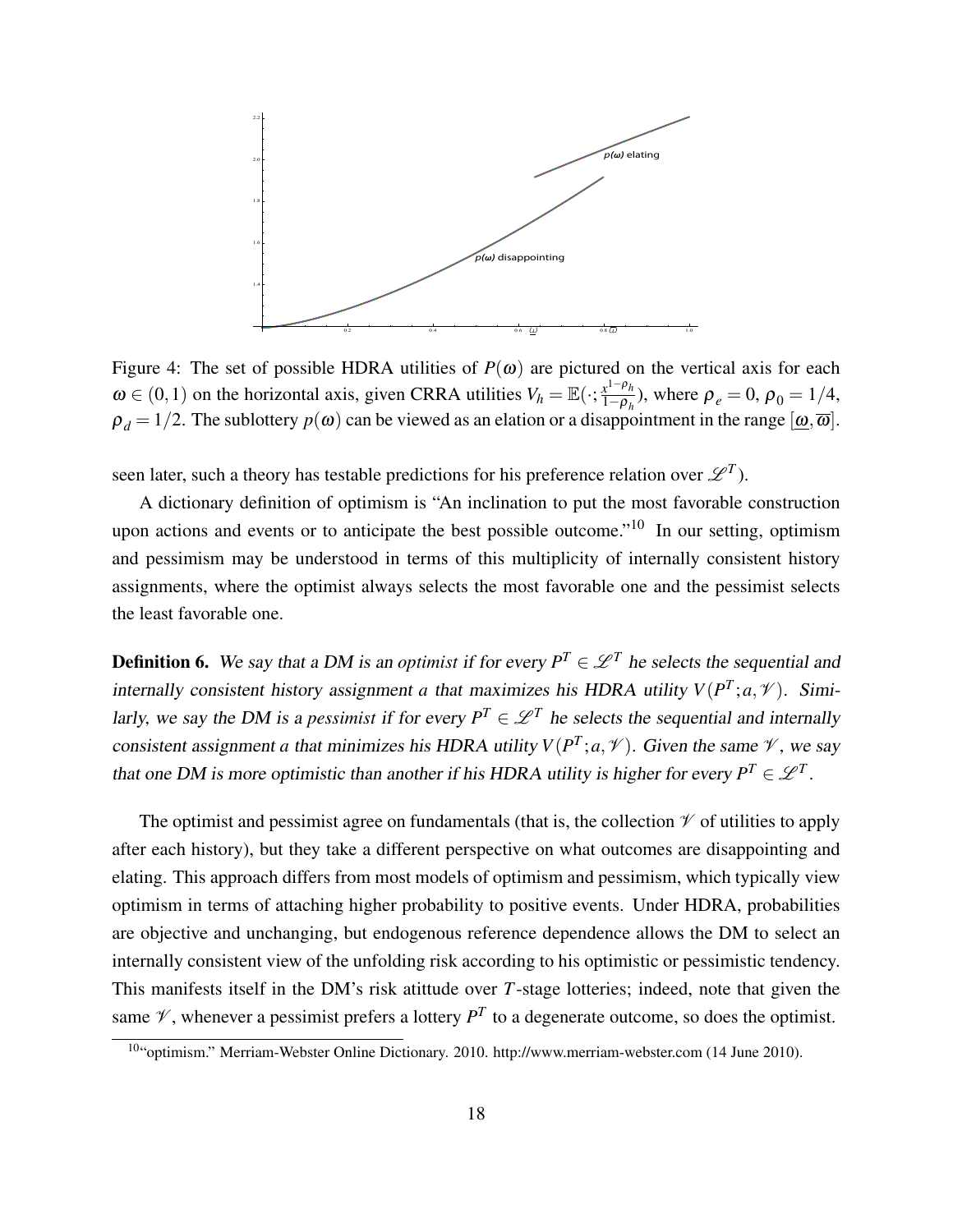To illustrate, consider Figure 4, which depicts for each  $\omega \in (0,1)$  all possible HDRA values of the two-stage lottery  $P(\omega) = \langle \frac{1}{3} \rangle$  $\frac{1}{3}, \delta_1; \frac{1}{3}$  $\frac{1}{3}, \delta_2; \frac{1}{3}$  $\langle \frac{1}{3}, p(\boldsymbol{\omega}) \rangle$  where  $p(w) = \langle \boldsymbol{\omega}, 3; 1 - \boldsymbol{\omega}, 0 \rangle$  using the example of a CRRA collection  $\mathcal V$ . An increase in  $\omega$  is a first-order stochastic improvement of the risky sublottery  $p(\omega)$ . While  $p(\omega)$  is unambiguously elating (disappointing) for high (low) values of  $\omega$ , there is an intermediate range  $[\omega,\overline{\omega}]$  where  $p(\omega)$  can be viewed either as an elation or as a disappointment. The certainty equivalents of the other sublotteries are independent of their history assignment because they are degenerate. At the same time, the reinforcement effect implies  $CE_e(p(\omega)) > CE_d(p(\omega))$ . Because HDRA utility is increasing in the certainty equivalents, viewing  $p(\omega)$  as an elation gives higher utility. The optimist thus views  $p(\omega)$  as an elation as soon as possible (for all  $\omega \geq \omega$ ). On the other hand, the pessimist views  $p(\omega)$  as a disappointment for as long as possible (for all  $\omega \leq \overline{\omega}$ ). More generally, a DM may have a cutoff  $\omega^* \in [\omega, \overline{\omega}]$  at which  $p(\omega)$  switches from a disappointment to an elation. If one DM is more optimistic than another, then his cutoff  $\omega^*$  must be lower.

It is easy to see that the reinforcement effect implies that a DM with an HDRA representation may violate first-order stochastic dominance on *T*-stage lotteries: for example, if the probability  $\alpha$  of *p* is very high, the lottery  $\langle \alpha, p; 1 - \alpha, \delta_w \rangle$  may be preferred to  $\langle \alpha, p; 1 - \alpha, \delta_b \rangle$ ; the "thrill" of winning" outweighs the "pain of losing." The above example suggests, however, that both the optimist and pessimist satisfy the following regularity property related to first-order dominance, stated for simplicity for  $T = 2$ .

**Proposition 2.** Let  $\succeq$  be the preference relation represented by the DM's HDRA utility on  $\mathscr{L}^2$ , and let >*F*<sub>OSD</sub> denote the first-order stochastic dominance relation on  $\mathcal{L}^1$ . Fix any prizes  $x_1, \ldots, x_{m-1}$ and probabilities  $\alpha_1, \ldots, \alpha_m$ . If the DM is an optimist or a pessimist, then<sup>11</sup>

$$
\langle \alpha_1, \delta_{x_1}; \ldots; \alpha_{m-1}, \delta_{x_{m-1}}; \alpha_m, p \rangle \succ \langle \alpha_1, \delta_{x_1}; \ldots; \alpha_{m-1}, \delta_{x_{m-1}}; \alpha_m, q \rangle \text{ whenever } p >_{FOSD} q. \quad (4)
$$

The idea behind Proposition 2 is that fixing *p* as either an elation or a disappointment, the utility of  $P(\omega)$  is increasing in  $\omega$ ; and viewing p as an elation gives strictly higher utility for each ω. The fact that the other sublotteries are degenerate ensures that the history assignment of *p* does not affect their value. Consider instead a lottery  $\langle \alpha, p; 1 - \alpha, q \rangle$ , where both *p*,*q* are risky and  $p >_{FOSD} q$ . For each  $V_h$ , the certainty equivalent of *p* is larger than that of *q* by first-order dominance; hence it would always be consistent to label *p* as an elation and *q* as a disappointment. However, if  $CE_e(q) > CE_d(p)$  then it would also be consistent to label p as a disappointment and q

<sup>&</sup>lt;sup>11</sup>More generally, any DM whose history assignment *a* applies a cutoff for viewing the risky lottery as an elation (as in the above discussion) will also satisfy Property (4).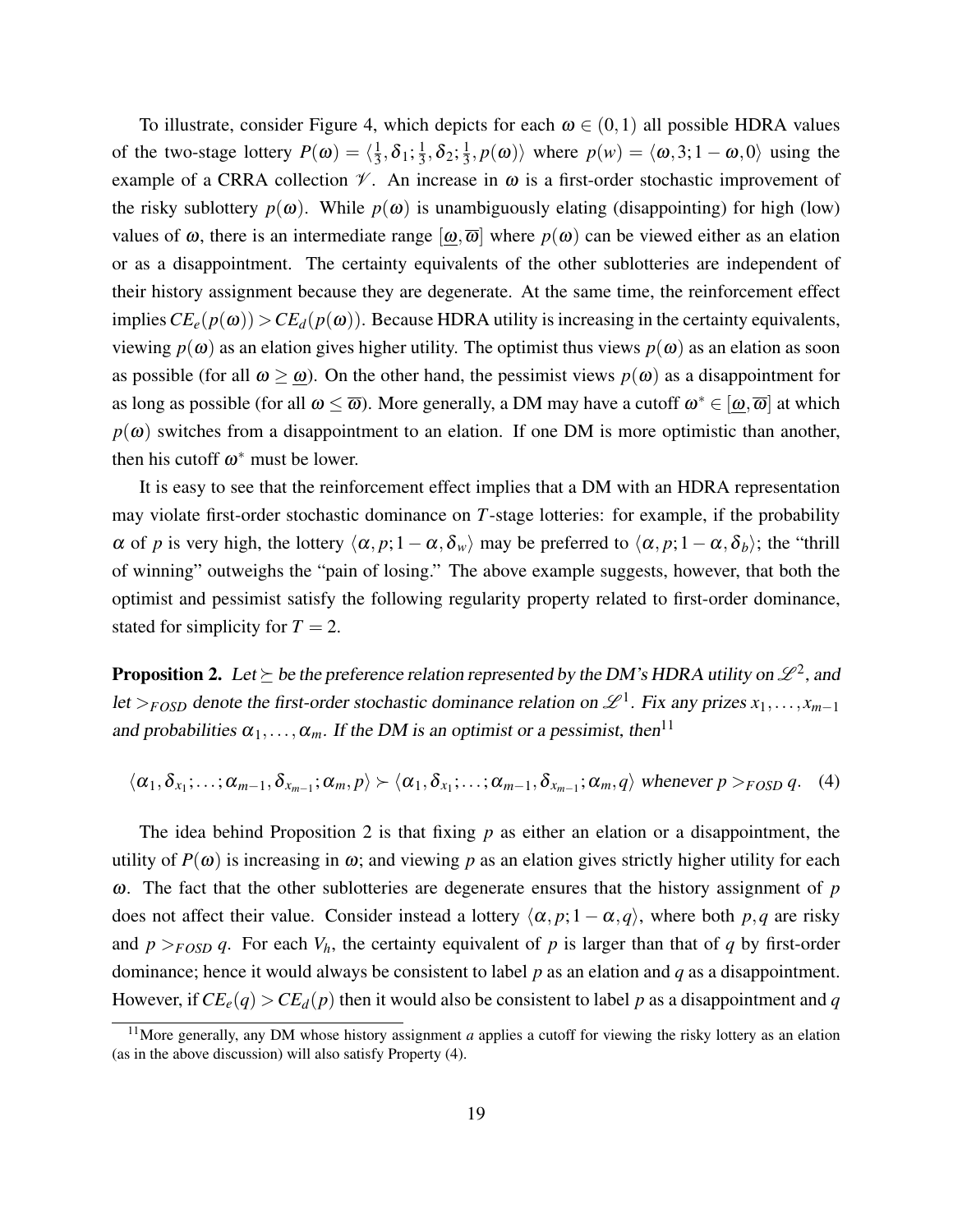as an elation; and if the probability  $1-\alpha$  of *q* is sufficiently high, the optimist may achieve a higher HDRA utility by doing so. The intuition is that by viewing a high probability, riskier prospect as an elation (if it is consistent to do so), the optimist puts a "positive spin" on the uncertainty. (A similar feature applies for the pessimist.)

## 6. HDRA with intermediate choices

We now extend the HDRA model to the setting of stochastic decision trees. Roughly speaking, a stochastic decision tree is a lottery over choice sets of shorter stochastic decision trees. In each choice set, the DM can choose the continuation stochastic decision tree. Formally, for any set *Z*, let *K*(*Z*) be the set of finite, nonempty subsets of *Z*. A one-stage stochastic decision tree is simply a one-stage lottery. The set of one-stage stochastic decision trees is  $\mathscr{D}^1 = \mathscr{L}^1$ , with typical elements *p*,*q*. For  $t = 2, \ldots, T$ , the set of finite, nonempty sets of  $(t-1)$ -stage stochastic decision trees is given by  $\mathscr{A}^{t-1} = K(\mathscr{D}^{t-1})$ , with typical elements  $A^{t-1}, B^{t-1}$ . Then the set of *t*-stage stochastic decision trees is the set of lotteries over finite choice sets of (*t* −1)-stage stochastic decision trees. Formally, the set of *t*-stage stochastic decision trees is  $\mathscr{D}^t = \mathscr{L}(\mathscr{A}^{t-1})$ , with typical elements  $P^t, Q^t$ . Our domain is thus  $\mathscr{D}^T = \mathscr{L}(\mathscr{A}^{T-1})$ . (Our previous domain of *T*-stage lotteries can be seen as the case in which all choice sets are degenerate.)

The realization of a *t*-stage stochastic decision tree is a choice set, which is categorized by the DM as either elating or disappointing. The set of possible histories, *H*, is the same as before, with the understanding that histories now refer to choice sets. The set of admissible collections of utilities is also the same. We abuse notation and identify the stochastic decision tree  $P^T \in \mathcal{D}^T$ with a degenerate choice set, denoted  $A<sup>T</sup> := {P<sup>T</sup>}$ . Moreover, in analogy to the discussion in Section 4, to uniquely identify a choice set  $A<sup>t</sup>$  in a stochastic decision tree  $P<sup>T</sup>$  we use the notation  $A^{t,T}$  to denote the choice set  $A^t$  which arises from the sequence of choices and realizations  $(A^t, P^{t+1}, A^{t+1}, P^{t+2}, \cdots, A^T)$ , where  $A^{\tau} \in \text{supp } P^{\tau+1}$  and  $P^{\tau+1} \in A^{\tau+1}$ .

The folding back procedure may be extended to this richer domain in a way that the history assignment of a choice set determines the one-stage utility  $V_h$  applied to value each folded back stochastic decision tree inside it, and the value of the choice set itself is the maximal value of those stochastic decision trees.<sup>12</sup>

$$
V_h\left(\delta_{CE_h(A^{1,T})}\right) = \max_{p \in A^{1,T}} V_h(p), \text{ where } h = a(A^{1,T}).
$$

Fold back each  $P^2 \in A^2$ , by replacing each realization (a choice set,  $A_j^{1,T}$ ) with its certainty equivalent calculated

 $12$  Formally, the certainty equivalent of each set of one-stage stochastic decision trees is determined by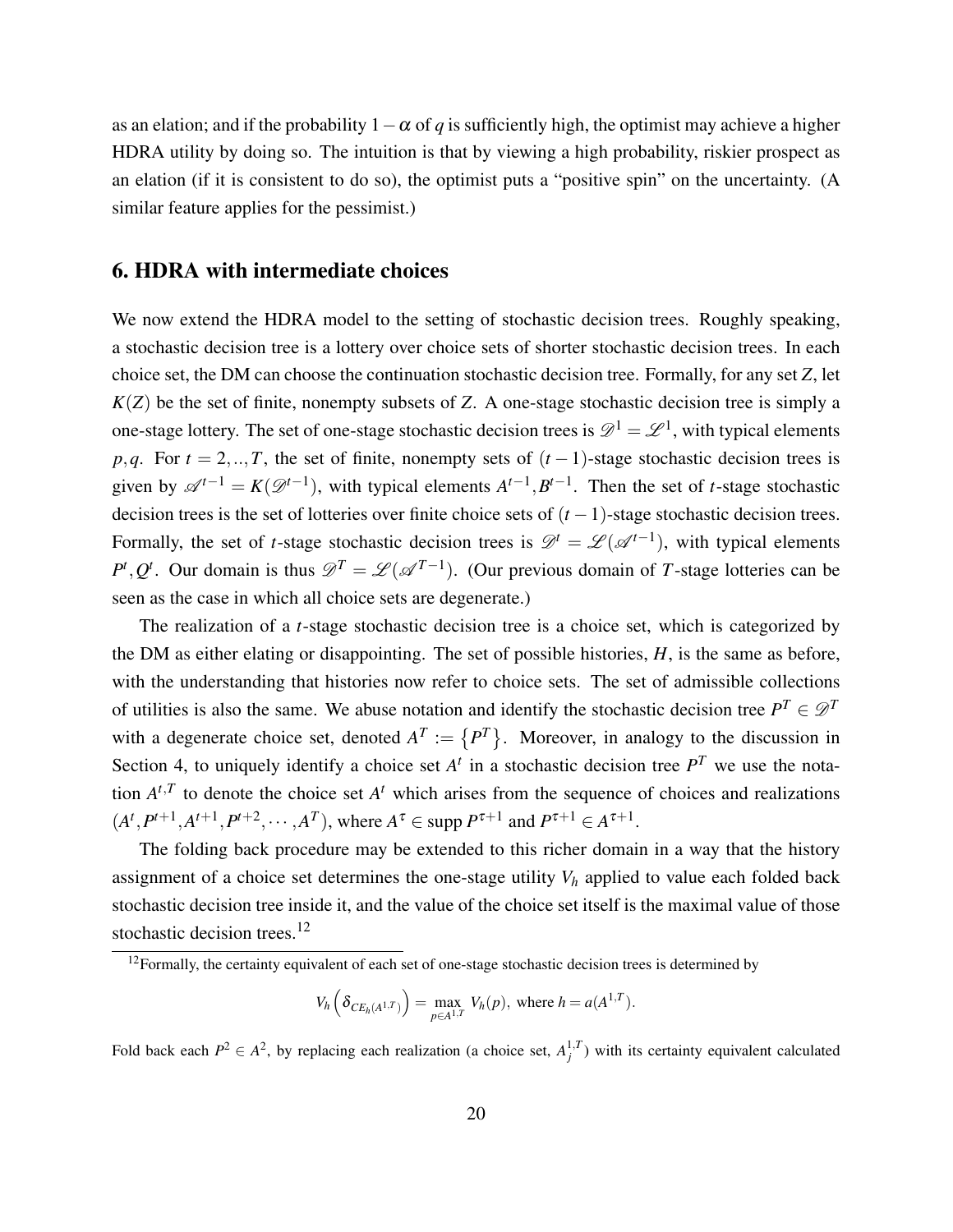The definition of HDRA is then almost the same as before.

Definition 7 (HDRA with intermediate choices). An HDRA utility representation over *T*-stage lotteries consists of an admissible collection  $\mathcal{V} := \{V_h\}_{h \in H}$  of utility functions over one-stage lotteries and a history assignment *a* satisfying, for each  $A^T \in \mathscr{D}^T$ ,

- 1. *Sequential assignment.* The DM assigns histories to all realizations of stochastic decision subtrees of  $\mathscr{D}^T$ . Let  $a(A^T) := \beta_0$  and, recursively, for  $t < T$ :
	- (i) If  $P^{t+1,T}$  is nondegenerate,  $A^{t,T} \in \text{supp } P^{t+1,T}$ , and  $P^{t+1,T} \in A^{t+1,T}$  then  $a(A^{t,T}) \in$  $a(A^{t+1,T}) \times \{e,d\}.$
	- (ii) If  $P^{t+1,T}$  is degenerate,  $A^{t,T} \in \text{supp } P^{t+1,T}$ , and  $P^{t+1,T} \in A^{t+1,T}$  then  $a(A^{t,T}) = a(A^{t+1,T})$ .
- 2. *Folding back.* The DM calculates the utility of the stochastic decision tree by folding back. We denote by  $V(A^T; a, \mathcal{V})$  the utility of  $A^T$ . We denote by  $CE(A^{t,T}; a, \mathcal{V})$  and  $CE(P^{t,T}; a, \mathcal{V})$ the certainty equivalents of a choice set  $A^{t,T}$  and subtree  $P^{t,T}$  as calculated in the folding back procedure.
- 3. *Internal consistency.* For each nondegenerate  $P^{t+1,T}$ , if  $A^{t,T} \in \text{supp } P^{t+1,T}$  is an elating (disappointing) outcome in  $P^{t+1,T}$ , then  $CE(A^{t,T}; a, \mathcal{V})$  must be weakly larger than (strictly smaller than)  $CE(P^{t+1,T}; a, \mathcal{V})$ .

Observe that the DM is dynamically consistent under HDRA with intermediate actions. From any future choice set, the DM anticipates selecting the best stochastic decision tree. That choice leads to an internally consistent history assignment of that choice set. Thus, when reaching a choice set, the single-stage utility she uses to value the choices therein is the one she anticipated using, and her choice is precisely her anticipated choice.

Internal consistency is a stronger requirement than before, because it takes optimal choices into account. However, our previous results on the restrictions that internal consistency imposes on how history affects risk attitude extend to the model of HDRA with intermediate actions.

above, to get the folded back lottery:

$$
\widetilde{P^2} = \langle \alpha_1, CE_{a(A_1^{1,T})}(A_1^{1,T}); \ldots; \alpha_m, CE_{a(A_m^{1,T})}(A_m^{1,T}) \rangle.
$$

The certainty equivalent of a choice set  $A^{2,T}$  of two-stage stochastic decision trees is determined by its best element:

$$
V\left(\delta_{CE_h(A^{2,T})}\right) = \max_{\widetilde{P^2} \in A^{2,T}} V_h(\widetilde{P^2}), \text{ where } h = a(A^{2,T}).
$$

Continuing in this manner, the *T*-stage stochastic decision tree is reduced to a one-stage lottery (over the certainty equivalents of its continuation subtrees) whose value is calculated using *V*0.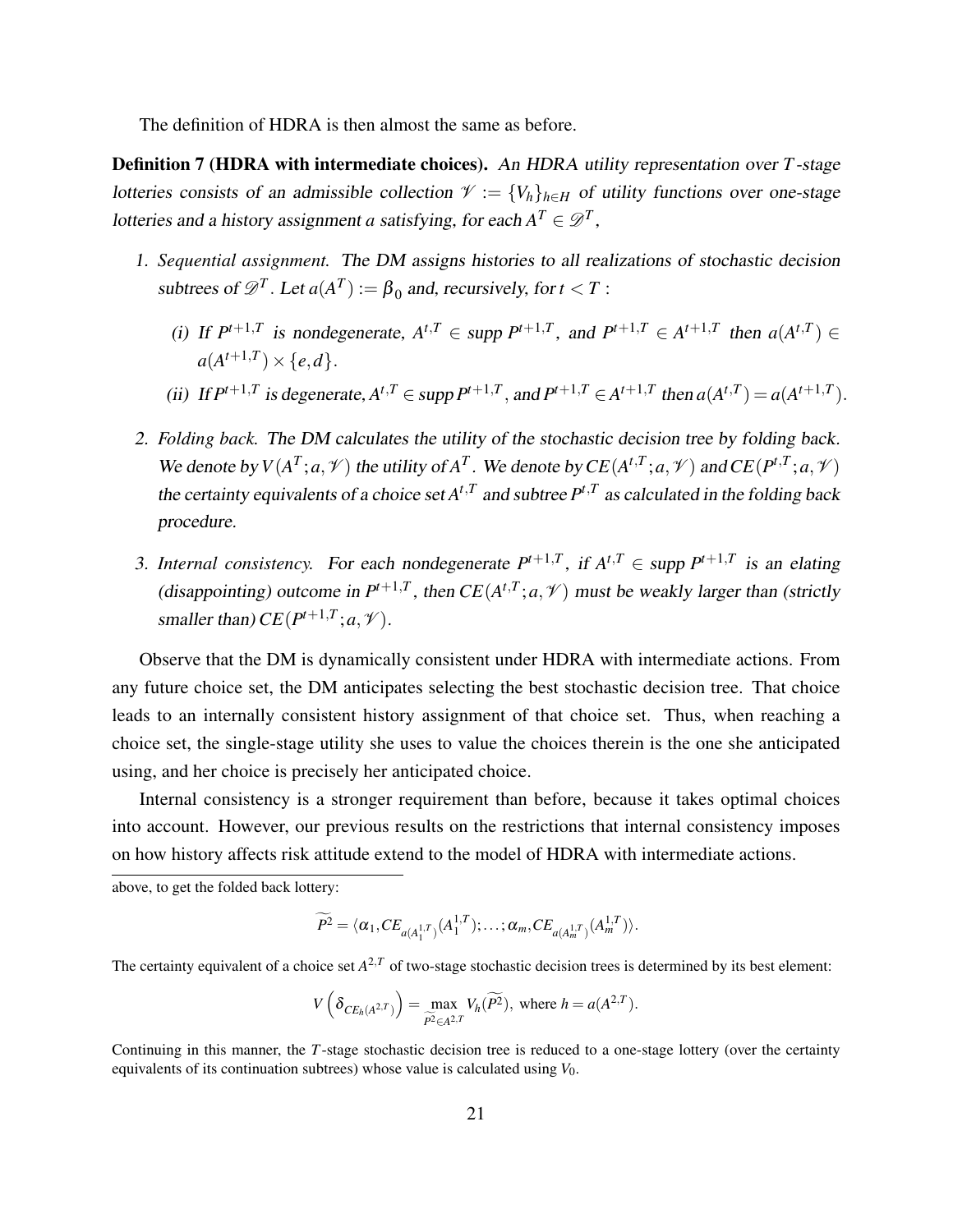Theorem 3 (Extension of previous results). The conclusions of Theorems 1 and 2 (necessary and sufficient conditions for HDRA) also hold for HDRA with intermediate actions.

One may wonder whether a DM with an HDRA representation with intermediate actions would satisfy a version of the weak axiom of revealed preference (WARP), modified to this setting. Suppose that within the stochastic decision tree  $A<sup>T</sup>$ , the DM would select a subtree  $P<sup>t,T</sup>$  from the choice set  $A^{t,T}$ . Now consider a stochastic decision tree  $B^T$  which is identical to  $A^T$  except that the choice set  $A^{t,T}$  is replaced with a subset  $B^{t,T}$  containing the original choice:  $P^{t,T} \in B^{t,T} \subset A^{t,T}$ . Would the DM still select  $P^{t,T}$  from  $B^{t,T}$ ? The answer is that if  $P^{t,T}$  is chosen from  $A^{t,T}$  under an internally consistent history assignment for  $A<sup>T</sup>$ , then the same history assignment (modified so that  $a(A^{t,T}) = a(B^{t,T})$  would also be internally consistent for  $B^T$ , and the DM's choice from every subset would be the same. That is, there is always an internally consistent history assignment satisfying WARP. Moreover, it is easy to see that both optimism and pessimism are consistent with selecting a WARP-consistent assignment: if an assignment is utility maximizing (or minimizing) in  $A<sup>T</sup>$ , the same assignment would be utility maximizing (or minimizing) in  $B<sup>T</sup>$ .

#### 6.1. Implications

Actions that can be taken while risk unfolds may arise naturally in various settings. Under HDRA, the DM's risk taking behavior may depend on his history: his risk attitudes are reinforced by prior experiences and he displays primacy effects. For example, the reinforcement effect suggests that a basketball player might attempt more difficult shots after a string of successful ones. Rao (2009), for example, finds evidence to this effect within the NBA, and uses this as an explanation for the "hot hand" fallacy, which is the belief that a winning streak indicates future success (even in independent events).<sup>13</sup>

The biases predicted by HDRA, particularly the primacy effect, may also be exploited by agents who can manipulate the presentation of information to affect the DM's behavior. For example, consider a financial advisor trying to sell the DM a risky investment. The DM has an HDRA representation with disappointment aversion preferences, where  $u(x) = x$  and the DM's disappointment aversion coefficients are strictly positive and ordered as in Figure 2. The risky investment, which requires an initial payment of *I*, is an even chance gamble between  $I + U$  and  $I - D$ . The DM knows that the upside, *U*, and downside, *D*, are independently and uniformly distributed on

 $13$ Unlike previous studies, such as Gilovich, Vallone and Tversky (1985), Rao controls for shot difficulty (i.e., taking more or less difficult shots after successes or failures) and shows that risk taking behavior —but not ability—is affected by previous outcomes.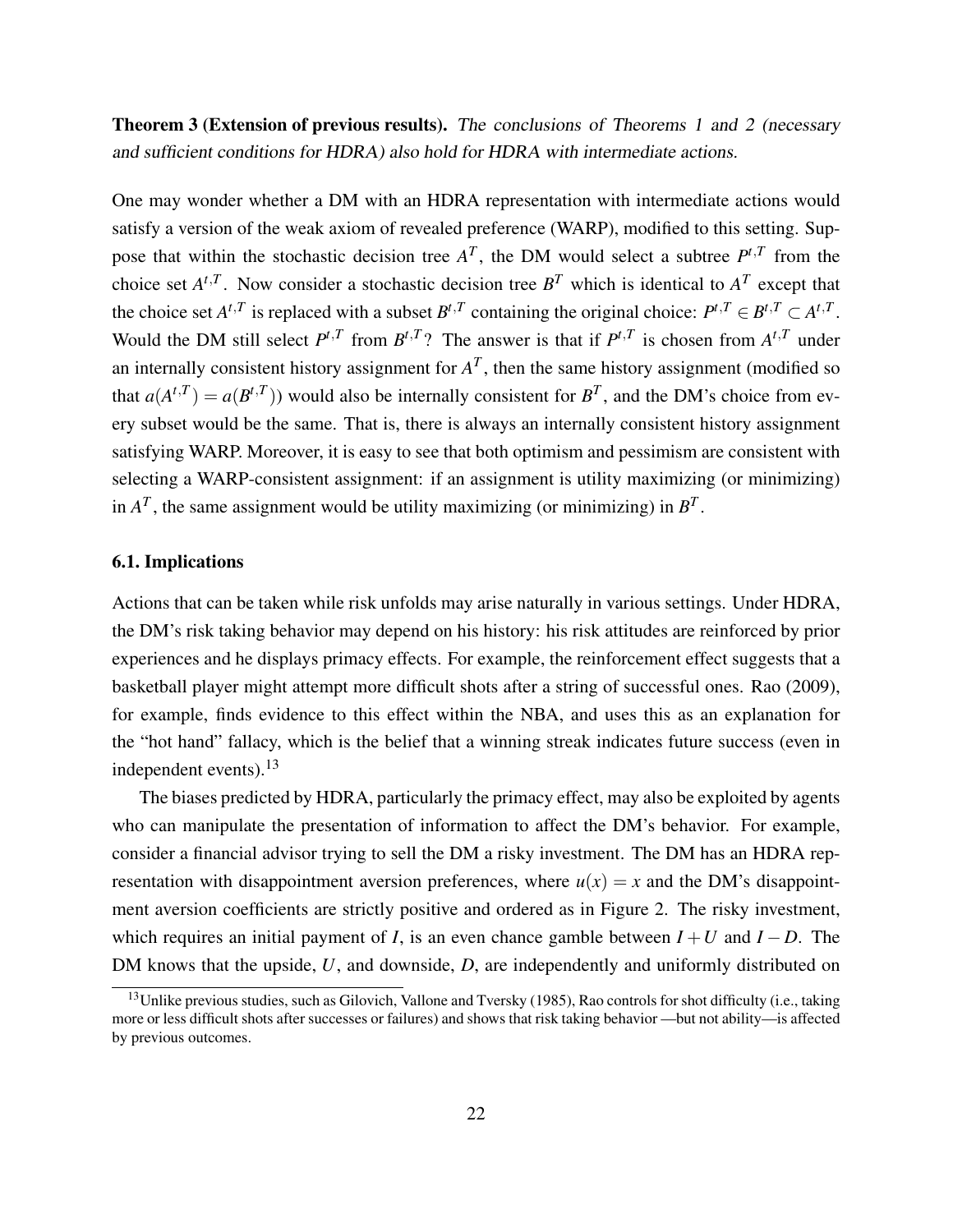

Figure 5: The stochastic decision tree that the DM faces when the financial advisor (a) reveals the upside first and the downside later or (b) reveals the downside first and the upside later. For given *U*,*D*, the choice set  $A(D, U) = \{\delta_I, \langle .5, I + U, .5, I - D \rangle\}$  corresponds to either investing or not.

{0,500,1000}. The financial advisor receives a commission whenever the DM invests and is informed about the true values of *U* and *D*. The DM may consult with the financial advisor at no cost to learn *U* and *D*, and may choose whether or not to invest based on the information provided. The financial advisor is obligated to tell the truth about *U* and *D*, but can reveal this information in any order.<sup>14</sup>

It is straightforward to check that without any information, the DM prefers not to invest. Hence the DM chooses to consult with the advisor. Suppose the financial advisor has some good news and some slightly worse news: the upside is high ( $U = 1000$ ) but the downside is moderate ( $D = 500$ ).<sup>15</sup> How should she reveal this? Since the financial advisor knows the DM's preferences, she can predict his choice based on how she provides information about *U* and *D*. For  $U = 1000$  and  $D =$ 500, the DM will invest if the disappointment aversion coefficient used to evaluate the investment is smaller than one. The primacy effect suggests that conveying the best news first increases the DM's inclination to invest. This can be formalized by applying HDRA to the stochastic decision trees in Figure 5, which describe the DM's problem when the financial advisor reveals *U* or *D* first. For a wide range of disappointment aversion coefficients (for example, if  $\beta_h \in [.5,1.5]$  for all *h* and  $\beta_{ed} < 1 < \beta_{de}$ ), the DM is immediately disappointed when  $D = 500$  is mentioned first, and wouldn't invest even upon hearing  $U = 1000$ ; while the DM is immediately elated when  $U = 1000$ is mentioned first, and invests even upon hearing  $D = 500$ . Therefore, the financial advisor should

<sup>&</sup>lt;sup>14</sup>We assume for simplicity that the DM accepts the information the financial advisor gives in that order, without making inferences (this is an assumption often made in the context of framing effects); relaxing this assumption is interesting but beyond the scope of this example.

<sup>&</sup>lt;sup>15</sup>This is the only case in which manipulation is possible. It is clear that when learning  $U = 0$ , the DM would never invest; when learning  $D = 0$ , the DM would always invest; and that the DM would not invest if  $U = D$  and he has strictly positive disappointment aversion coefficients.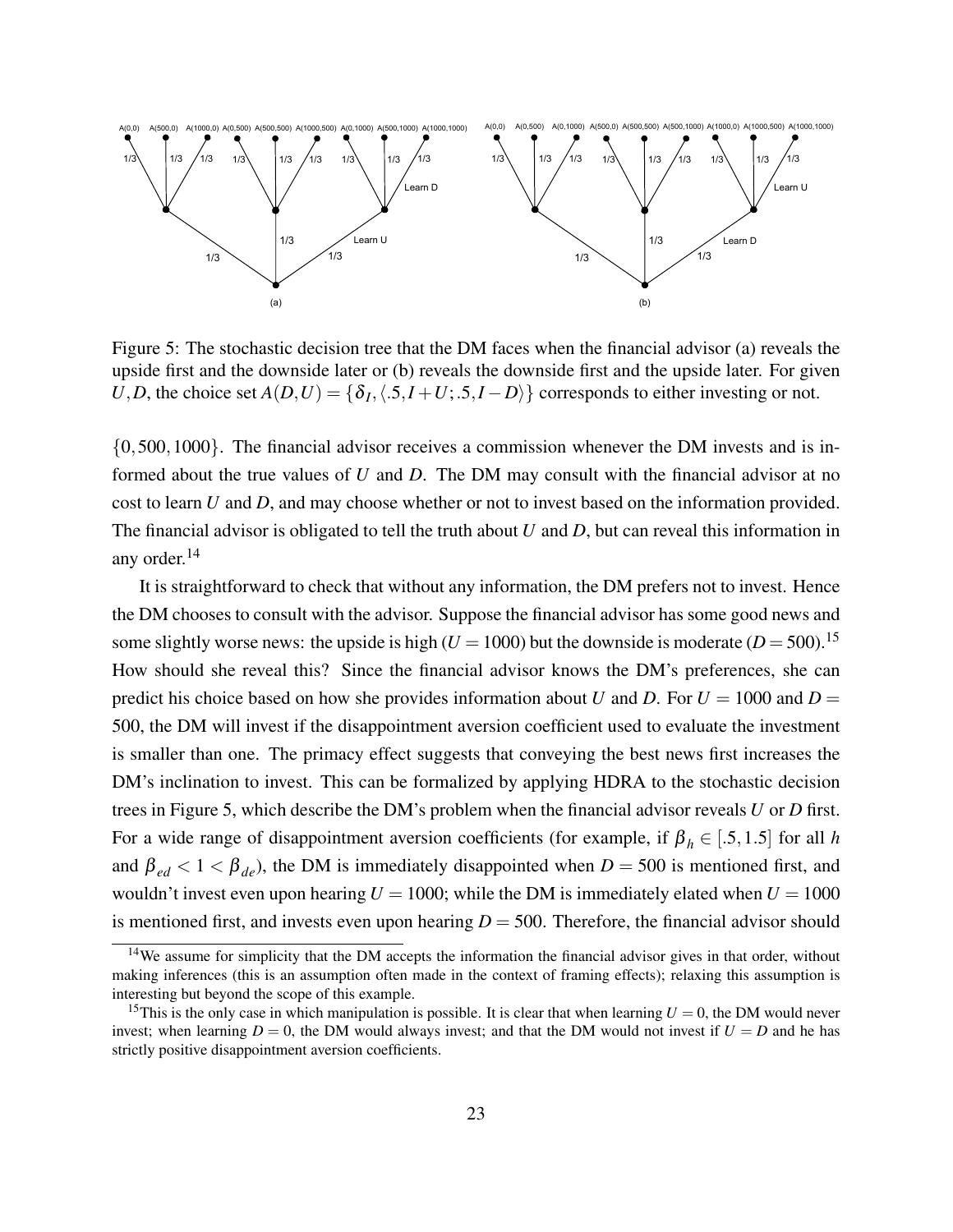

Figure 6: As the lottery *p* is varied, (a) corresponds to the objects inducing the relation  $\succeq_{e,\alpha}$ , (b) corresponds to  $\succeq_{d,\alpha}$ ; and (c) corresponds to  $\succeq_0$ .

reveal the best news first to minimize the DM's subsequent risk aversion and ensure he invests.

By contrast, if an agent were trying to maximize the DM's risk aversion (for example, if the agent is selling insurance), then the agent should tell the worst news first to ensure a purchase.

# 7. Axiomatic foundations for HDRA on two-stage lotteries

In this section, we present axioms necessary and sufficient for a preference  $\succeq$  on the set of twostage lotteries,  $\mathscr{L}^2$ , to have an HDRA representation. This simplified setting allows for the clearest exposition of the underlying ideas; we discuss the extension to more stages in Section 7.1.

To motivate our axiomatization, note that in some two-stage lotteries, which history to assign to each realization can be determined by a quick inspection. For example, this is true of all the lotteries depicted in Figure 6. In the lottery in Figure 6(b), which has the form  $\langle \alpha, p; 1-\alpha, \delta_b \rangle$ , receiving the lottery  $p$  is disappointing compared to receiving the best monetary prize (*b*) with certainty.<sup>16</sup> How should the DM compare the two-stage lotteries  $P = \langle \alpha, p; 1-\alpha, \delta_b \rangle$  and  $Q = \langle \alpha, q; 1-\alpha, \delta_b \rangle$ , which both have this form? Both *p* and *q* are disappointing in *P* and *Q*, respectively, and are received with the same probability  $\alpha$ . According to HDRA,  $V_d$  must be applied to evaluate the certainty equivalents of *p* and *q*, while the certainty equivalent of  $\delta_b$  is simply *b*. Therefore, the preference over *P* and *Q* should be determined by the utilities of *p* and *q* according to  $V_d$ .

We define  $\succeq_{e,\alpha}$  on  $\mathscr{L}^1$  by  $p\succeq_{e,\alpha} q$  if  $\langle \alpha,\delta_w; 1-\alpha,p \rangle \succeq \langle \alpha,\delta_w; 1-\alpha,q \rangle$ . Similarly, we define  $\succeq_{d,\alpha}$  on  $\mathscr{L}^1$  by  $p \succeq_{d,\alpha} q$  if  $\langle \alpha, \delta_b; 1 - \alpha, p \rangle \succeq \langle \alpha, \delta_b; 1 - \alpha, q \rangle$  and  $\succeq_0$  on  $\mathscr{L}^1$  by  $p \succeq_0 q$ if  $\langle 1, p \rangle \ge \langle 1, q \rangle$ . These relations are induced from preferences over the objects in Figure 6. Our first axiom requires that these induced relations form an admissible class (see Definition 2). We say that two preferences  $\succ$  and  $\hat{\succ}$  are *rankable in terms of risk aversion* if either (i)  $p \succ \delta_x$  implies  $p \hat{\succ} \delta_x$  for all nondegenerate  $p \in \mathcal{L}^1$ , or (ii)  $p \hat{\succ} \delta_x$  implies  $p \succ \delta_x$  for all nondegenerate  $p \in \mathcal{L}^1$ .

<sup>&</sup>lt;sup>16</sup>Except in the knife-edge case  $p = \delta_b$ ; however then the certainty equivalent is *b* regardless of how *p* is labeled.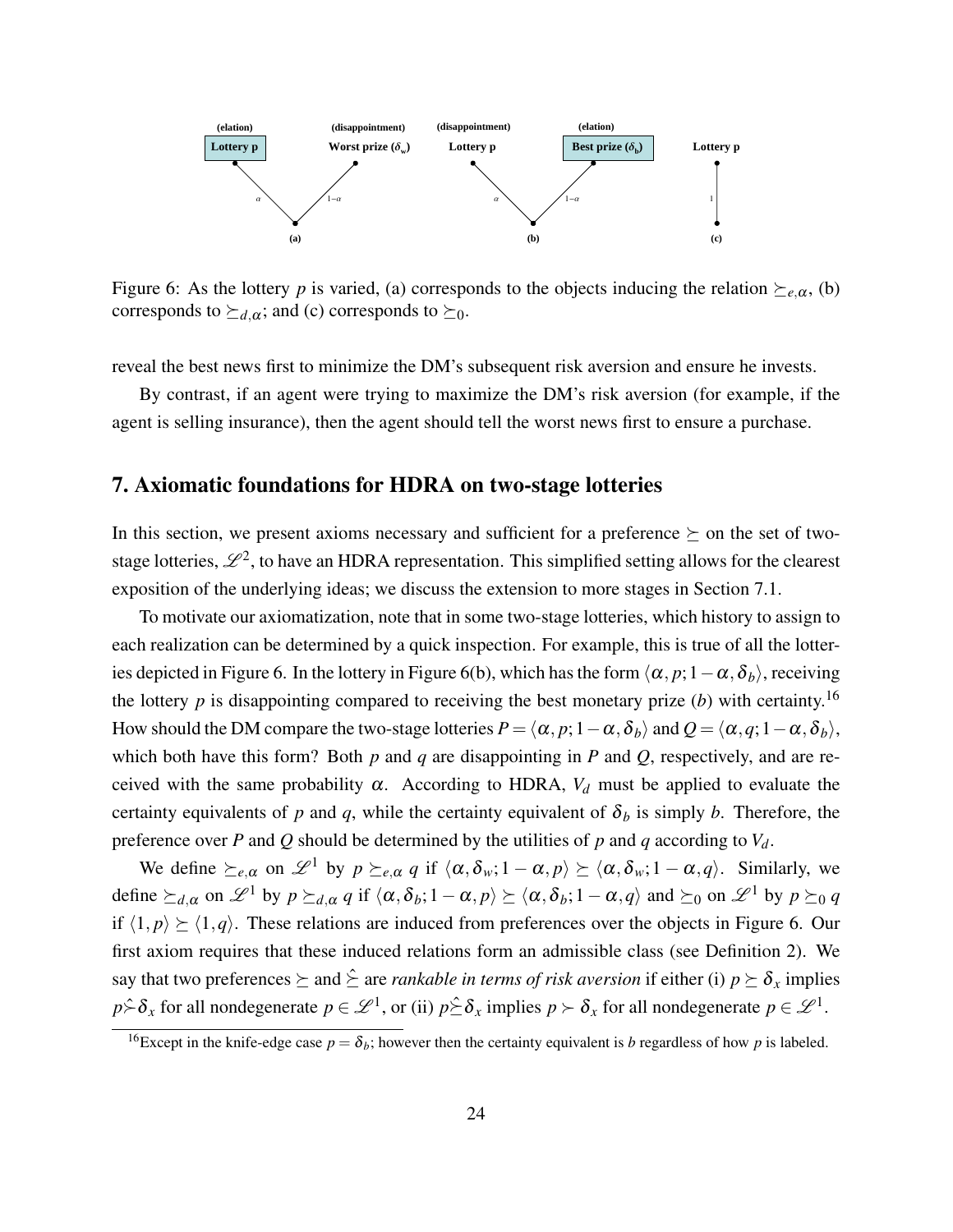**Axiom A (Admissibility).** The induced relations  $\succeq_{e,\alpha}$ ,  $\succeq_{d,\alpha}$ , and  $\succeq_0$  are continuous and monotone preference relations which satisfy betweenness and are rankable in terms of risk aversion.

Our next axiom says that "no news" does not affect the DM's attitude toward risks. If he knows that his monetary winnings will be determined by a one-stage lottery *p*, he does not care whether the uncertainty in *p* is resolved now or later. Hence the DM's risk attitude is not affected by the mere passage of time, but rather only by previous disappointments and elations.

# Axiom TN (Time neutrality). For all  $p \in \mathscr{L}^1$ ,  $\langle p(x_1), \delta_{x_1}; p(x_2), \delta_{x_2}; ...; p(x_m), \delta_{x_n} \rangle \sim \langle 1, p \rangle$ .

Recall that the procedure of folding back a two-stage lottery involves replacing each one-stage lottery with its certainty equivalent. In the HDRA model, *p* is an elation in  $\langle \alpha, \delta_w; 1 - \alpha, p \rangle$ for each  $\alpha \in (0,1)$ . We say that a prize *x* is an  $\alpha$ -*elation certainty equivalent* of *p* if it solves  $\langle \alpha, \delta_w; 1-\alpha, p \rangle \sim \langle \alpha, \delta_w; 1-\alpha, \delta_x \rangle$  (the  $\alpha$ -*disappointment certainty equivalent* is defined analogously). By Axiom A, it is clear that there exists a unique  $\alpha$ -elation certainty equivalent for each *p* (and similarly for disappointment). The next axiom says these certainty equivalents depend only on the history assignment of *p*, independently of the probability with which it occurs.

Axiom CE (Uniform certainty equivalence). Take any  $p \in \mathcal{L}^1$ ,  $x \in X$ , and  $z \in \{w, b\}$ . If  $\langle \alpha, \delta_z; 1 - \alpha, p \rangle \sim \langle \alpha, \delta_z; 1 - \alpha, \delta_x \rangle$  for some  $\alpha \in (0, 1)$ , then  $\langle \alpha', \delta_z; 1 - \alpha', p \rangle \sim \langle \alpha', \delta_z; 1 - \alpha' \rangle$  $\alpha', \delta_x$  for all  $\alpha' \in (0,1)$ .

We define  $CE_{e,\succeq}(p)$ , the *elation certainty equivalent* of *p*, as the value solving  $\langle \alpha, \delta_w; 1 - \delta \rangle$  $\langle \alpha, p \rangle \sim \langle \alpha, \delta_w; 1-\alpha, \delta_{CE_{e,\succeq}(p)} \rangle$  for all  $\alpha \in (0,1)$ . The *disappointment certainty equivalent* of *p*,  $CE$ <sub>*d*, $\succ$ </sub> $(p)$ , is analogously defined.

HDRA requires that if a one-stage lottery  $p$  is elating in a two-stage lottery  $P$ , then it must indeed be preferred to  $P$  as a whole. HDRA assumes the certainty equivalent of a lottery  $p$  in *P* is affected only by its assigned history *h*. This motivates the following definitions. Consider  $P = \langle \alpha_1, p_1; \ldots; \alpha_j, p_j; \ldots \alpha_m, p_m \rangle$ . We say  $p_j$  *is elating* in *P* if

$$
P \sim \langle \alpha_1, p_1; \ldots; \alpha_j, \delta_{CE_{e,\succeq}(p_j)}; \ldots \alpha_m, p_m \rangle \leq \langle 1, \delta_{CE_{e,\succeq}(p_j)} \rangle.
$$

Similarly, we say *p<sup>j</sup> is disappointing* in *P* if

$$
P \sim \langle \alpha_1, p_1; \ldots; \alpha_j, \delta_{CE_{d,\succeq}(p_j)}; \ldots \alpha_m, p_m \rangle \succ \langle 1, \delta_{CE_{d,\succeq}(p_j)} \rangle.
$$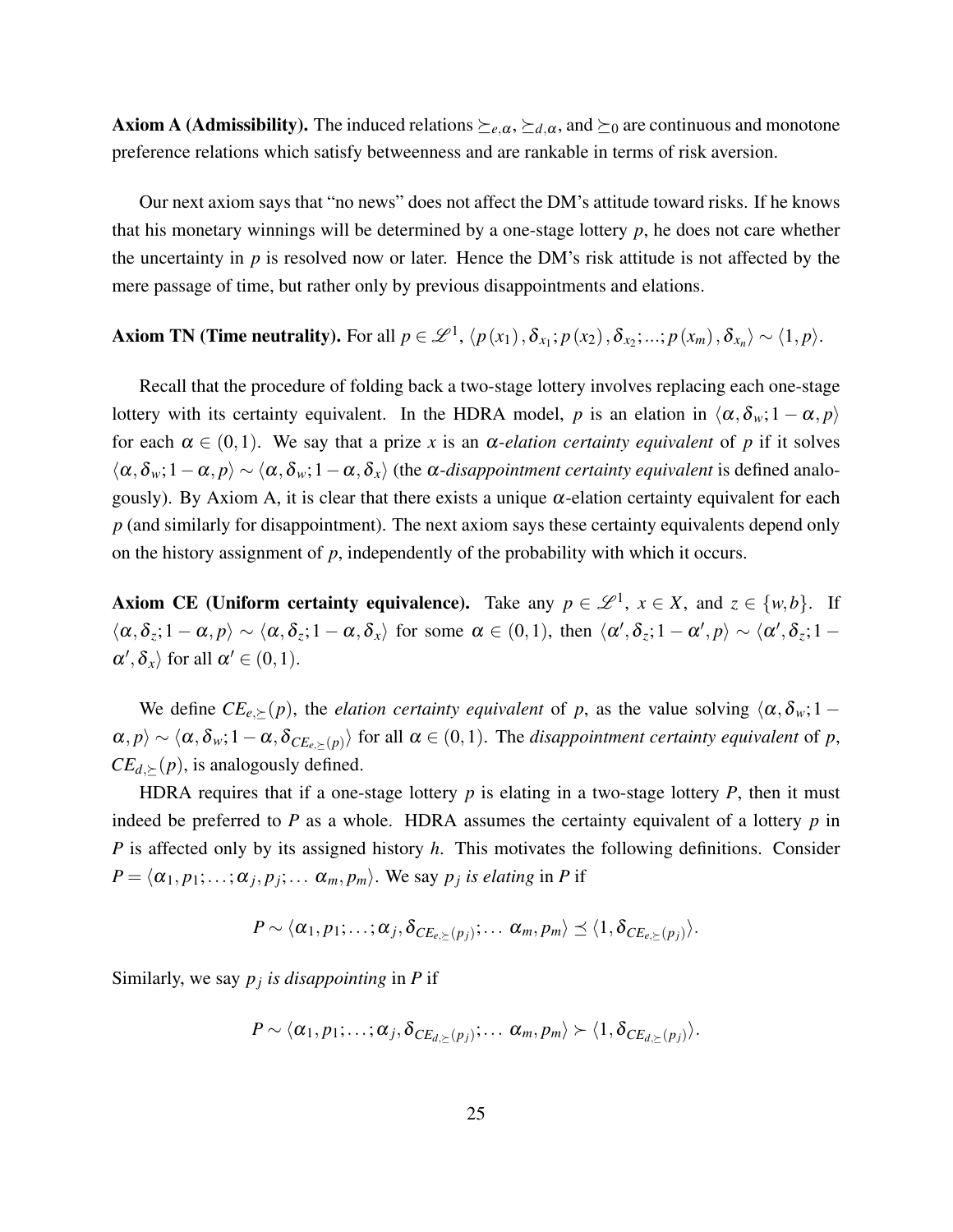Our final axiom says that the preference  $\succeq$  always allows the DM to categorize a realization  $p_j$ of a two-stage lottery *P* according to one of the possibilities above.

Axiom CAT (Categorization). For any nondegenerate  $P \in \mathcal{L}^2$  and any  $p \in \text{supp } P$ , p is either elating or disappointing in *P*.

These axioms are equivalent to an HDRA representation on two-stage lotteries.

**Theorem 4 (Representation).**  $\succeq$  on  $\mathscr{L}^2$  satisfies Axioms A, TN, CE, and CAT if and only if it admits a history-dependent disappointment aversion (HDRA) representation  $(\mathcal{V}, a)$ .

In the theorem above, the underlying single-stage preference after each history *h* is uniquely determined (each  $V_h$  in  $\mathcal V$  is unique up to increasing transformation), and the history assignment is uniquely determined for each  $P \in \mathcal{L}^2$ , except in knife-edge (measure zero) cases that two decompositions would give *P* the same value.

#### 7.1. Extending to three or more stages

With an appropriate modification of the axioms, Theorem 4 can be extended to represent preferences over (arbitrary) *T*-stage lotteries. In this section, we highlight the required changes for the case  $T = 3$ ; the more general case is similarly analyzed.

We must first generalize the sets of compound lotteries for which the history assignment of any final stage lottery, *p*, is unambiguous. For example, consider a lottery of the form  $\langle \alpha, \delta_w^2; 1-\alpha, P \rangle$ , where *P* is of the form  $\langle \alpha', \delta_b; 1 - \alpha', p \rangle$ . Here, the lottery *p* must have the history assignment *h* = *ed*. We may define an induced preference  $\succeq_{ed,(\alpha,\alpha')}$  on  $\mathscr{L}^1$ , and similarly for other possible history assignments. Axiom A requires that these induced preference relations are rankable in terms of risk aversion and each satisfy continuity, monotonicity, and betweenness. The definition of the certainty equivalent of a sublottery is extended analogously; for example, for  $h = ed$ ,  $CE_{ed}$ , $\geq (p)$ is the value solving

$$
\langle \alpha, \delta^2_w; 1-\alpha, \langle \alpha', \delta_b, 1-\alpha'^2_w; 1-\alpha, \langle \alpha', \delta_b, 1-\alpha', \delta_{CE_{ed, \succeq}(p)} \rangle \rangle
$$

for all  $\alpha, \alpha'$ . Axiom CE then says that conditional on each history, the certainty equivalent of a sublottery is independent of the probability with which it is received.

For any given single-stage lottery *p*, there are three compound lotteries in which the only nondegenerate sublottery is the one where *p* is fully resolved. Axiom TN requires that the DM be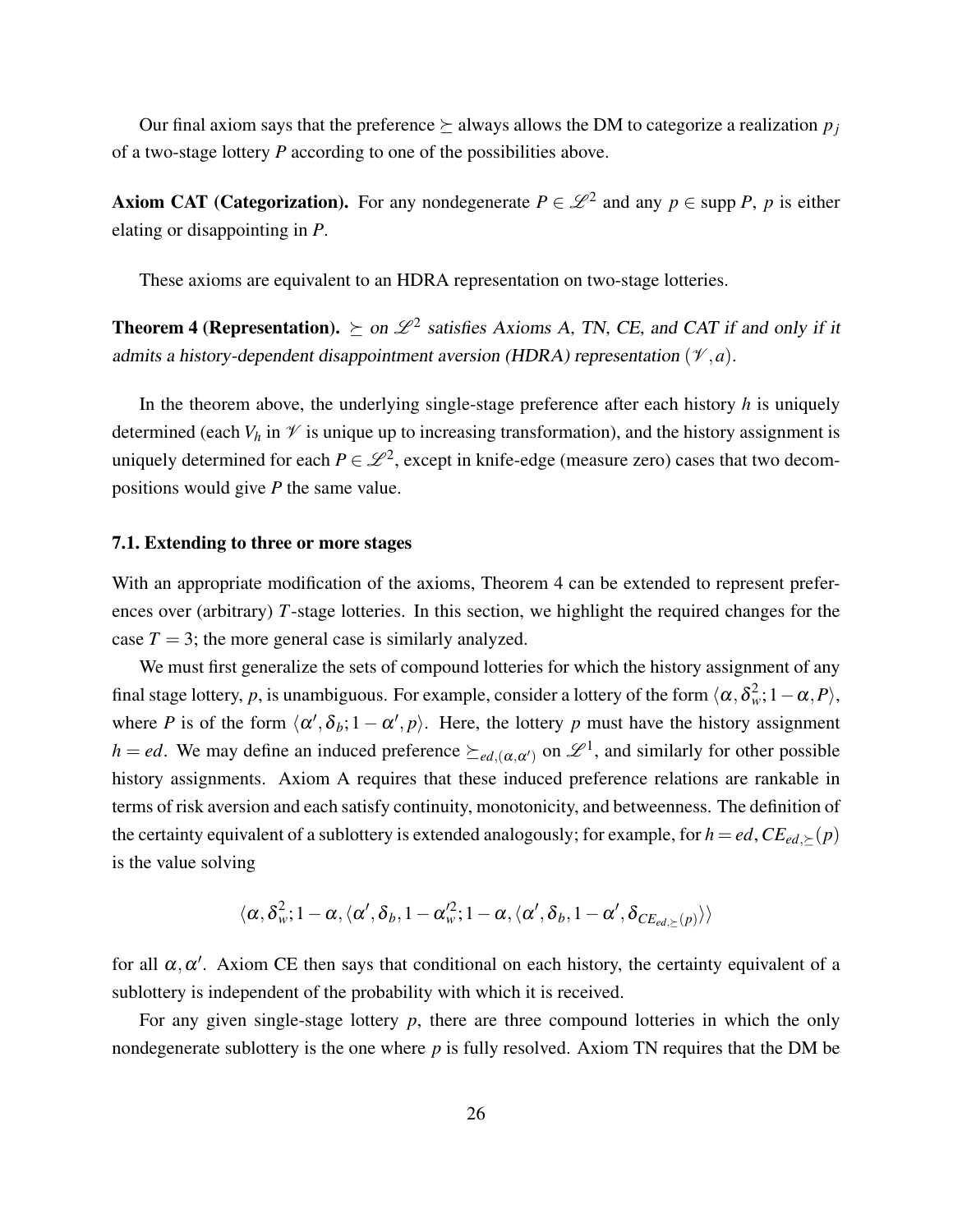indifferent among these lotteries. Formally, for all  $p \in \mathcal{L}^1$ ,

$$
\langle p(x_1), \delta_{x_1}^2; p(x_2), \delta_{x_2}^2; \ldots; p(x_m), \delta_{x_m}^2 \rangle \sim
$$
  

$$
\langle 1, \langle p(x_1), \delta_{x_1}; p(x_2), \delta_{x_2}; \ldots; p(x_m), \delta_{x_m} \rangle \rangle \sim \langle 1, \langle 1, p \rangle \rangle.
$$

Lastly, Axiom CAT requires that a sublottery can be replaced by a degenerate lottery that gives the history-dependent certainty equivalent of this sublottery for sure, with the consistency condition taking into account the history assignment of the sublottery. For example, if a one-stage lottery  $p \in \text{supp } P = \langle \alpha', \delta_b; 1 - \alpha', p \rangle$  is replaced by its certainty equivalent after history  $h = ed$ , then it must be the case that

$$
\langle \alpha, \delta_\textit{w}^2; 1-\alpha, P \rangle \sim \langle \alpha, \delta_\textit{w}^2; 1-\alpha, \langle \alpha', \delta_\textit{b}, 1-\alpha', \delta_{\textit{CE}_{\textit{ed},\succeq}(\textit{p})} \rangle \rangle \succ \langle \alpha, \delta_\textit{w}^2; 1-\alpha, \delta_{\textit{CE}_{\textit{ed},\succeq}(\textit{p})}^2 \rangle \rangle
$$

# 8. Conclusion and directions for future research

We propose and axiomatize a model of history dependent risk attitude, in which prior disappointments and elations endogenously affect the DM's view of future risks. The HDRA model predicts that the DM satisfies two documented cognitive biases: the reinforcement effect and the primacy effect. In addition, the DM raises the threshold for elation after positive experiences but is willing to "settle for less" after negative ones, making disappointment more likely after elation and vice-versa.

To study endogenous reference dependence under the minimal departure from recursive historyindependent preferences, HDRA posits the categorization of each sublottery as either elating or disappointing. The DM's risk attitudes depend on the prior sequence of disappointments or elations, but not on the "intensity" of those experiences. We are also interested in extending the HDRA model to permit such dependence. That extension raises several questions, beginning with how to define the intensity of elation or disappointment and how internal consistency is to be understood. The testable implications of such a model depend on whether it is possible to identify the extent to which a realization is disappointing, as that designation depends on the extent to which other options are elating or disappointing.

Finally, this paper considers a finite-horizon model of decision-making. In an infinite-horizon setting, our methods easily extend to prove that the reinforcement and primacy effects remain necessary. However, our methods do not immediately extend to ensure the existence of an infinitehorizon internally consistent history assignment. One possible way to embed our finite-horizon HDRA preferences into an infinite-horizon economy is through the use of an overlapping genera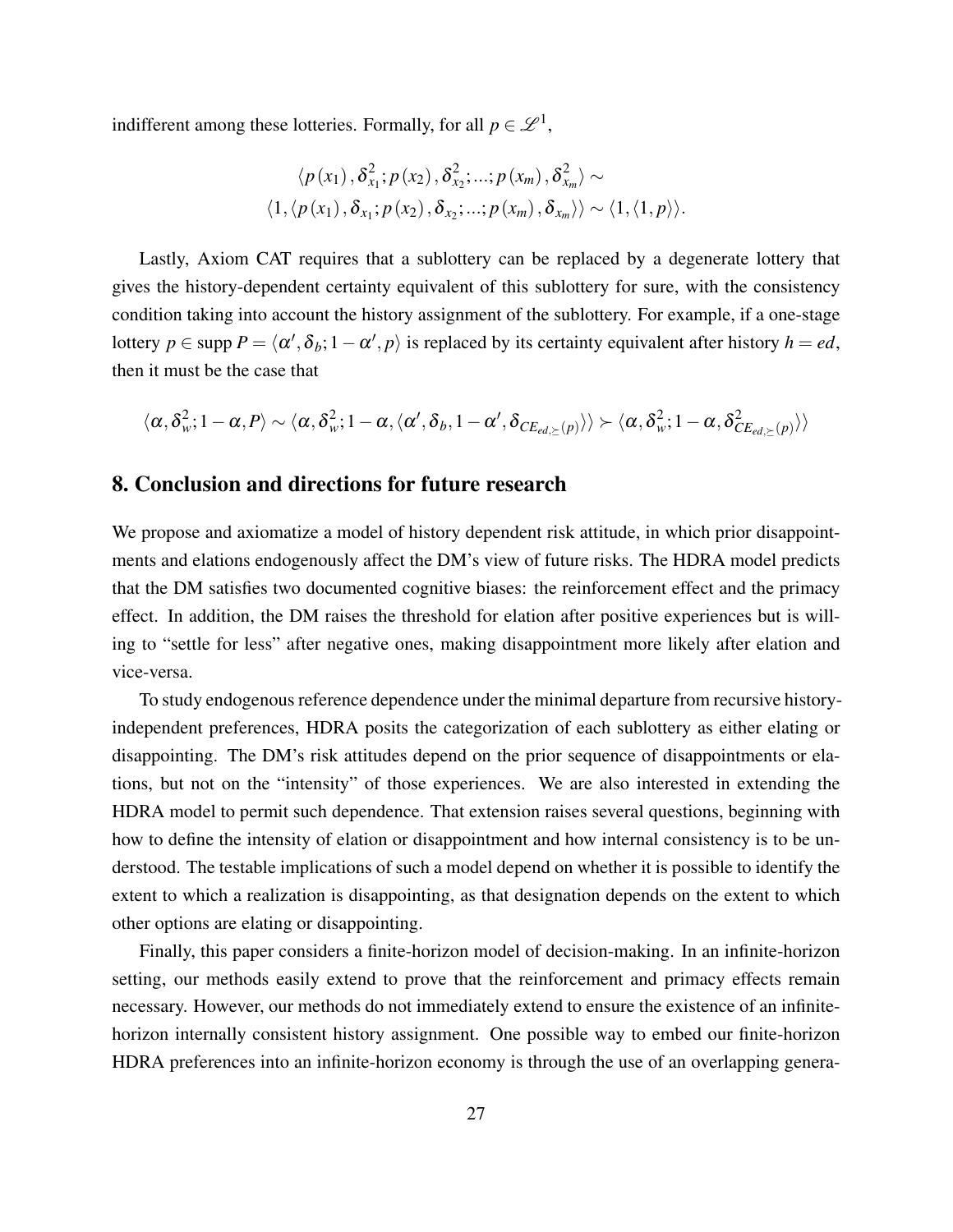tions model. In the context of asset pricing, for example, it would be interesting to study whether the pattern of attitudes toward risk implied by HDRA is consistent with observed movements of asset prices.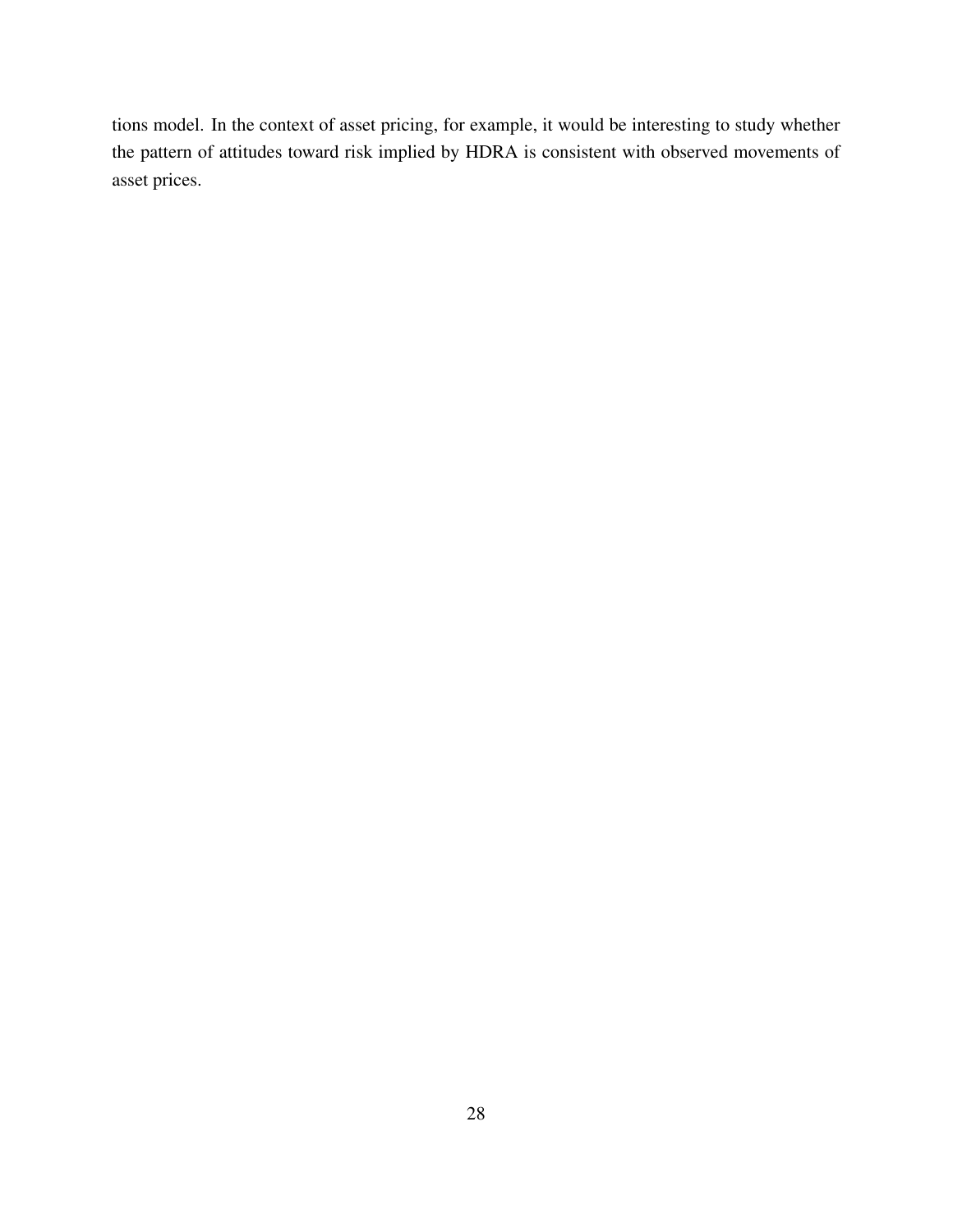# A. Appendix

#### A.1. Proofs for Section 4

**Proof of Proposition 1.** It is clear that (ii) implies (i), as both the reinforcement effect and the strong primacy effect respect the lexicographic ordering. Proving that (i) implies (ii) follows from alternating applications of the reinforcement and strong primacy effects starting from the tail of the history. To illustrate, observe that  $V_{\text{eed}} >_{\text{RA}} V_{\text{eee}}$  by the reinforcement effect with  $h = ee$ ;  $V_{ede} >_{RA} V_{eed}$  by the strong primacy effect with  $h = e$ ;  $V_{edd} >_{RA} V_{ede}$  by the reinforcement effect with  $h = ed$ ;  $V_{dee} >_{RA} V_{edd}$  by the strong primacy effect with  $h = 0$ ; and so on and so forth.

Now assume that  $V_{hd} >_{RA} V_h >_{RA} V_{he}$  for all *h*. Let |*h*| denote the length of history *h* (the number of *e*'s and *d*'s). To see that (iii) implies (i), note that the reinforcement effect is implied by taking  $h' = h'' = 0$ ; and that the strong primacy effect is implied by taking  $h' = d^t$  and  $h'' = e^t$ . To see that (ii) implies (iii), if  $h'$  is not entirely consisting of *d*'s and  $h''$  is not entirely consisting of *e*'s then we know  $V_{hed}$ <sub>*hed*</sub> $|h'| >$ RA  $V_{heh'}$  and  $V_{hd}$ <sup>*h*</sup> $\prime$ </sup> >RA  $V_{hde}$ <sub>*hde*</sub> $|h''|$ . Using the strong primacy effect to combine these bounds delivers the result if  $|h''| > |h'|$ ; so suppose that  $|h''| > |h'|$  (the other argument is symmetric). Then repeated use of the assumption that  $V_{\hat{h}d} >_{RA} V_{\hat{h}}$  implies  $V_{hed|h''|} >_{RA} V_{hed|h'|}$ , and using the strong primacy effect again completes the proof.  $\blacksquare$ 

Recall that  $CE_h(p)$  solves  $V_h(\delta_{CE_h(p)}) = V_h(p)$ .

**Lemma 1.** If  $\bigcap_{\tau=0}^t (CE_{de^{\tau}}(p), CE_{ed^{\tau}}(p)) \neq \emptyset$  for all  $p \in \mathcal{L}^1$ , then  $CE_{de^{t+1}}(p) \leq CE_{ed^{t+1}}(p)$  for all  $p \in \mathscr{L}^1$ .

**Proof.** Fix  $\hat{p} = \langle 0.5, w; 0.5, b \rangle$  and let  $\bigcap_{\tau=0}^{t} (CE_{de^{\tau}}(\hat{p}), CE_{ed^{\tau}}(\hat{p})) := (CE_{\underline{h}}, CE_{\overline{h}})$ . Let *p* be a lottery  $\text{such that } \text{supp } p \subset \big(CE_{\underline{h}}, CE_{\overline{h}}\big). \text{ Define } P^2 = \langle \pmb{\varepsilon}, \pmb{\delta}_w; \pmb{\varepsilon}, \pmb{\delta}_b; 1-2\pmb{\varepsilon}, p \rangle, P^3 = \langle \pmb{\varepsilon}, \pmb{\delta}_w^2; \pmb{\varepsilon}, \pmb{\delta}_b^2 \big).$  $\binom{2}{b}$ ; 1 – 2 $\varepsilon$ ,  $P^2$ ), and continuing inductively,  $P^{t+1} = \langle \varepsilon, \delta_w^{t+1}; \varepsilon, \delta_b^{t+1} \rangle$  $b^{t+1}$ ; 1 – 2 $\varepsilon$ ,  $P^t$ ). That is, in each stage 1, ..., t the lottery  $P^{t+1}$  gives the worst and the best outcome, both with probability  $\varepsilon$  and the continuation with the remaining probability. At period  $t$ , the continuation lottery is the lottery  $p$ . Note the following:

- (*i*) For all *h*,  $CE_h(p) \subset (CE_{\underline{h}}, CE_{\overline{h}})$ . This is by monotonicity.
- $(iii)$  Fixing  $h, h', \lim_{\varepsilon \to 0} CE_h(\langle \varepsilon, w; \varepsilon, b; 1-2\varepsilon, CE_{h'}(p) \rangle) = CE_{h'}(p).$
- (*iii*) By betweenness, for all  $\tau$ , *p* is elating in  $P^2 = \langle \varepsilon, \delta_w; \varepsilon, \delta_b; 1-2\varepsilon, p \rangle$  when  $P^2$  is evaluated under  $h_{de}$ <sup>†</sup> and *p* is disappointing in  $P^2$  when  $P^2$  is evaluated under  $h_{ed}$ <sup>†</sup>.

Assume by contradiction that  $CE_{h_{ed}t+1}(p) < CE_{h_{det}t+1}(p)$ . Pick  $\varepsilon > 0$  small enough and apply (*ii*) and (*iii*) repeatedly to show that if for  $\tau = 1$  *h<sub>e</sub>* is used, then for  $\tau > 1$ , the only consistent set of continuation histories are  $h_{ed}$ <sup>†</sup>; and if for  $\tau = 1$   $h_d$  is used, then for  $\tau > 1$ , the only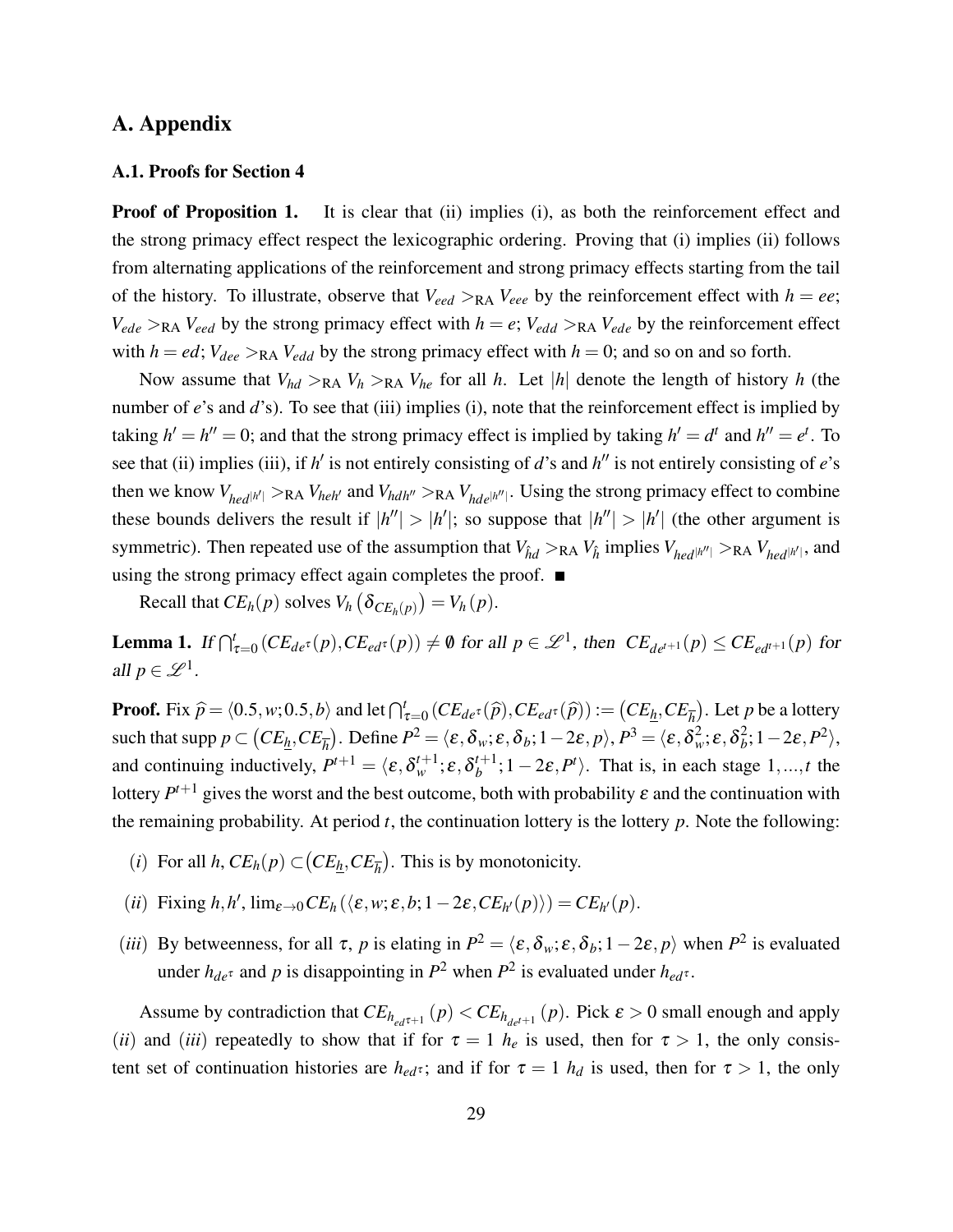consistent set of continuation histories are  $h_{de^{\tau}}$ . But, again, for  $\varepsilon > 0$  small enough there exists  $\delta > 0$  such that the first continuation value (evaluated with  $h_e$ ) is less than  $CE_{h_{ed}t+1}(p) + \delta$ and the first continuation value (evaluated with *h<sub>d</sub>*) is greater than  $CE_{h_{de}t+1}(p) - \delta$ . Now pick  $x \in \left( CE_{h_{ed}t+1}\left(p\right) + \delta, CE_{h_{de}t+1}\left(p\right) - \delta \right)$  and note that for  $\left\langle \alpha, P^{t+1} ; 1-\alpha, \delta^{t+1}_x \right\rangle$  $\binom{t+1}{x}$  an internally consistent HDRA history assignment cannot exist. Since the utilities are ranked in risk aversion, the proof is complete.  $\blacksquare$ 

#### **Proof of Theorem 1.** We prove each statement separately.

- (*i*) *The reinforcement effect.* Suppose by contradiction that  $V_d >_{RA} V_e$ . Then for any  $p \in \mathcal{L}^1$ ,  $CE_e(p) < CE_d(p)$ . Choose any  $x \in (CE_e(p), CE_d(p))$ . Let  $P^t$  be the *t*-stage lottery which has no uncertainty until stage *t* −1 and delivers *p* at stage *t* −1 with probability one. Observe that the *T*-stage lottery  $\langle \alpha, P^{T-1} ; 1 - \alpha, \delta_x^{T-1} \rangle$  $\langle u_x^{I-1} \rangle$  would have no internally consistent assignment. To show, for example, that  $V_{ed} >_{RA} V_{ee}$ , modify the above to  $\langle \alpha, \langle \gamma, P^{T-2} ; 1 - \gamma, \delta_x^{T-2} \rangle$  $\langle x^{-2} \rangle$ ; 1 –  $\alpha, \delta^T, b$ , where  $x \in (CE_{ee}(p), CE_{ed}(p))$  if by contradiction  $V_{ee} >_{RA} V_{ed}$ . Analogously, one shows  $V_{hd} >_{\text{RA}} V_{he}$  by constructing the appropriate initial history.
- (*ii*) *Weak primacy effect.* Given  $V_{hd} >_{RA} V_{he}$ , shown in (*i*),  $V_{hde} >_{RA} V_{hed}$  follows from the risk aversion ranking and Lemma 1 for the case  $t = 0$ .
- (*iii*) *Strong primacy effect.* By strong induction. The initial step is true by part (ii). Assume it is true for  $\tau \le t - 1$ . Note that  $V_{hd} >_{RA} V_h >_{RA} V_{he}$  and  $V_{hde} >_{RA} V_{hed}$  for all  $\tau \le t - 1$  imply  $\bigcap_{\tau=0}^t (CE_{de^\tau}(p), CE_{ed^\tau}(p)) \neq \emptyset$  for all  $p \in \mathcal{L}^1$ . Hence the strong primacy effect for  $\tau \leq t$ follows from the risk aversion ranking and Lemma 1.

Fix any utility  $V: \mathscr{L}^1 \to \mathbb{R}$  over one-stage lotteries. For any  $p \in \mathscr{L}^1$ , the assignment of prizes to being either elating or disappointing is called an elation disappointment decomposition (EDD). Let *e*(*p*) := {*x* ∈ supp *p* | *V*(δ*x*) > *V*(*p*)}, *n*(*p*) := {*x* ∈ supp *p* | *V*(δ*x*) = *V*(*p*)} and *d*(*p*) :=  ${x \in \text{supp } p \mid V(\delta x) < V(p)}.$ 

**Lemma 2.** Take  $p = \langle p(x_1), x_1; \ldots; p(x_j), x_j; \ldots; p(x_m), x_m \rangle$  and  $p' = \langle p(x_1) \rangle$  $'_{1}),x'_{1}$  $\langle$ <sup>1</sup>; ...;  $p(x_j), x_j; \ldots; p(x_m), x_m \rangle$ .

- 1. If  $x_1 \notin d(p)$  and  $x'_1 > x_1$  then  $x'_1 \in e(p')$ .
- 2. If  $x_1 \notin e(p)$  and  $x'_1 < x_1$  then  $x'_1 \in d(p')$ .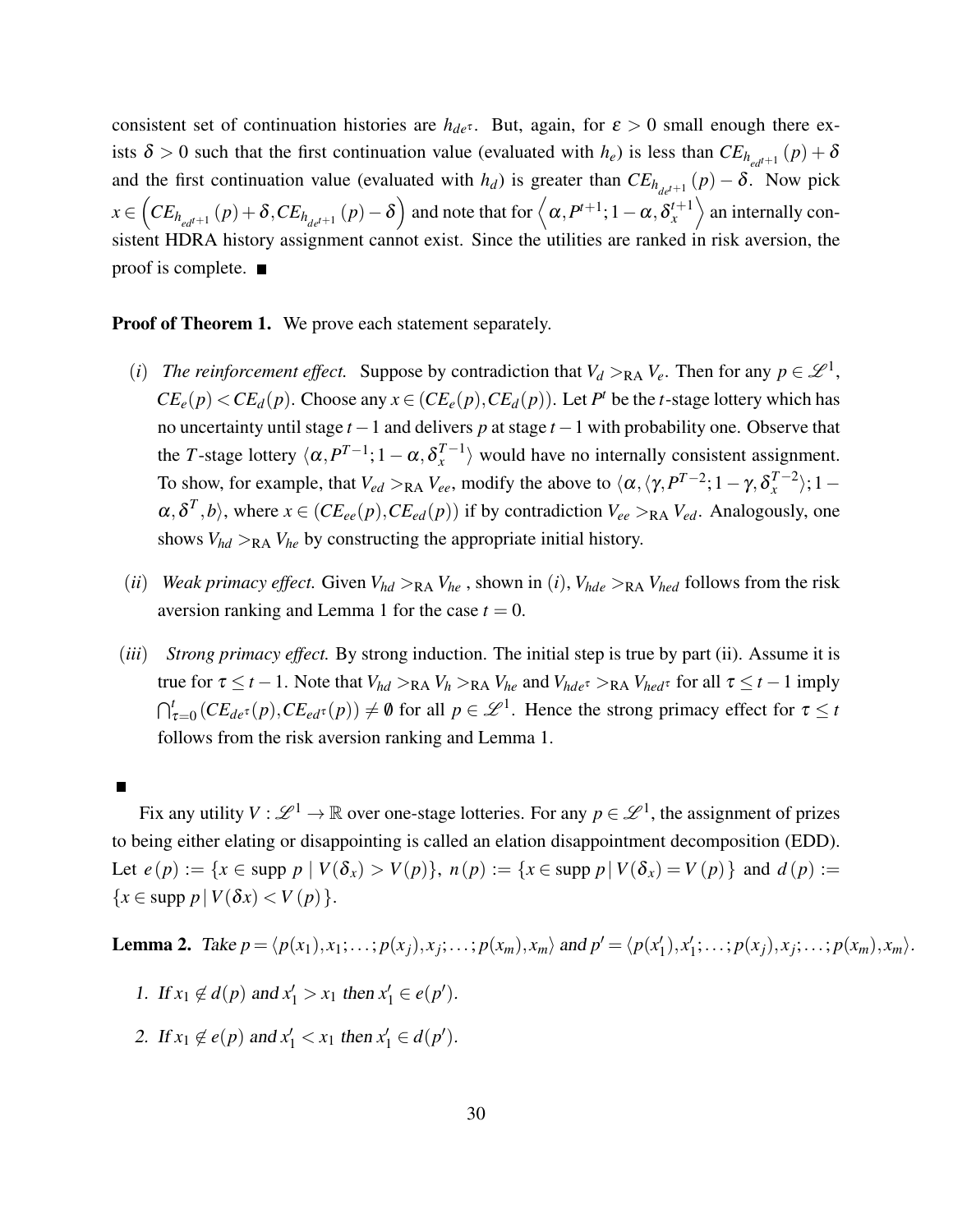**Proof.** We prove statement (1), since the proof of (2) is analogous. If  $x_1 \notin d(p)$  then  $\delta_{x_1} \succeq p$ . Note that *p* can be written as the convex combination of the lotteries  $\delta_{x_1}$  (with weight  $p(x_1)$ ) and  $p_{-1} = \langle \frac{p(x_2)}{1 - p(x_1)} \rangle$  $\frac{p(x_2)}{1-p(x_1)}, x_2; \ldots; \frac{p(x_m)}{1-p(x_1)}$  $\frac{p(x_m)}{1-p(x_1)}$ ,  $x_m$  (with weight  $1-p(x_1)$ ). By betweenness, this implies that  $\delta_{x_1} \succeq p_{-1}$ . Since  $x'_1 > x$ , monotonicity implies  $\delta_{x'_1} \succ \delta_{x_1} \succeq p_{-1}$ , and thus that  $\delta_{x'_1} \succ p_{-1}$ . But then again by betweenness and the fact that  $p(x_1) \in (0,1)$ ,  $x'_1$  must be strictly preferred to the convex combination of  $\delta_{x_1}$  (with weight *p*(*x*<sub>1</sub>)) and *p*−<sub>1</sub> (with weight 1− *p*(*x*<sub>1</sub>)). But that convex combination is  $p'$ , meaning that  $x'_1 \in e(p')$ .

**Lemma 3.** Suppose that for any nondegenerate  $p \in \mathcal{L}^1$ ,  $CE_e(p) > CE_d(p)$ . Then for any nondegenerate  $P \in \mathcal{L}^2$ , a consistent decomposition (using only strict elation and disappointment for nondegenerate lotteries in its support) exists.

**Proof.** Consider  $P = \langle \alpha_1, p_1; \ldots; \alpha_m, p_m \rangle$ . Suppose for simplicity that all  $p_i$  are nondegenerate (if  $p_i = \delta_x$  is degenerate, then  $CE_e(p_i) = CE_d(p_i)$ , so the algorithm can be run on the nondegenerate sublotteries, with the degenerate ones labeled ex-post according to internal consistency). Without loss of generality, suppose that the indexing in *P* is such that  $p_1 \in \arg \max_{i=1,\dots,m} CE_e(p_i)$ ,  $p_m \in \arg \min_{i=2,...,m} CE_d(p_i)$ , and  $CE_e(p_2) \geq CE_e(p_3) \geq \cdots \geq CE_e(p_{m-1})$ . A consistent decomposition is constructed by the following algorithm (consistency means that all  $p_i$  set as elations (disappointments) have  $CE_{e(d)}(p_i)$  weakly larger (strictly smaller) than the certainty equivalent of *P* calculated by folding back using this assignment). Set  $a^1(p_1) = e$  and  $a^1(p_j) = d$  for all  $i > 1$ . Let  $CE<sup>1</sup>$  be the certainty equivalent of *P* when it is folded back under  $a<sup>1</sup>$ ; if  $CE<sup>1</sup>$  is consistent with  $a^1$ , the algorithm and proof are complete. If not, consider  $i = 2$ . If  $CE_d(p_2) \geq CE^1$ , then set  $a^2(p_2) = e$  and  $a^2(p_i) = a^1(p_i)$  for all  $i \neq 2$  (if  $CE_d(p_2) < CE^1$ , let  $a^2(p_i) = a^1(p_i)$  for all *i*). Let  $CE^2$  be the resulting certainty equivalent of *P* when it is folded back under  $a^2$ . If  $CE^2$  is consistent with  $a^2$ , the algorithm and proof are complete. If not, move to  $i = 3$ , and so on and so forth, so long as  $i \leq m-1$ . Notice from Lemma 2 that if  $CE_d(p_i) \geq CE^{i-1}$ , then  $CE_e(p_i)$ ) >  $CE^i$ . Moreover, notice that if  $CE_e(p_i) > CE^i$ , then for any  $j < i$ ,  $CE_e(p_j) \ge CE_e(p_i) > CE^i$ , so previously switched assignments remain strict elations; also, because *CE<sup>i</sup>* ≥ *CEi*−<sup>1</sup> for all *i*, previous disappointments remain disappointments. If the final step of the algorithm reaches  $i = m - 1$ , notice that  $CE_d(p_m)$  is the lowest disappointment certainty equivalent, therefore the lowest value among  ${CE_{a^{m-1}(p_j)}(p_j)}_{j=1,\dots,m}$ . Hence, the final constructed decomposition  $a^{m-1}$  is consistent with  $CE^{m-1}$ .

Proof of Theorem 2. By Lemma 3 and the reinforcement effect, an internally consistent (strict) elation-disappointment decomposition exists for any nondegenerate  $P \in \mathscr{L}^2$ , using any initial  $V_h$ . By induction, suppose that for any  $(t-1)$ -stage lottery an internally consistent history assignment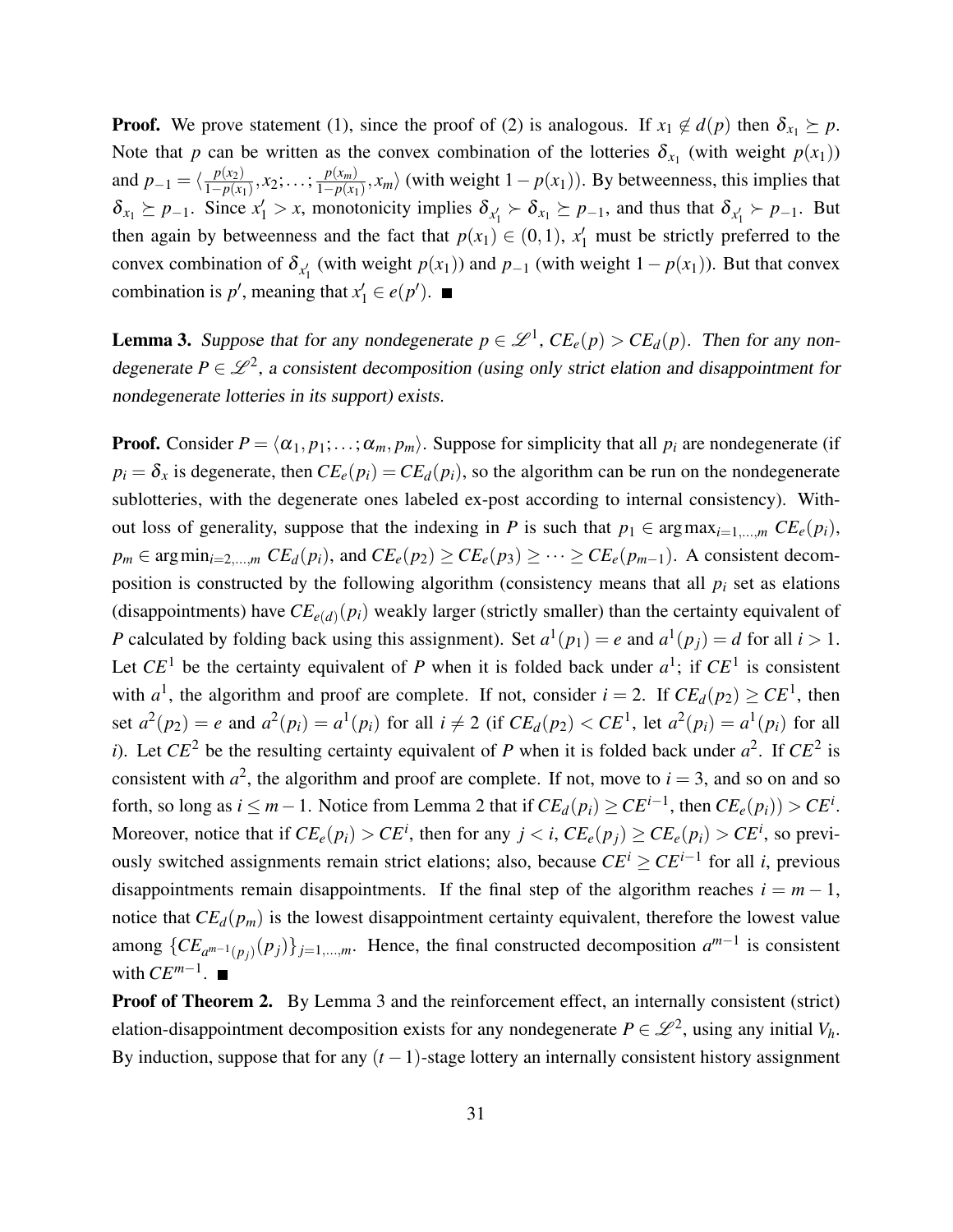exists, using any initial  $V_h$ . Consider a *t*-stage nondegenerate lottery  $P^t = \langle \alpha_1, P_1^{t-1} \rangle$  $\alpha_1^{t-1};\ldots;\alpha_m,P_m^{t-1}\rangle.$ Notice that the algorithm in Lemma 3 for  $\mathscr{L}^2$  only uses the fact that  $CE_e(p) > CE_d(p)$  for any nondegenerate  $p \in \mathcal{L}^1$ . But the same algorithm can be used to construct an internally consistent history assignment for *P*<sup>t</sup> if for any  $P^{t-1} \in \mathcal{L}^{t-1}$ ,  $CE_e(P^{t-1}) > CE_d(P^{t-1})$ . While there may be multiple consistent decompositions of  $P^{t-1}$  using each of  $V_e$  and  $V_d$ , the strong primacy effect ensures this strict inequality regardless of the chosen decomposition. Indeed, starting with *Ve*, the tree is folded back using higher certainty equivalents sublottery by sublottery, and evaluated using a less risk averse single-stage utility, as compared to starting with the more risk averse  $V_d$ . As in Lemma 3, the history for any degenerate sublottery can be assigned ex-post according to what is consistent; its certainty equivalent is not affected by the assignment of *e* or *d*.

Here we study the possibility of a third assignment of neutrality  $(n)$ . The set of histories is extended in the obvious manner and an admissible class additionally requires each *Vhn* to be continuous, monotone, satisfy betweenness, and be rankable in terms of risk aversion with respect to any other element of  $\mathcal V$ . For simplicity the characterization of  $\beta_{hn}$  is given for  $h = 0$ ; the generalization is immediate.

**Lemma 4.** Suppose there is a nondegenerate *r* that is neutral in  $P = \langle \alpha_1, r; \ldots; \alpha_j, \delta_{x_j}; \ldots \alpha_m, \delta_{x_m} \rangle$ in  $\mathscr{L}^2$ . For any *r'*, define  $P(r') = \langle \alpha_1, r'; \dots; \alpha_j, \delta_{x_j}; \dots \alpha_m, \delta_{x_m} \rangle$ . There is an open neighborhood *N<sub>r</sub>* of *r* such that if there is (1) nondegenerate  $r' \in N_r$  strictly elating in  $P(r')$ , then  $V_n >_{RA} V_e$ ; and (2) nondegenerate  $r'' \in N_r$  disappointing in  $P(r'')$ , then  $V_d >_{RA} V_n$ . Moreover, at least one of (1) or (2) holds for any small enough open neighborhood.

Proof. Suppose that for some nondegenerate *r*,

$$
P = \langle p_1, r; p_2, \delta_x; p_3, \delta_y \rangle \sim \langle p_1, \delta_{CE_n(r)}; p_2, \delta_x; p_3, \delta_y \rangle,
$$

where  $V_n(\delta_{CE_n(r)}) = V_n(r)$ . Let  $0 < \gamma \le \min_{h \in \{e,d\}} |CE_h(r) - CE_n(r)| \ne 0$  by the ranking of risk aversion). Pick  $r^{\varepsilon}$  such that

$$
\max\left\{|CE_e(r^{\varepsilon})-CE_e(r)|, |CE_d(r^{\varepsilon})-CE_d(r)|, |CE_n(r^{\varepsilon})-CE_n(r)|\right\}<\frac{\gamma}{6}.
$$

Suppose first that  $r^{\varepsilon} >_1 r$ . Then it cannot be that  $\langle p_1, r^{\varepsilon}; p_2, \delta_x; p_3, \delta_y \rangle \sim \langle p_1, \delta_{CE_n(r)}; p_2, \delta_x; p_3, \delta_y \rangle$ . To see this, first note that the RHS is indifferent to  $\langle 1, \delta_{CE_n(r)} \rangle$ . If  $r^{\varepsilon}$  is neutral then the LHS is indifferent to  $\langle 1, \delta_{CE_n(r^{\varepsilon})} \rangle$ , but indifference then contradicts monotonicity and  $CE_n(r^{\varepsilon}) > CE_n(r)$ . So by construction we know that  $CE_n(r) \notin \{CE_e(r^{\varepsilon}), CE_n(r^{\varepsilon}), CE_d(r^{\varepsilon})\}.$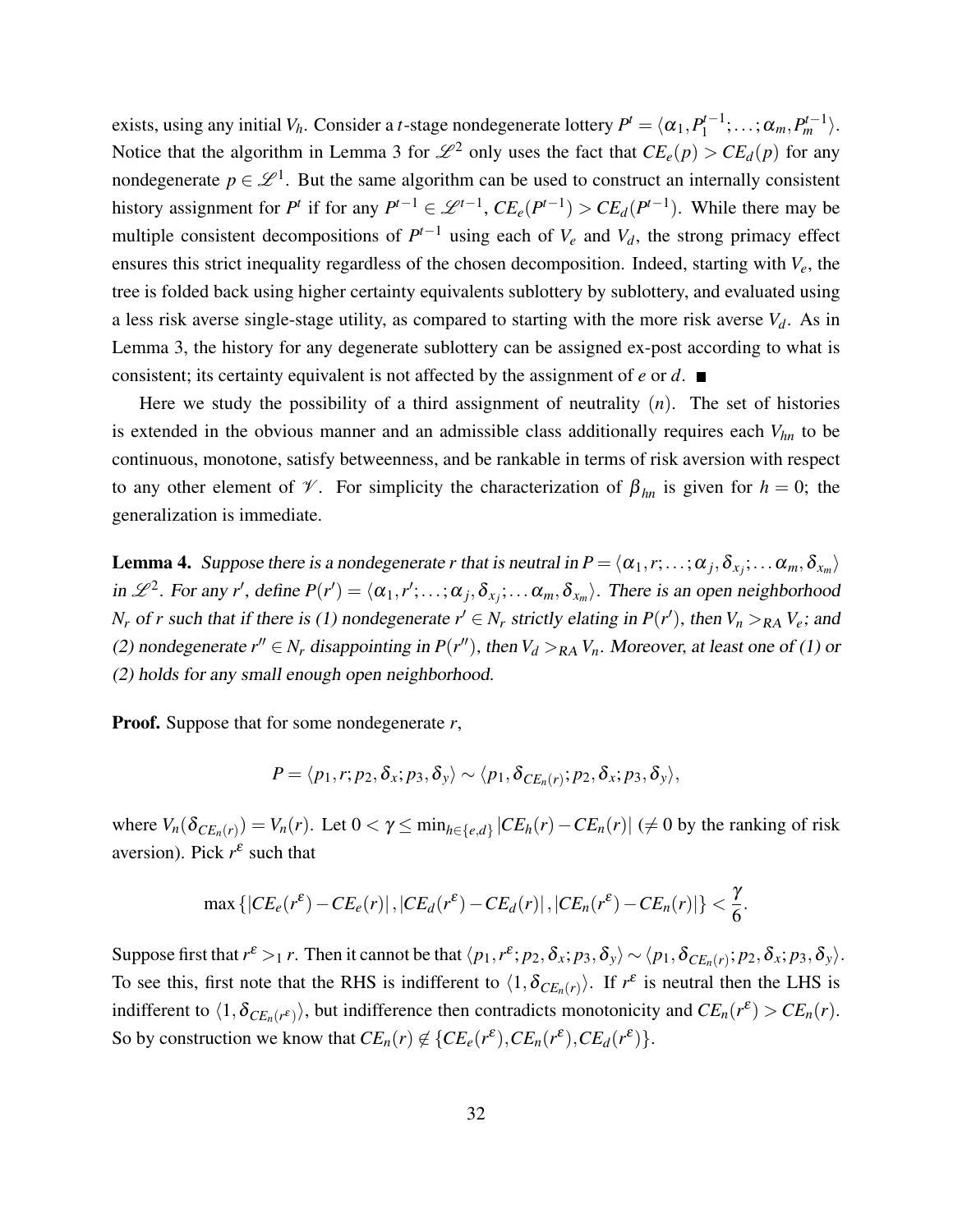Suppose that  $r^{\varepsilon}$  is a strict elation. We claim  $CE_e(r^{\varepsilon}) > CE_n(r)$ . Suppose otherwise. We know

$$
\langle p_1, \delta_{CE_n(r)}; p_2, \delta_x; p_3, \delta_y \rangle \sim \delta_{CE_n(r)} \succeq \delta_{CE_e(r^{\varepsilon})} \succ \langle p_1, \delta_{CE_e(r^{\varepsilon})}; p_2, \delta_x; p_3, \delta_y \rangle.
$$

But if the prize  $CE_e(r^{\varepsilon})$  is elating in the single-stage lottery, and it is improved to  $CE_n(r)$ , then as shown in Lemma 2, it must remain elating, a contradiction to being neutral. The same argument says that if  $r^{\varepsilon}$  is a disappointment then  $CE_d(r^{\varepsilon}) < CE_n(r)$ . Given the choice of  $r^{\varepsilon}$  in the  $\gamma$ -neighborhood above, this implies the desired conclusion.  $\blacksquare$ 

#### A.2. Proof of Theorem 3

The proof of necessity is analogous to that of Theorem 1. The proof of sufficiency is analogous to that of Theorem 2, with two additions of note. First, since the reinforcement and strong primacy effects imply the certainty equivalent of each stochastic decision tree in a choice set increases when evaluated as an elation, the certainty equivalent of the choice set (the maximum of those values) also increases when viewed as an elation (relative to being viewed as a disappointment). Second, if the certainty equivalent of a choice set is the same when viewed as an elation and as a disappointment, the best option in both choice sets must be a degenerate continuation. Then its history assignment may be made ex-post according to internal consistency.  $\blacksquare$ 

#### A.3. Proof of Theorem 4

**Step 1: Evident elation or disappointment**. For any  $\alpha \in (0,1)$ , define the sets

$$
\mathcal{L}_{d,\alpha} := \{ \langle \alpha, \delta_b; 1 - \alpha, p \rangle \mid p \in \mathcal{L}^1 \},
$$
  

$$
\mathcal{L}_{e,\alpha} := \{ \langle \alpha, \delta_w; 1 - \alpha, p \rangle \mid p \in \mathcal{L}^1 \}, \text{ and}
$$
  

$$
\mathcal{L}_0 := \{ \langle 1, p \rangle \mid p \in \mathcal{L}^1 \}
$$

which consist of all the lotteries of the form in Figure 6 in the main text.

Consider the restriction of  $\succeq$  to  $\mathscr{L}_{e,\alpha}$ . This induces  $\succeq_{e,\alpha}$ . Note that by Axiom CE and the definition of  $CE_{e,\succeq}(\cdot)$ , for any *p* and  $\alpha \in (0,1)$ ,

$$
\langle \alpha, \delta_w; 1-\alpha, p \rangle \sim \langle \alpha, \delta_w; 1-\alpha, \delta_{CE_{e, \succeq}(p)} \rangle.
$$

Then by definition of  $\succeq_{e,\alpha}$ ,  $p \sim_{e,\alpha} \delta_{CE_{e,\succeq}(p)}$ . But this means that  $CE_{e,\succeq}(p)$  is the certainty equivalent of *p* under  $\succeq_{e,\alpha}$ . Since  $CE_{e,\succeq}(p)$  is independent of  $\alpha$  by Axiom CE, it must be that for each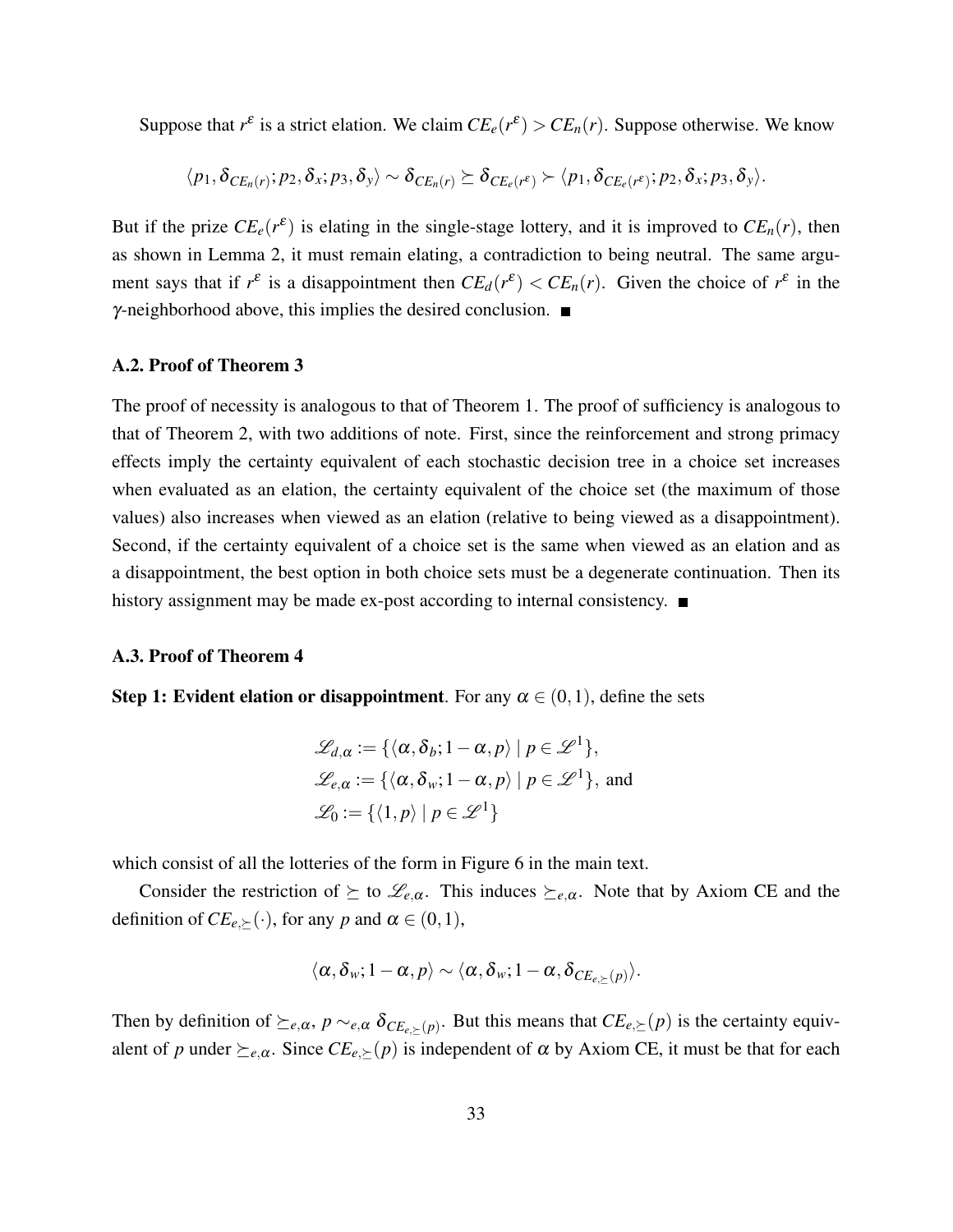$\alpha$  and  $\alpha'$ ,  $\succeq_{e,\alpha}$  and  $\succeq_{e,\alpha'}$  are the same preference, denoted  $\succeq_e$  for simplicity. By Axiom A,  $\succeq_e$  is a continuous, monotone preference relation satisfying betweenness; it is thus representable by a Chew-Dekel utility  $V_e : \mathscr{L}^1 \to \mathbb{R}$ .

The case of  $\succeq$  restricted to  $\mathscr{L}_{d,\alpha}$  is analogous, so that  $CE_{d,\succeq}(p)$  is the certainty equivalent of *p* according to a Chew-Dekel utility  $V_d : \mathcal{L}^1 \to \mathbb{R}$ . Similarly for  $\succeq_0$ , it is represented by a Chew-Dekel utility  $V_0: \mathscr{L}^1 \to \mathbb{R}$ . By Axiom *A*,  $V_e$ ,  $V_d$ , and  $V_0$  are rankable in terms of risk aversion.

Step 2: Endogenous neutrality, elation or disappointment. Consider any nondegenerate  $P =$  $\langle \alpha_1, p_1; \dots; \alpha_m, p_m \rangle$ . By Axiom CAT, for every  $j = 1, 2, \dots, m$ ,  $p_j$  is elating or disappointing in *P*. Beginning with  $j = 1$ , this implies that

$$
P \sim P^{(1)} = \langle \alpha_1, \delta_{CE_{a(1),\geq}(p_1)}; \alpha_2, p_2 \cdots; \alpha_m, p_m \rangle \text{ for some } a(1) \in \{e, d\}.
$$

Now, notice by Axiom CAT that  $p_2$  is elating or disappointing in  $P^{(1)}$ . Hence

$$
P \sim P^{(1)} \sim P^{(2)} = \langle \alpha_1, \delta_{CE_{a(1),\geq}(p_1)}; \alpha_2, \delta_{CE_{a(2),\geq}(p_2)}\cdots; \alpha_m, p_m \rangle \text{ for some } a(2) \in \{e,d\}.
$$

By repeatedly applying categorization in this manner,

$$
P \sim P^{(1)} \sim P^{(2)} \sim \cdots \sim P^{(m-1)} \sim P^{(m)} = \langle \alpha_1, \delta_{CE_{a(1),\succeq}(p_1)}; \alpha_2, \delta_{CE_{a(2),\succeq}(p_2)}\cdots; \alpha_m, \delta_{CE_{a(m),\succeq}(p_m)}\rangle,
$$

where each  $a(j) \in \{e, d\}$ . Moreover, by Axiom CAT and use of transitivity, if  $a(j) = e$  then  $\delta_{CE_{e,\succeq}(p_j)} \succeq P^{(m)}$ , and if  $a(j) = d$  then  $P^{(m)} \succ \delta_{CE_{d,\succeq}(p_j)}$ .<sup>17</sup> By Axiom TN,  $V_0$  also represents  $\succeq$  restricted to lotteries where resolution of risk occurs in the first stage, such as in a folded back lottery. Hence the utility of *P* may be given by  $V_0(\langle \alpha_1, \delta_{CE_{a(1),\succeq}(p_1)}; \alpha_2, \delta_{CE_{a(2),\succeq}(p_2)}\cdots; \alpha_m, \delta_{CE_{a(m),\succeq}(p_m)}\rangle).$ 

<sup>&</sup>lt;sup>17</sup>Notice that the construction of  $P^{(m)}$  may have been path-dependent (potentially more than one of the relations holds). But for any path of construction, either (i)  $P^{(m)}$  has at least one  $CE_{d,\succeq}$  and one  $CE_{e,\succeq}$  or (ii)  $P^{(m)}$  consists entirely of  $CE_{e,\succeq}$ 's, all of which are indifferent to  $P^{(m)}$ .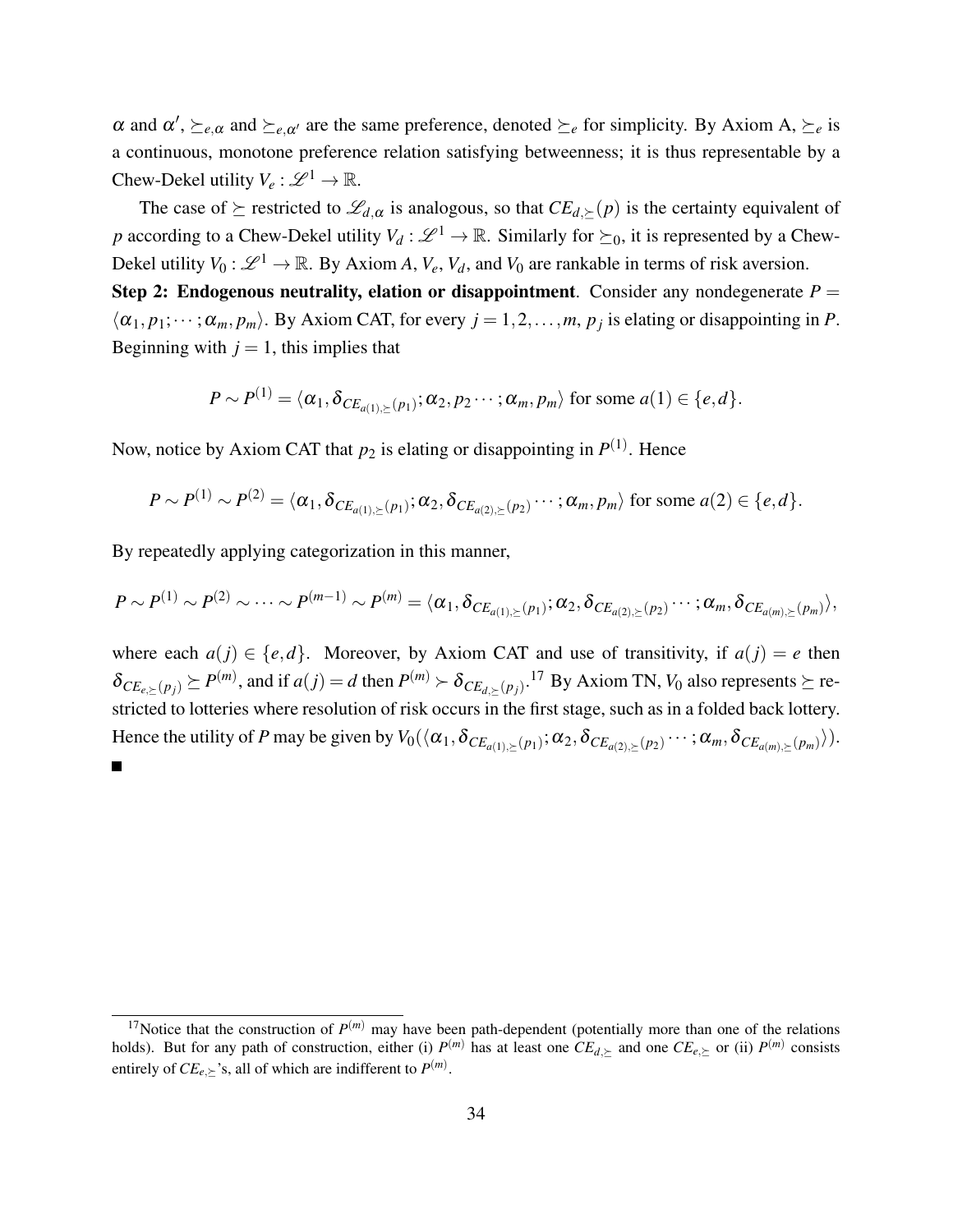# References

- Aizenman, Joshua and Nancy Marion, "Volatility and Investment," *Economica,* 1999, 66, 157– 179.
- Alesina, Alberto and Nicola Fuchs-Schündeln, "Good Bye Lenin (Or Not?): The Effect of Communism on People's Preferences," *American Economic Review,* 2007, 97, 1507–1528.
- Anderson, Norman, "Primacy effects in personality impression formation using a generalized order effect paradigm," *Journal of Personality and Social Psychology*, 1965, 2, 1–9.
- Ang, Andrew, Geert Bekaert and Jun Liu, "Why Stocks May Disappoint," *Journal of Financial Economics*, 2005, 76, 471–508.
- Barberis, Nicholas, Ming Huang, and Tano Santos, "Prospect Theory and Asset Prices," *Quarterly Journal of Economics,* 2001, 116, 1–53.
- **Bénabou, Roland and Jean Tirole,** "Self-Confidence And Personal Motivation, "*Quarterly Journal of Economics*, 2002, 117, 871–915.
- Caplin, Andrew and John Leahy, "Psychological Expected Utility Theory And Anticipatory Feelings, " *Quarterly Journal of Economics,* 2001, 116, 55–79.
- Chateauneuf, Alain, Jurgen Eichberger and Simon Grant, "Choice Under Uncertainty With the Best and Worst in Mind: Neo-additive Capacities, " *Journal of Economic Theory,* 2007, 137, 538–567.
- Chew, Soo Hong, "Axiomatic Utility Theories with the Betweenness Property," *Annals of Operations Research*, 1989, 19, 273–298.
- Chew, Soo Hong, and Larry Epstein, "The Structure of Preferences and Attitudes Towards the Timing of The Resolution of Uncertainty, "*International Economic Review,* 1989, 30, 103–117.
- Chew, Soo Hong, and Mei Hui Mao, "A Schur Concave Characterization of Risk Aversion for Non-expected Utility Preferences, "*Journal of Economic Theory,* 1995, 67, 402–435.
- Dekel, Eddie, "An axiomatic characterization of preferences under uncertainty: Weakening the independence axiom, " *Journal of Economic Theory,* 1986, 40, 304–318.
- Epstein, Larry, "Living with Risk, " *Review of Economic Studies,* 2008, 75, 1121–1141.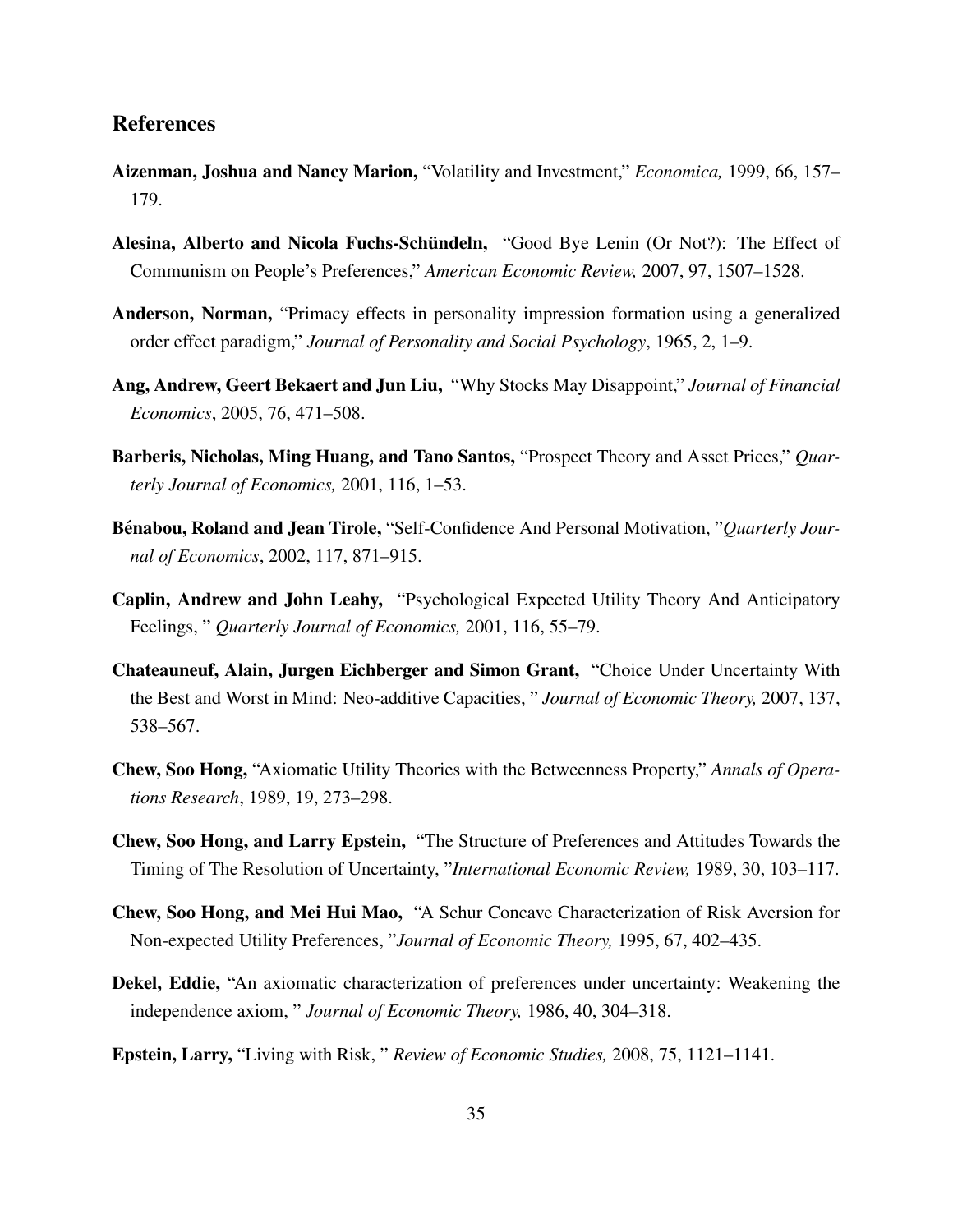Epstein, Larry and Igor Kopylov, "Cold Feet," *Theoretical Economics,* 2007, 2, 231–259.

- Gilovich, T., R. Vallone, and A. Tversky, "The Hot Hand in Basketball: On the Misperception of Random Sequences," *Cognitive Psychology*, 17, 295–314, 1985.
- Gordon, Stephen and Pascal St-Amour, "A Preference Regime Model of Bull and Bear Markets," *American Economic Review,* 2000, 90, 1019–1033.
- Guiso, Luigi, Paola Sapienza and Luigi Zingales, "Does Local Financial Development Matter?," *Quarterly Journal of Economics,* 2004, 119, 929–969.
- Gul, Faruk, "A Theory of Disappointment Aversion," *Econometrica*, 1991, 59, 667–686.
- Koszegi, Botond, and Matthew Rabin, ¨ "Reference-Dependent Consumption Plans, " *American Economic Review*, 2009, 99, 909–936.
- Kreps, David M., and Evan L. Porteus, "Temporal Resolution of Uncertainty and Dynamic Choice Theory," *Econometrica,* 1978, 46, 185–200.
- Malmendier, Ulrike and Stefan Nagel, "Depression Babies: Do Macroeconomic Experiences Affect Risk-Taking?," *Quarterly Journal of Economics*, forthcoming.
- Machina, Mark J., "Dynamic Consistency and Non-Expected Utility Models of Choice Under Uncertainty," *Journal of Economic Literature*, 1989, 27, 1622–1668.
- Parducci, Allen, *Happiness, Pleasure, and Judgment: The Contextual Theory and Its Applications*, 1995. New Jersey: Lawrence Erlbaum Associates.
- Post, Thierry, Martijn van den Assem, Guido Baltussen and Richard Thaler, "Deal or No Deal? Decision Making Under Risk in a Large-Payoff Game Show," *American Economic Review,* 2008, 98, 38–71.
- Rao, Justin M., "Experts' Perceptions of Autocorrelation: The Hot Hand Fallacy Among Professional Basketball Players, " *Working Paper*, 2009.
- Roese, Neal and James Olson (eds.), *What Might Have Been: The Social Psychology of Counterfactual Thinking*. Mahwah, New Jersey: Lawrence Erlbaum Associates, 1995.
- Routledge, Bryan, and Stanley Zin, "Generalized Disappointment Aversion and Asset Prices, " *The Journal of Finance*, 2010, 65, 1303–1332.